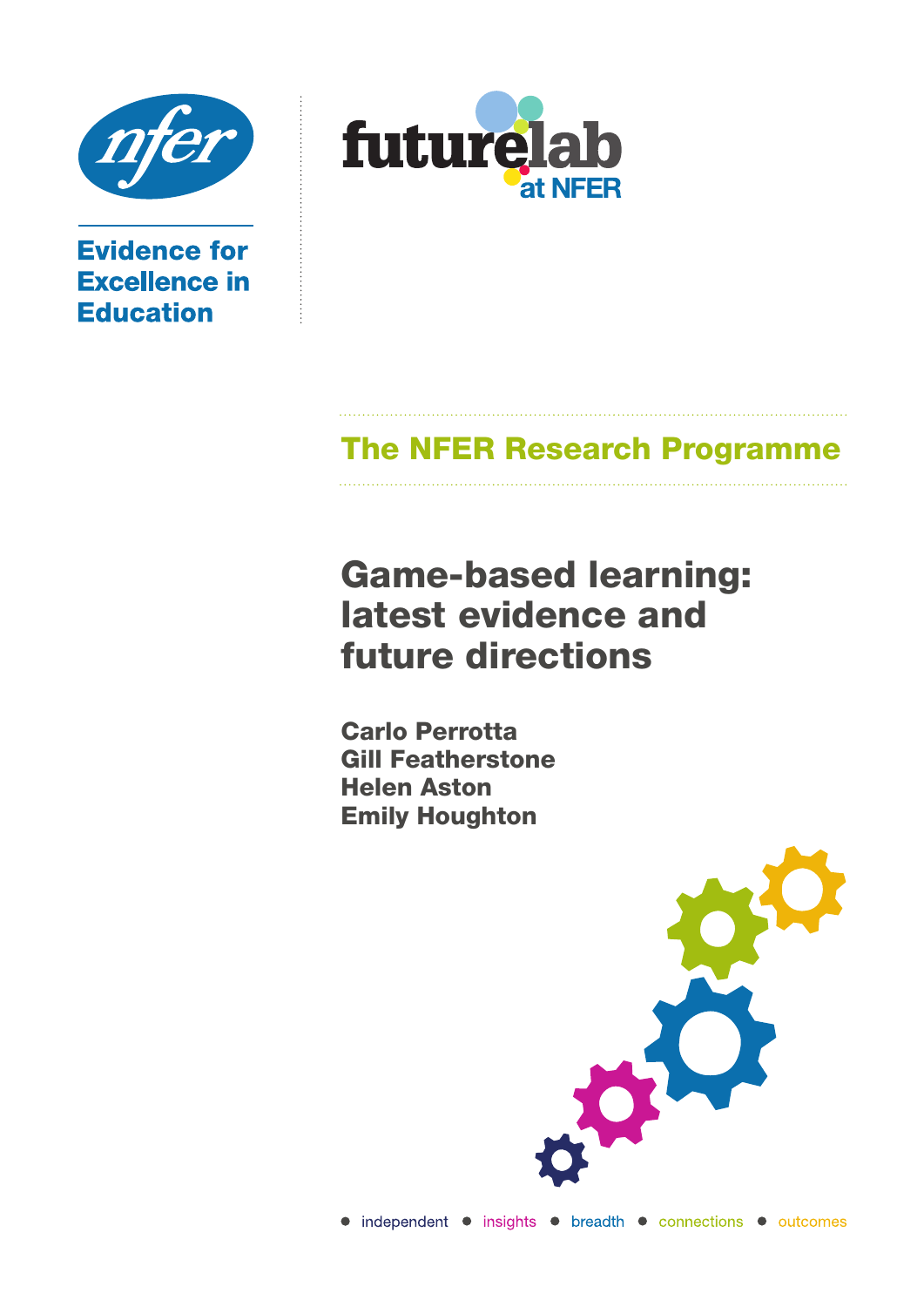#### **How to cite this publication:**

Perrotta, C., Featherstone, G., Aston, H. and Houghton, E. (2013). *Game-based Learning: Latest Evidence and Future Directions* (NFER Research Programme: Innovation in Education). Slough: NFER.

Published in April 2013. National Foundation for Educational Research, The Mere, Upton Park, Slough, Berkshire, SL1 2DQ [www.nfer.ac.uk](http://www.nfer.ac.uk/)

©National Foundation for Educational Research 2013 Registered Charity No. 313392 ISBN 978-1-908666-60-4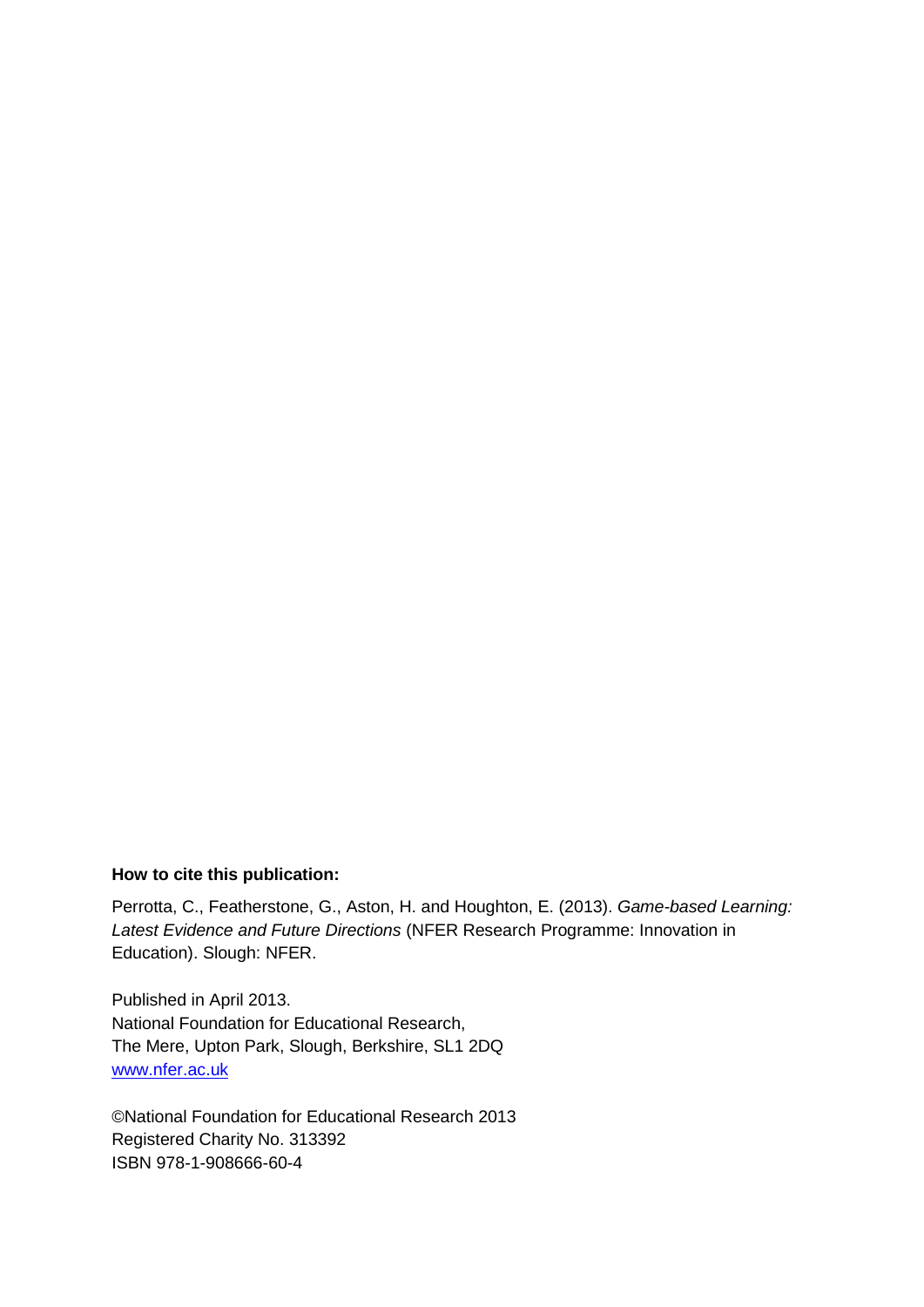## **Contents**

| <b>Executive summary</b>                                                                                        | Ĩ              |
|-----------------------------------------------------------------------------------------------------------------|----------------|
| 1. Introduction and aims                                                                                        | 1              |
| 1.1 Review aims and questions                                                                                   | 1              |
| 1.2 Methods                                                                                                     | $\overline{2}$ |
| 2. Definitions                                                                                                  | 5              |
| 2.1 What does this section cover?                                                                               | 5              |
| 2.2 What literature did we consider?                                                                            | 5              |
| 2.3 What does the literature say?                                                                               | 5              |
| 2.4 Moving towards a definition                                                                                 | $\overline{7}$ |
| 3. Impact and potential impact of game-based learning                                                           | 10             |
| 3.1 What does this section cover?                                                                               | 10             |
| 3.2 What literature did we consider?                                                                            | 10             |
| 3.3 What does the most up to date review of the evidence look like?                                             | 11             |
| 3.4 The type and extent of impact                                                                               | 14             |
| 3.5 The role of independent variables                                                                           | 17             |
| 3.6 The new landscape                                                                                           | 19             |
| 4. Implications for future research                                                                             | 21             |
| 4.1 What does this section cover?                                                                               | 21             |
| 4.2 What literature did we consider?                                                                            | 21             |
| 4.3 Limitations of the reviewed evidence                                                                        | 21             |
| 5. Implications for teachers and schools                                                                        | 27             |
| 5.1 What can teachers safely 'take home'?                                                                       | 27             |
| 5.2 Additional points for senior leaders who wish to support the use of game-based<br>learning in their schools | 27             |
| <b>References</b>                                                                                               | 28             |
| Appendix 1: Search strategy and the review process                                                              | 31             |
| Appendix 2: The evidence base for the review                                                                    | 35             |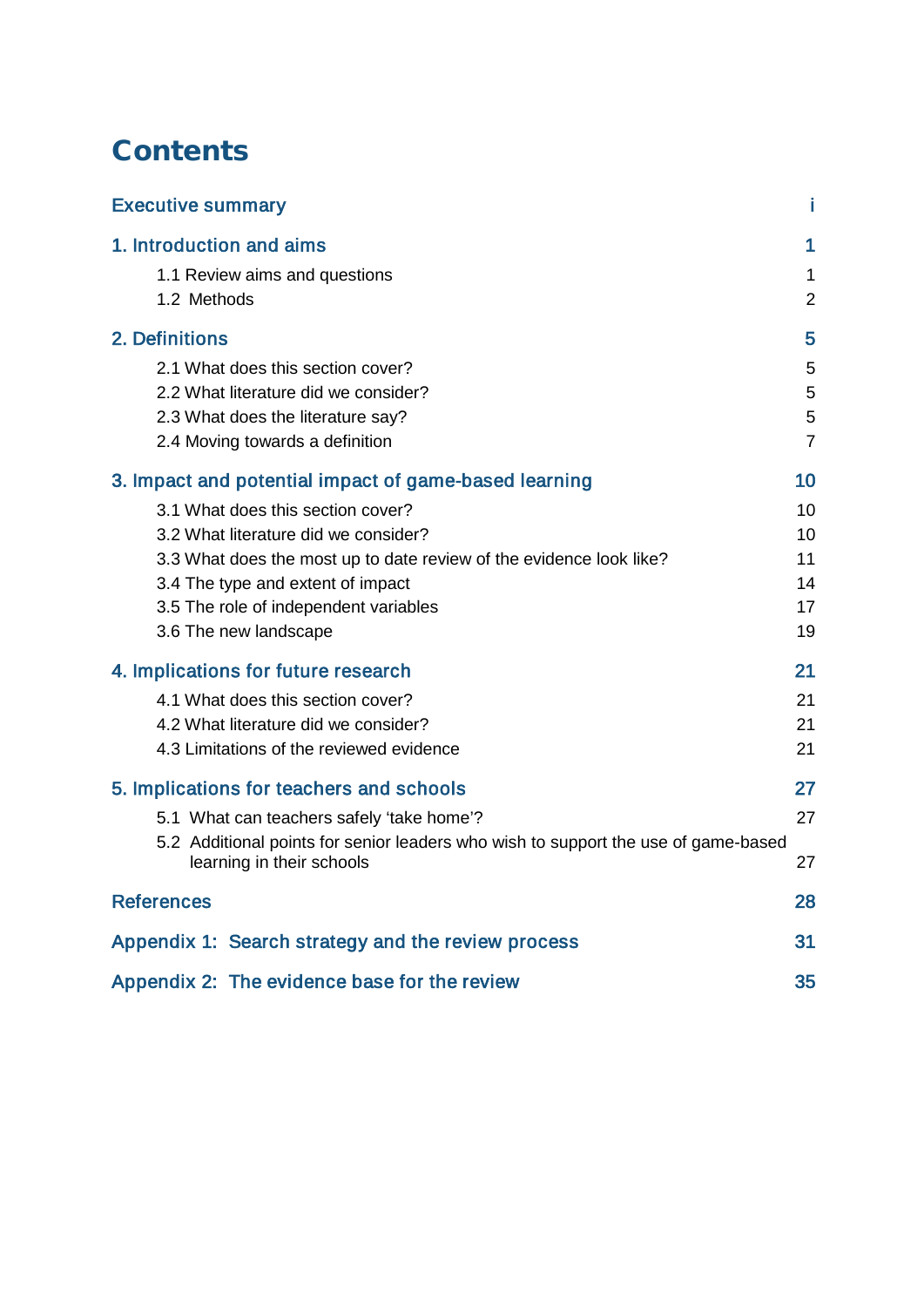

# Introducing The NFER **Research Programme**

Innovation in Education

NFER has a worldwide reputation for excellence in research in education and children's services, built up over 65 years of working with a wide range of partners to produce independent evidence to inform change.

As a charity, the Foundation exists to improve the education and life chances of learners through the provision of independent evidence aimed at influencing policy, informing practice in the learning environment and directly impacting learners. To help achieve this, The NFER Research Programme was set up in 2011. Funded by the NFER and its partners, it is developing partnerships with organisations and individuals who share our commitment to solving unanswered challenges young people face in education. The programme targets key areas of education, highlighting gaps in existing evidence and conducting new research to provide the evidence to fill the gaps. Current areas of focus are *From Education to Employment*, *Developing the Education Workforce* and *Innovation in Education*.

Led by *[Futurelab at NFER](http://www.nfer.ac.uk/what-we-do/futurelab-research/)*, the *Innovation in Education* strand of work will provide evidence about new approaches to education, teaching and learning. We aim to provide evidence about rewarding learning experiences that will inspire, challenge and engage all young people, and equip them with the essential skills and attitudes for life, learning and work in the 21st Century.

This review is the first publication from the *Innovation in Education* strand of the Research Programme and provides a better understanding of the impact and potential impact of gamebased learning for school-aged learners, identifies the implications for schools and learners and highlights a number of unanswered research questions.

Savah Manghan

Sarah Maughan Research Director, NFER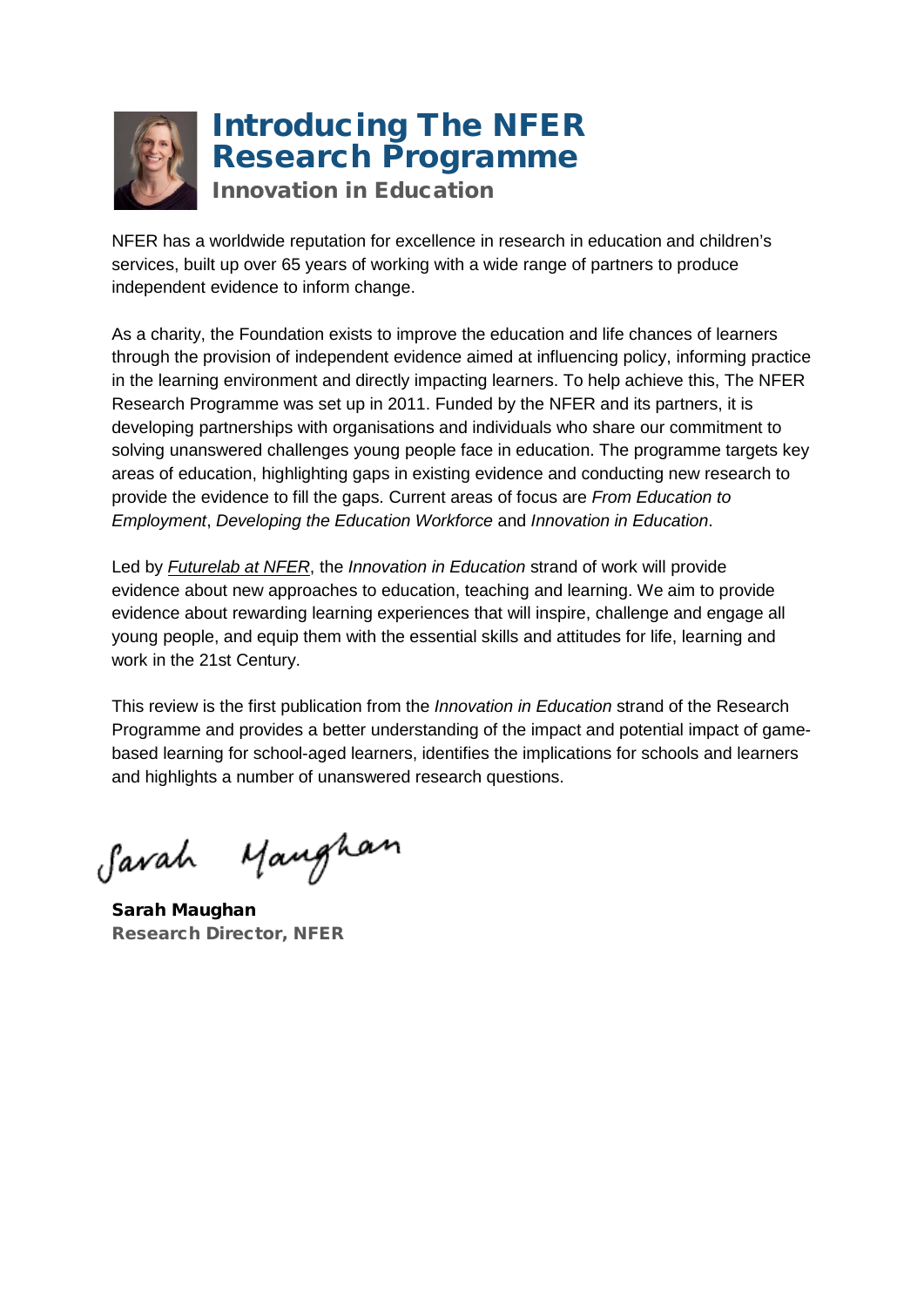## Executive summary

This review is the first output in the Innovation in Education strand of NFER's research programme. This strand will provide evidence about new approaches to education, teaching and learning and aims to identify rewarding learning experiences that will inspire, challenge and engage all young people, equipping them with the essential skills and attitudes for life, learning and work in the 21st Century. Interest around the use of video games in education is high, and following the emergence of new trends like 'gamification', Futurelab@NFER felt that it was timely to provide educators, industry and researchers with an up-to-date analysis of the literature.

To achieve this, we conducted a rapid review of the latest available evidence, seeking to answer these research questions:

- What is game-based learning?
- What is the impact and potential impact of game-based learning on learners' engagement and attainment?
- What is the nature and extent of the evidence base?
- What are the implications for schools?

The research questions are mainly concerned with the notion of 'gameplay' (playing games) rather than 'making games' (how the prospect of creating original video games can be used to interest young people in complex activities like software programming).

#### What is game-based learning in education?

• 'Game-based learning' broadly refers to the use of video games to support teaching and learning. Although it is a relatively established notion, it is hard to define precisely. We have arrived at a definition by extracting the key principles and mechanisms involved, which Figure 1 shows.

#### **Figure 1: The principles and mechanisms of game-based learning**

#### **Principles**

Intrinsic motivation: playing is by and large voluntary and self-driven

Learning through intense enjoyment and "fun" Authenticity: contextualised, goal oriented instead of abstract learning

Self-reliance and autonomy: passions and interests that lead to a will to specialise

Experiential learning: learning by doing.

#### **Mechanisms**

Rules: simple and binary (e.g. if/then) or requiring more complex decision making Clear but challenging goals A fictional setting or "fantasy" **Progressive difficulty levels** Interaction and high degree of student control Immediate and constructive feedback A social element that allows people to share experience and build **bonds**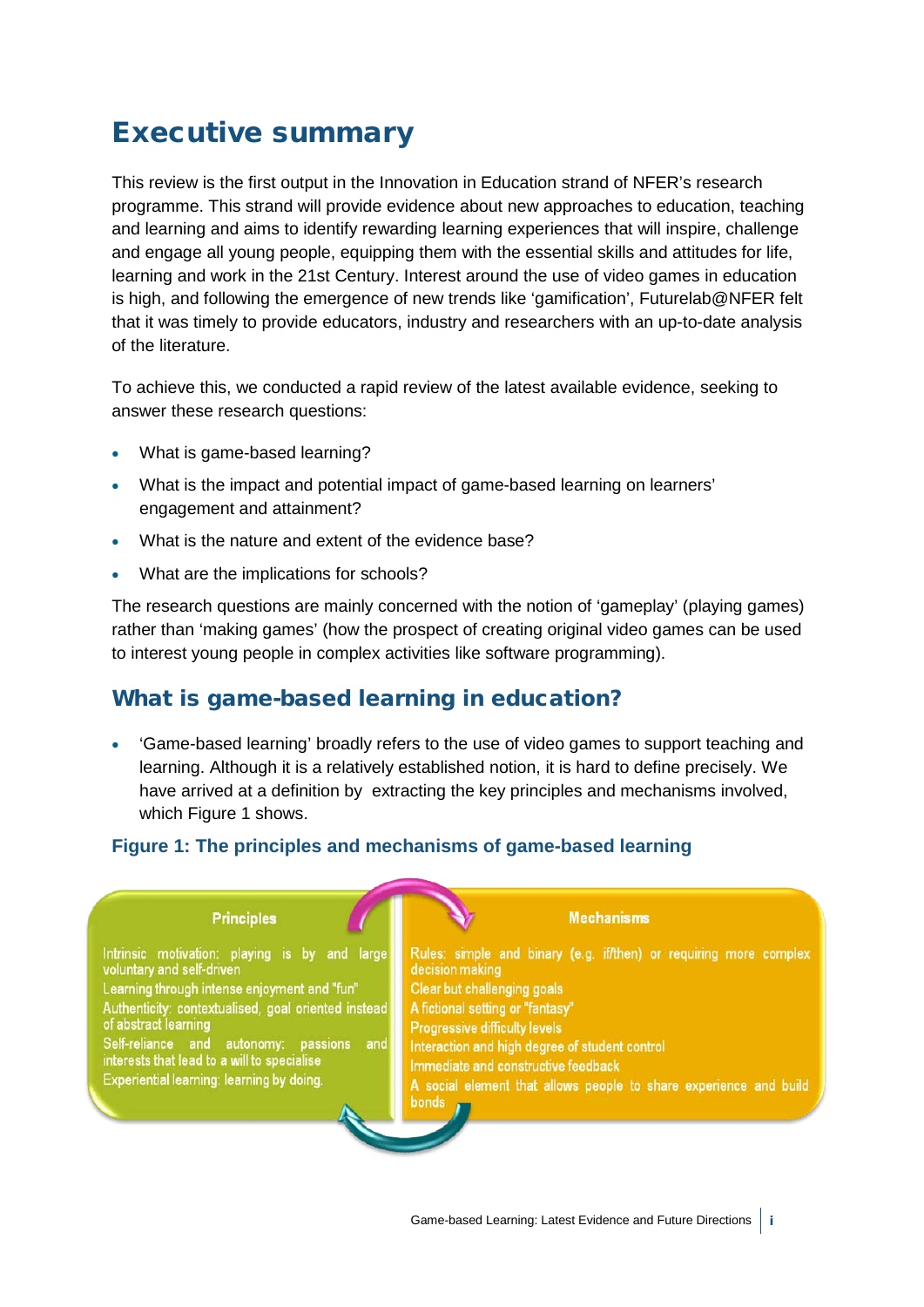- 'Gamification' is a much newer concept than game-based learning. It is about using 'elements' derived from video-game design, which are then deployed in a variety of contexts, rather than about using individual video games.
- 'Gameplay' is the treatment of topics and ideas as rules, actions, decisions and consequences, rather than as content to be communicated or assimilated. Video games can be seen to allow learners to engage with topics and ideas through interaction and simulation, rather than through the conventional materials and formats of schooling: textbooks, lessons, assignments and so forth.

### Impacts and potential impacts

- The literature was split on the extent to which video games can impact upon overall academic performance. Where studies expressly sought to measure 'academic achievement', five calculated some degree of improvement. Further, a meta-analysis of studies observed significant, but undefined, cognitive gains across studies utilising games versus traditional teaching methods. However, four studies found no impact on academic achievement.
- The studies consistently found that video games can impact positively on problem solving skills, broader knowledge acquisition motivation and engagement. All five studies that specifically focused on problem solving skills found some degree of improvement, and the majority of the studies examining the impact of video games on student motivation and engagement found positive results. However, it was unclear whether this impact could be sustained.
- Relatively few studies explored attitudes to learning as a possible outcome and their findings varied. One found that games promoted a more positive attitude to maths learning. A further study explored mathematics or academic self-concept (the set of beliefs an individual holds about themselves as a mathematician) and found no improvement. However, a meta-analysis found that significantly better attitudes towards learning were yielded for subjects using interactive games or simulations, compared to those using traditional methods for instruction.
- Despite some promising results, the current literature does not evidence adequately the presumed link between motivation, attitudes to learning and learning outcomes. Overall, the strength of the evidence has been affected by the research design or lack of information about the research design.

## Some recommendations and 'take-home' points for teachers

- The evidence suggests that game-based learning can improve engagement and motivation, but don't rely on games to improve attainment - there is still a lot we don't know about the impact of video games on learning.
- The best way of integrating gaming into teaching is by using it within a clear pedagogic process. In particular: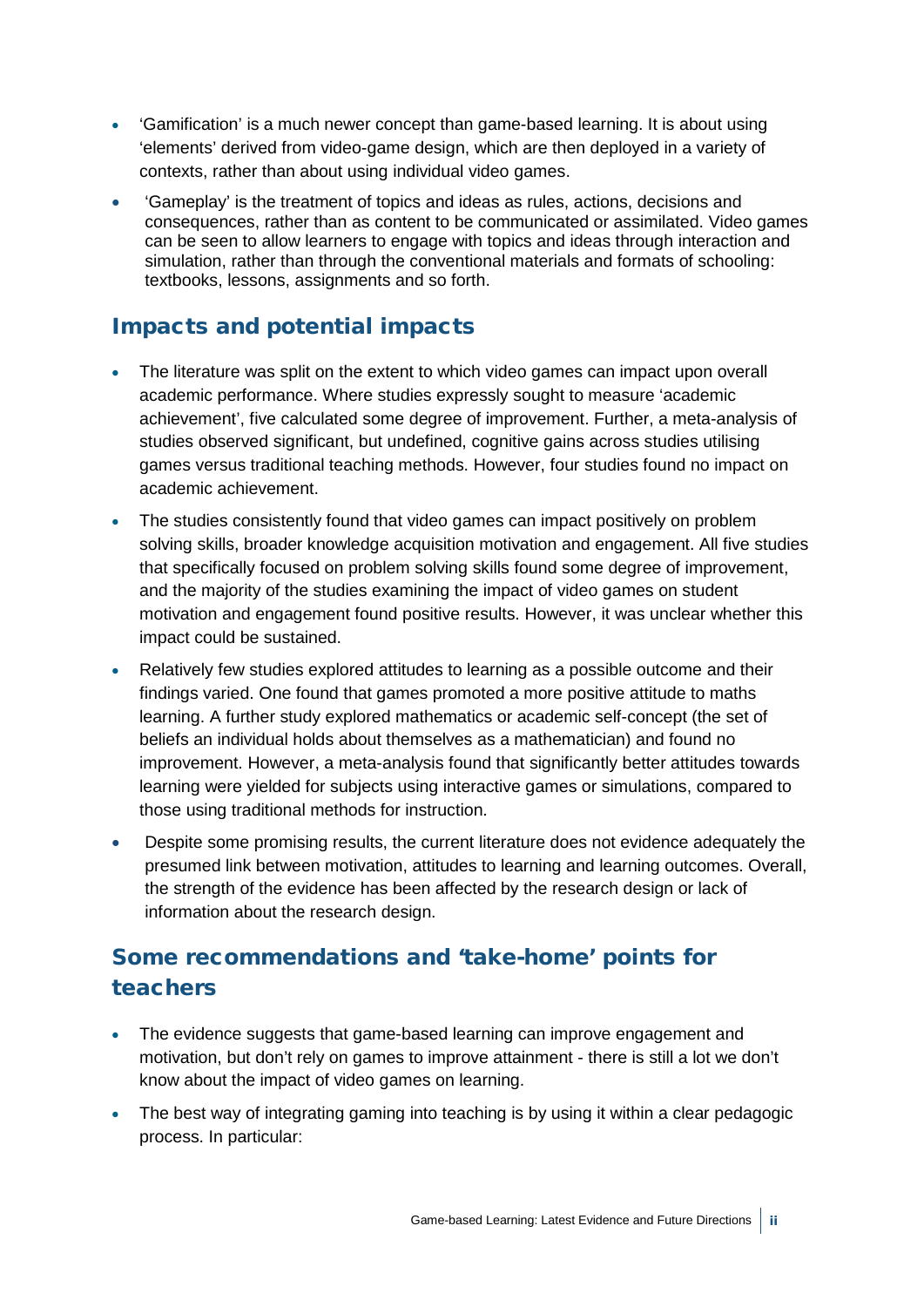- Place learning activities and academic content within the video game's fictional and entertainment context, maintaining a balance between fun and learning.
- Make the academic content integral to the game rather than an add-on. Content-specific tasks work better when embedded in the fictional context and rules ('mechanics') of the game.
- Carefully plan the roles that you and your learners will take on in the game. Teachers should play roles that allow them to mediate the experience for learners: providing guidance when needed; ensuring that rules are followed; and maintaining a respectful atmosphere.
- Don't try to divorce decontextualized components of a game (such as badges, scores or leaderboards) from the fictional context and rules of the game (the 'mechanics')

## Implications for future research

- It is important we develop a more analytic approach that considers how the different elements that operate within video games impact in an educational setting.
- We noted a complete lack of evidence about 'gamification', that is, the use of techniques and mechanisms derived from video games, rather than actual games. More research is needed on the impact of such techniques and mechanisms on learning outcomes. Can such elements be detached from the technology, without losing their meaning or potency? Can they be used effectively to add value to traditional teaching and learning?
- Opening up the 'black box' of video games would enable us to focus on specific principles or mechanisms. This finer grained approach could unlock a more rewarding research agenda.
- We have identified three research challenges:
	- 1. Working towards a consensus about the relationship between academic achievement and game-based learning. Efforts are needed to articulate clear relations between game elements and a range of outcome from a broad level (e.g. platform on which the game runs, single player, multiplayer, and so forth), gradually narrowing down to specific gameplay mechanics.
	- 2. Unpacking further the relationship between gaming and academic achievement in the context of educational assessment. Games seem to allow more powerful and 'always-on' forms of assessment in which all actions, interactions, successes and failures can be constantly tracked and logged. This raises a number of empirical and ethical issues.
	- 3. Developing research into the potential of video games that accounts for the realities of schools. In particular, more research is needed into the social, cultural and economic factors that influence attitudes towards the use of game-based learning in our increasingly diverse and multicultural schools.

#### **Methods**

• We carried out a rapid review of key literature to identify relevant theoretical contributions and evidence. This involved systematic searching and a consistent, best evidence,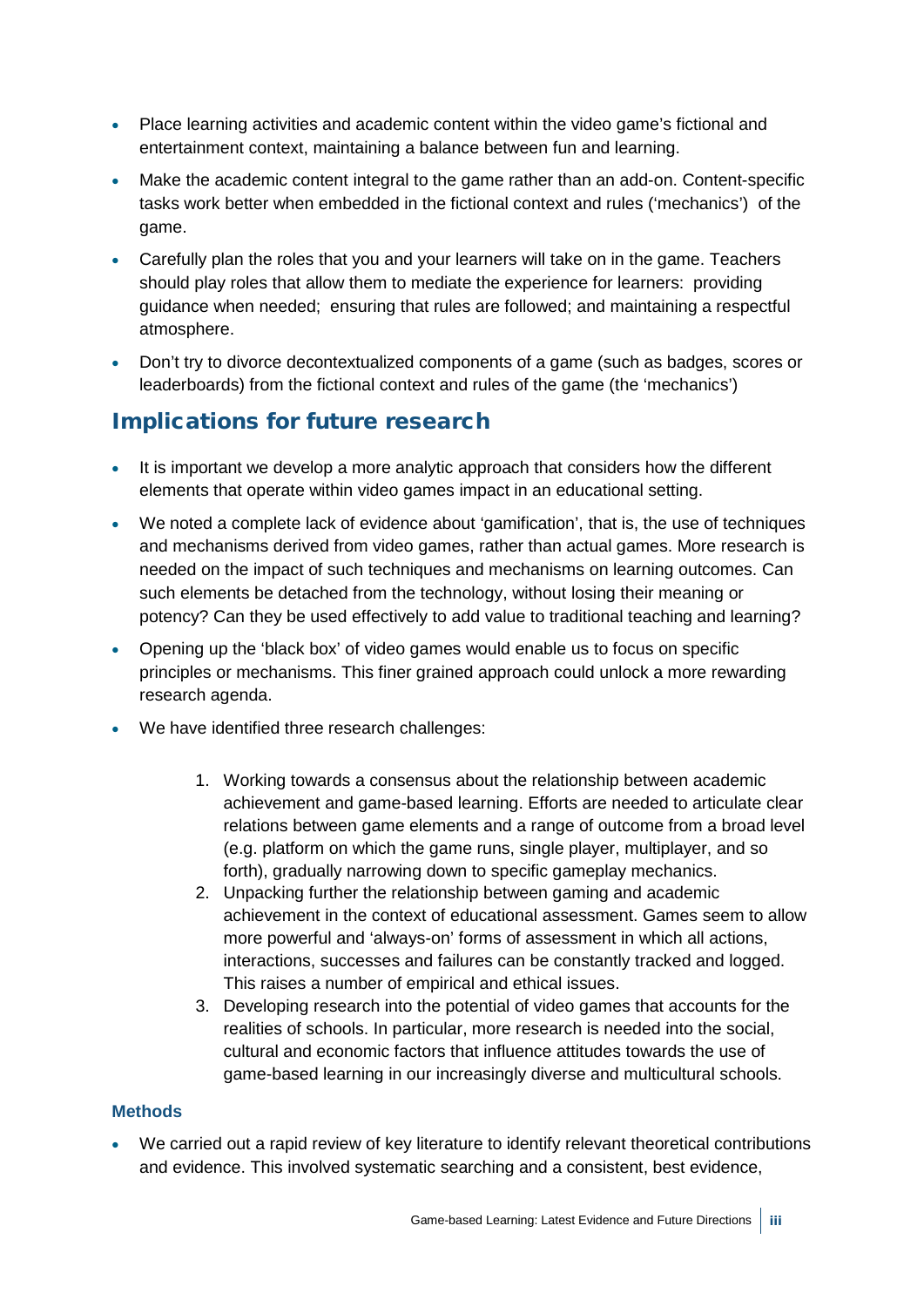approach to the selection of the literature. We focused on a range of sources, including empirical, practice-based evidence and more speculative literature, published from 2006 onwards.

• The process led to a shortlist of 31 items, which we appraised. This involved extracting key data about the items and assessing their quality and relevance to the study, based on a structured appraisal of their full texts.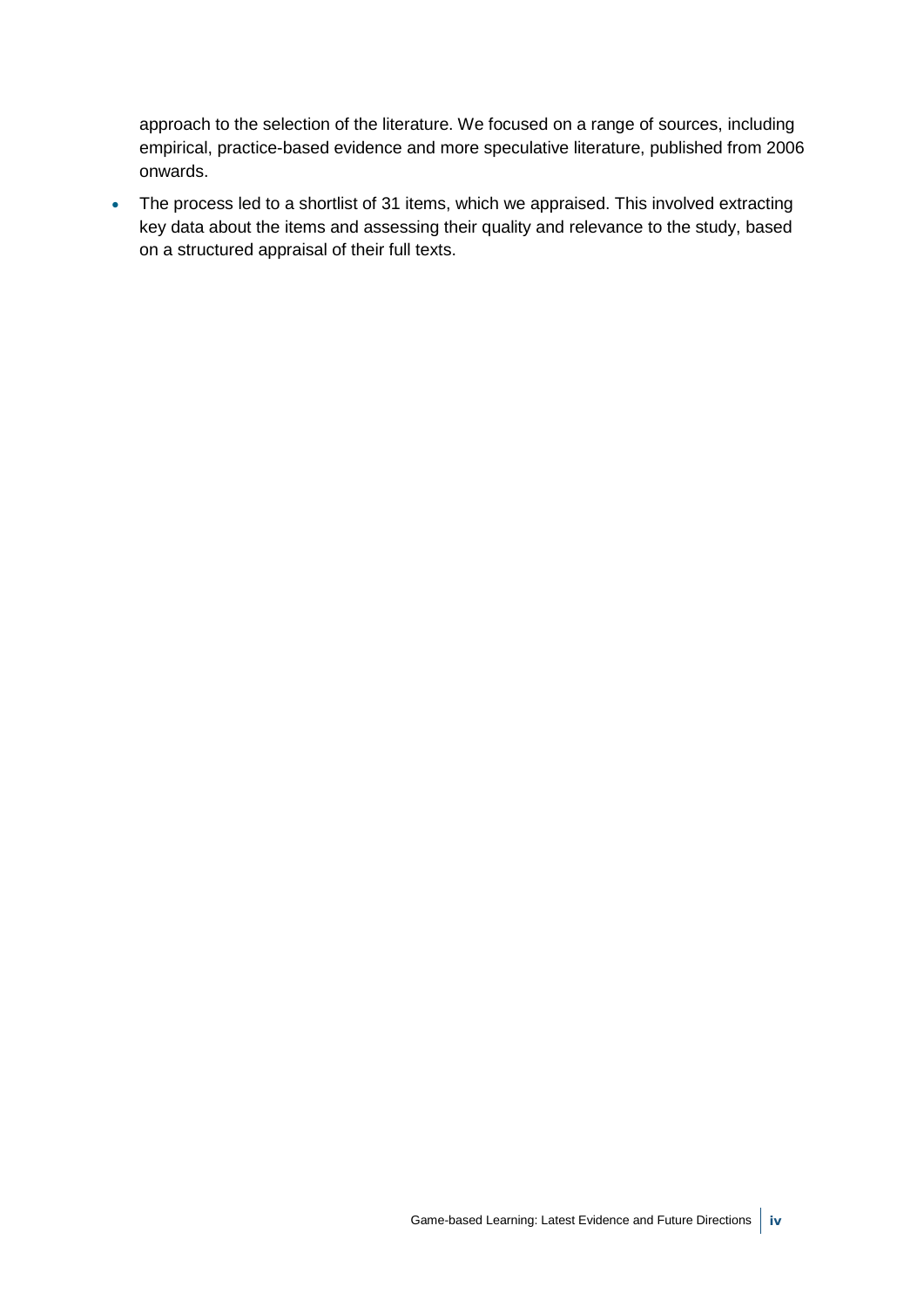## 1. Introduction and aims

The role of video games in teaching and learning is a source of debate among many educators, researchers and in the popular press. Detractors and advocates have been discussing the influences and the potentials of video games for quite some time, and we feel that sound evidence and informed advice on these topics is still very much needed. Against this background, Futurelab@NFER felt that it was timely to provide practitioners, industry and researchers with an up-to-date account of what the evidence tells us about game-based learning and its potential impact on learning and teaching.

This review is the first output in the 'innovation in education' strand of NFER's research programme. This strand will provide evidence about new approaches to education, teaching and learning and aims to identify rewarding learning experiences that will inspire, challenge and engage all young people, equipping them with the essential skills and attitudes for life, learning and work in the 21st Century.

The review aims to bridge academic and non academic domains, to provide insights that will be of interest to educators, educational researchers, industry and others seeking to engage in a more thoughtful debate about the types of educational values that can be attached to gaming. In particular, we provide accessible advice for practitioners, in the belief that innovation in education is always underpinned by informed and critical teaching.

## 1.1 Review aims and questions

This review aims to:

- develop a better understanding of the impact and potential impact of game-based learning for school-aged learners;
- identify the implications for schools and learners;
- identify unanswered research questions.

To achieve these aims, in so far as we can from the available evidence, we seek to answer four research questions:

- What is game-based learning?
- What is the impact and potential impact of game-based learning on learners' engagement and attainment?
- What is the nature and extent of the evidence base?
- What are the implications for schools?

The research questions listed above are mainly concerned with the notion of 'gameplay' (playing games) rather than 'making games' (how the prospect of creating original video games can be used to interest young people in complex activities like software programming). We will explore the relationship between gameplay and learning from an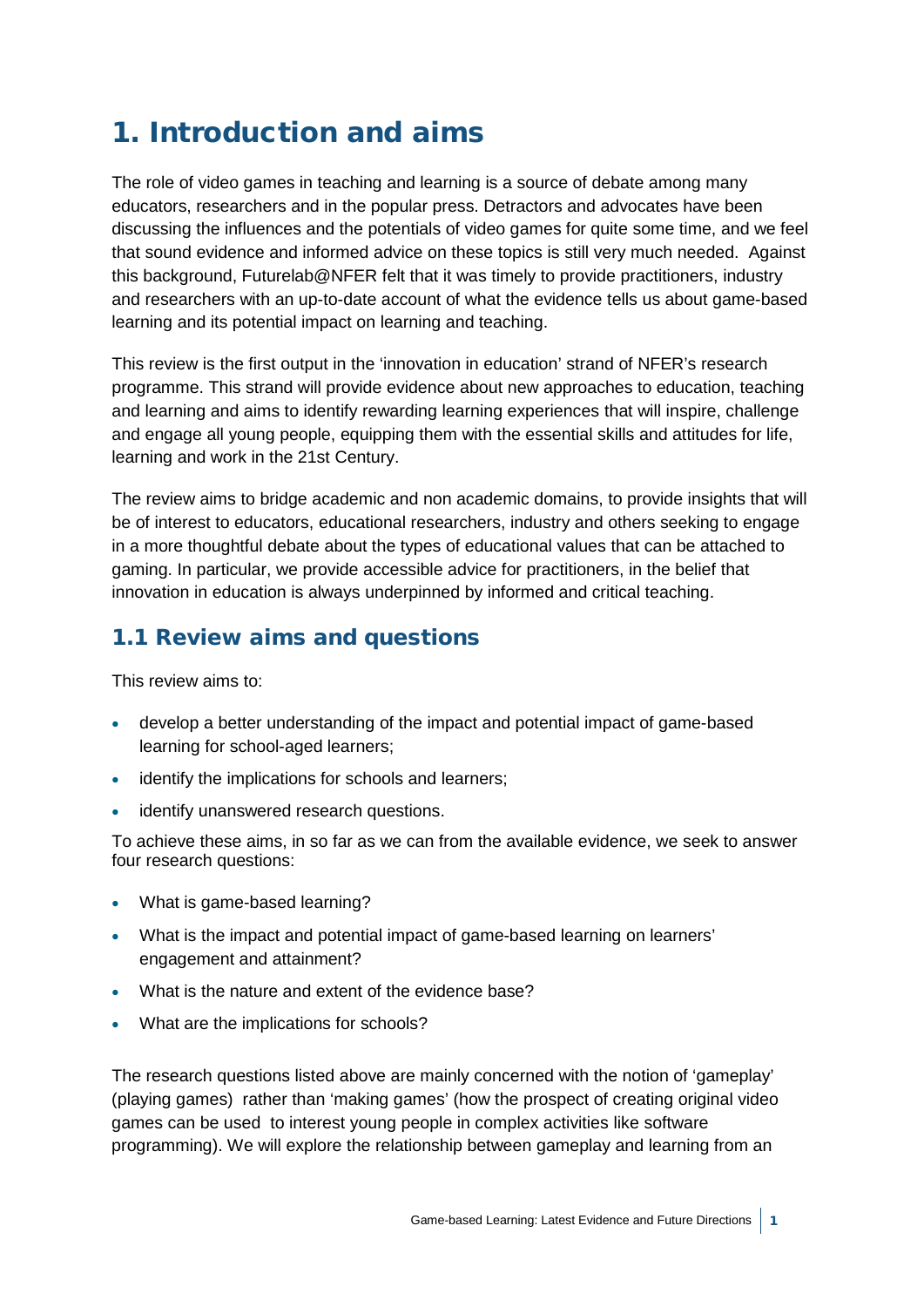empirical (impacts and effects) point of view. We will also consider promising research areas that could be further explored.

### 1.2 Methods

We carried out a rapid review of key literature to identify relevant theoretical contributions and evidence. This involved systematic searching and a consistent, best evidence, approach to the selection of the literature. We focused on a range of sources, including empirical, practice-based evidence and more speculative literature, published from 2006 onwards.

To identify relevant items we looked for relevant sources across a number of databases and search engines. We developed a search strategy by using the controlled vocabulary pertinent to each source. The keyword terms included combinations of: 'game-based learning', 'gamification', 'game design', 'attainment', 'good practice', 'outcomes' and others (see appendix for the full search strategy). Table 1 presents the main criteria for the identification of relevant literature.

#### **Table 1: Selection criteria for the inclusion of literature**

| <b>Publication date:</b>   | Work published from the year 2006                             |
|----------------------------|---------------------------------------------------------------|
| <b>Geographical scope:</b> | United Kingdom and international                              |
| Language:                  | Published in English                                          |
| <b>Study type:</b>         | Empirical research and/or evaluation; good practice examples; |
|                            | theoretical items; published literature (peer and non-peer    |
|                            | reviewed)                                                     |

As expected, the search returned a large number of items (485). We reviewed all abstracts to select contributions that were of greatest relevance to the research questions. During the screening and coding phases we also took into account additional criteria:

- Distinctions between different kinds of evidence, such as: quantitative evidence and qualitative evidence; well-established trends and emerging findings.
- The validity or trustworthiness of individual studies' findings according to the research design, sample size, methods of data collection and data analysis, theoretical approach, and relationship between claims made and evidence presented.

The process led to a shortlist of 31 items, which we appraised. This involved extracting key data about the items and assessing their quality and relevance to the study, based on a structured appraisal of their full texts. We applied the following quality criteria:

- **High**: large scale quantitative studies, meta-analyses or in-depth qualitative case studies covering a range of settings and stakeholders where views are triangulated; systematic reviews have also been included in this category .
- **Medium**: quantitative or qualitative studies with smaller samples; qualitative studies not covering a range of settings or stakeholders; non-systematic reviews. We also included in this category more speculative contributions that are based on existing theories and indirect evidence.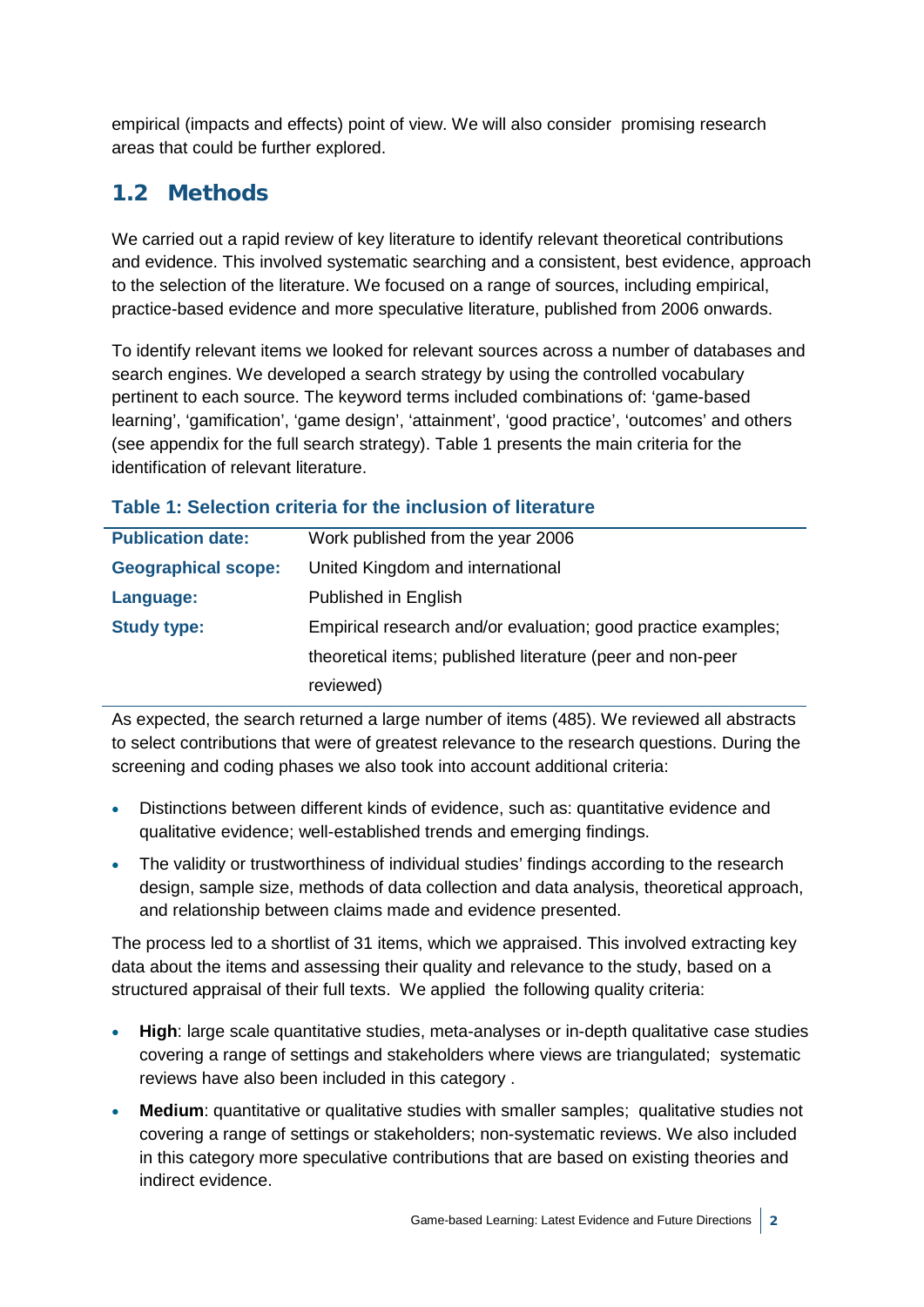NB: In accordance with the 'best evidence' approach, we have adopted a relativistic approach, considering the best available evidence we could identify. As such, the 'high' criterion does not necessarily equate to 'gold standard' evidence, such as Randomised Controlled Trials (RCTs).

#### 1.3 The evidence base

Table two summarises the evidence base in relation to the quality criteria considered:

|                                           | <b>High</b>                                                                                       | <b>Medium</b>                                                                                                                                                                                                                                                                  |
|-------------------------------------------|---------------------------------------------------------------------------------------------------|--------------------------------------------------------------------------------------------------------------------------------------------------------------------------------------------------------------------------------------------------------------------------------|
| <b>Qualitative</b>                        | N/A                                                                                               | Marković et al., 2007; Salen,<br>2008                                                                                                                                                                                                                                          |
| <b>Quantitative</b>                       | Chuang and Chen, 2009;<br>Delacruz, 2011; Huizenga et al.,<br>2009; Miller and Robertson,<br>2011 | Annetta et al., 2009; Bourgonjon<br>et al., 2010; Brom et al., 2011;<br>Fengfeng, 2008a; Kenny and<br>McDaniel, 2011; Kolovou and<br>Heuvel-Panhuizen, 2010; Liu et<br>al., 2011; Papastergiou, 2009;<br>Schaaf, 2012; Spires et al., 2011;<br>Vos et al., 2011; Ya-Ting, 2012 |
| <b>Mixed methods</b>                      | N/A                                                                                               | Fengfeng, 2008b; Kebritchi et al.,<br>2010                                                                                                                                                                                                                                     |
| <b>Review and</b><br><b>Meta-analysis</b> | Chiu et al., 2012; Vogel et al.,<br>2006; Young et al., 2012                                      | De Freitas and Griffiths, 2008;<br>Kapp, 2012; Williamson, 2009                                                                                                                                                                                                                |
| <b>Speculative</b>                        | N/A                                                                                               | Bogost, 2011; Buckingham, 2007;<br>Gee, 2008; McGonigal, 2011;<br>Shaffer, 2008                                                                                                                                                                                                |

|  |  |  |  |  | Table 2: Extent and nature of the core evidence |
|--|--|--|--|--|-------------------------------------------------|
|--|--|--|--|--|-------------------------------------------------|

As you can see, Table 2 shows some basic descriptive information about the items that we selected for inclusion in the review. Most notably, just over half of the items we selected to include in the review (16) were quantitative studies. Of these, four items were judged as being of 'high' quality and 12 of 'medium' quality. It is also worth noting that five speculative items were included. These publications focused mainly on theoretical discussion, citing indirect evidence to support claims or trying to suggest a research agenda for the future. We have taken the view that these contributions are important, as they have shaped the theoretical debate about game-based learning and gamification.

Chapter Two, which covers key definitions, draws on eight items of literature: one quantitative study; one edited book (Salen, 2008), classified as qualitative as it features case studies and ethnographic research; one review and five speculative items. The evidence for this chapter is therefore less robust than for the chapter on impact (Chapter Three). Applying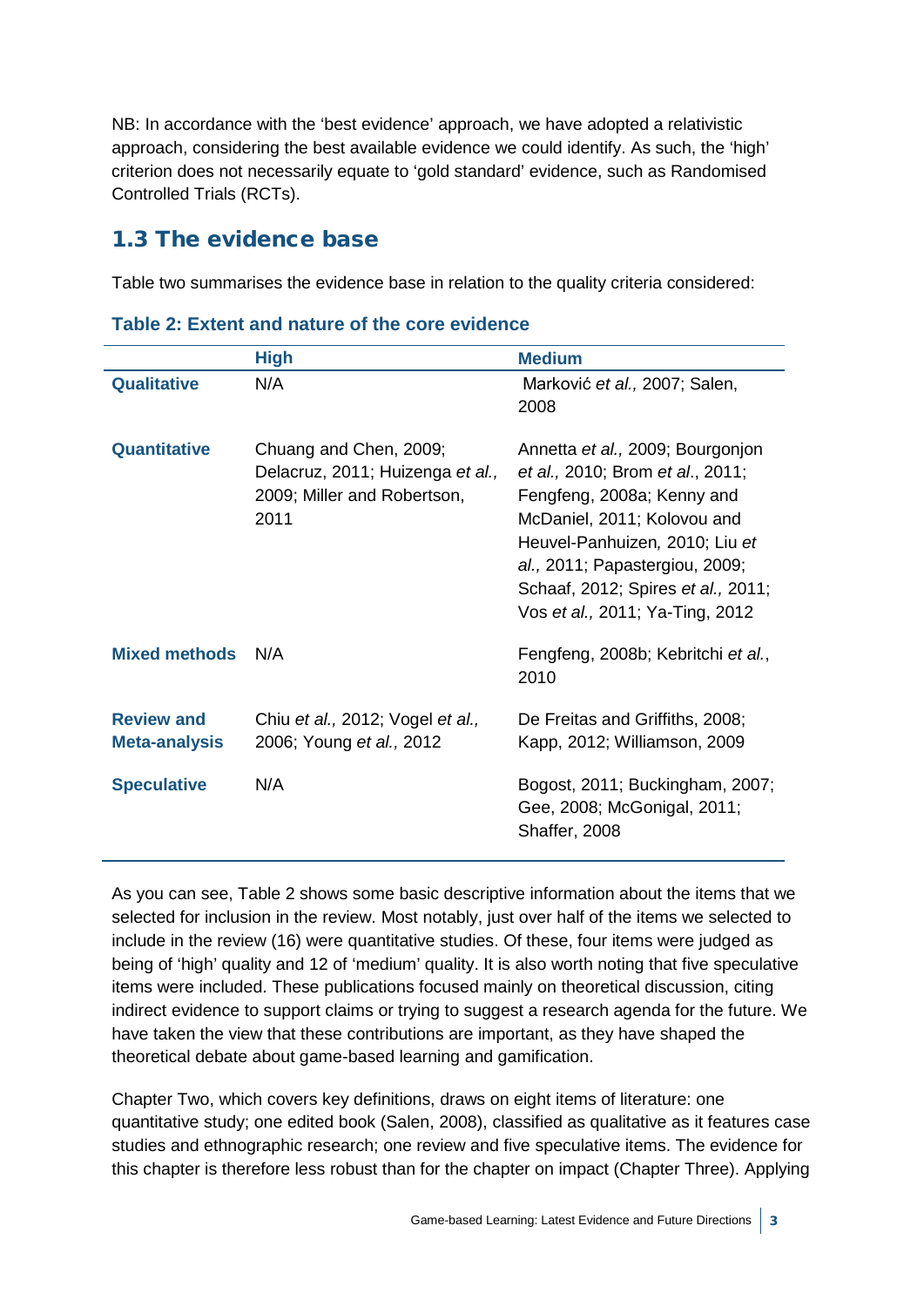lower inclusion criteria enabled us to discuss highly relevant and influential items that would otherwise have been excluded from the review. Chapter Three, which explores the impact and potential impact of video games on learning, draws on 21 of the items that we systematically selected for inclusion. Of these, 18 items are primary studies (qualitative, quantitative or mixed methods), and three are meta-analyses or reviews. Six of the items are 'high' quality, while the remaining 15 are 'medium' quality. Chapter Four, which focuses on possible research areas for the future, takes into account all of the reviewed literature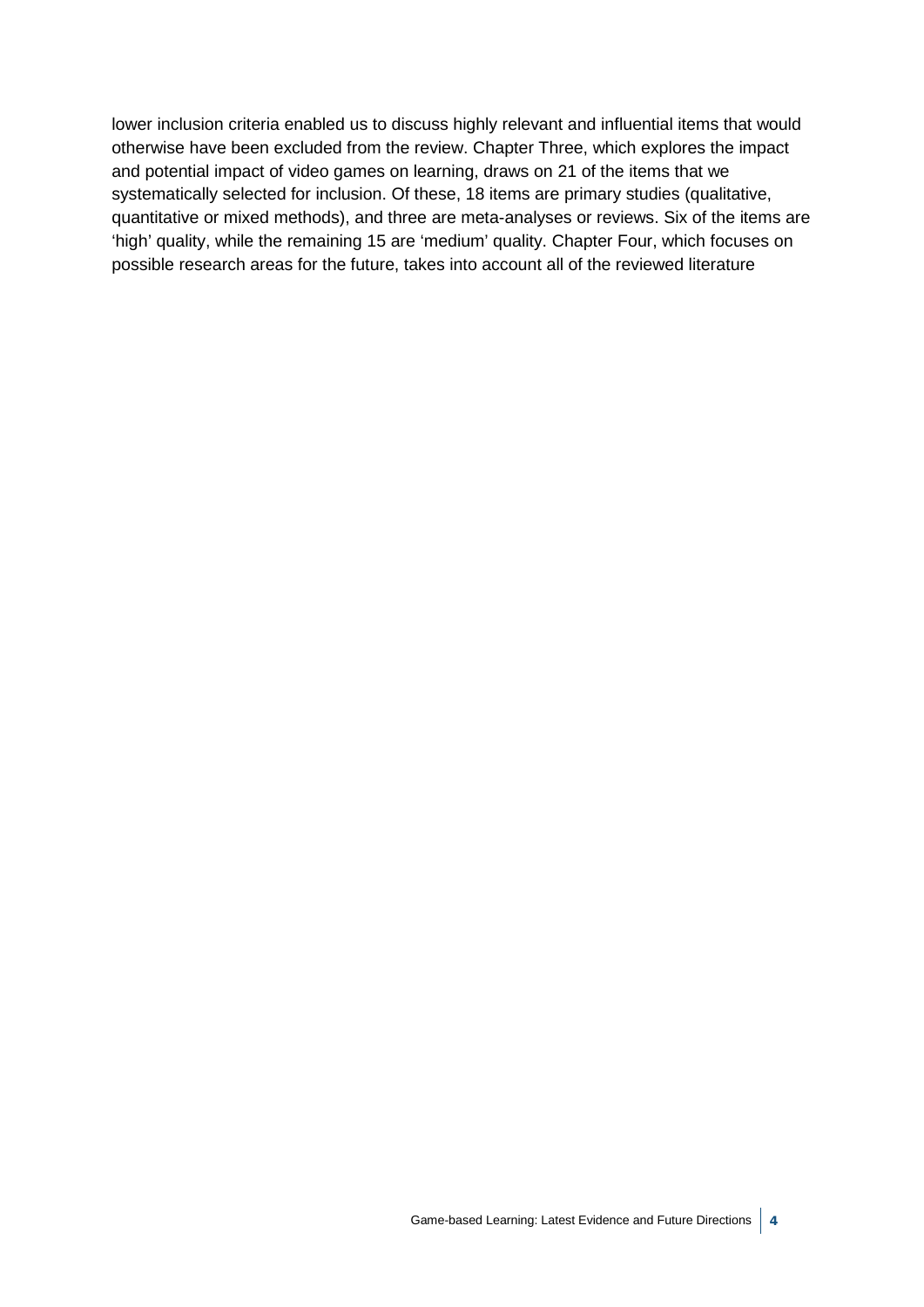## 2. Definitions

- Game-based learning' broadly refers to the use of video games to support teaching and learning. Although it is a relatively established notion, it is hard to define precisely. We have arrived at a definition by extracting the key principles and mechanisms involved.
- 'Gamification' is a much newer concept than game-based learning. It is about using 'elements' derived from video-game design, which are then deployed in a variety of contexts, rather than about using individual video games.
- 'Gameplay' is the treatment of topics and ideas as rules, actions, decisions and consequences, rather than as content to be communicated or assimilated.

### 2.1 What does this section cover?

This chapter sets out the definitions of the key terms used in this review: game-based learning, gamification and gameplay.

### 2.2 What literature did we consider?

We based the definitions on our review and synthesis of eight items of literature, six of which are non-empirical items, as Table 3 shows. In selecting which literature to draw on, we prioritised influential contributions, rather than the most robust studies. The definitions and concepts first introduced in this more speculative and theoretical literature have informed many empirical studies, and are frequently cited as background and inspiration.

#### **Table 3: Extent and nature of literature considered for Chapter Two**

| <b>High</b>        | <b>Medium</b>                                                             |
|--------------------|---------------------------------------------------------------------------|
| <b>Qualitative</b> | Salen, 2008                                                               |
| Quantitative       | Annetta et al., 2009                                                      |
| <b>Review</b>      | De Freitas and Griffiths, 2008                                            |
| <b>Speculative</b> | Bogost, 2011; Gee, 2008; Kapp,<br>2012; McGonigal, 2011;<br>Shaffer, 2008 |

#### 2.3 What does the literature say?

The contributions we reviewed suggested that game-based learning broadly refers to the use of video games to support teaching and learning. Different studies articulate and interpret this broad definition in different ways.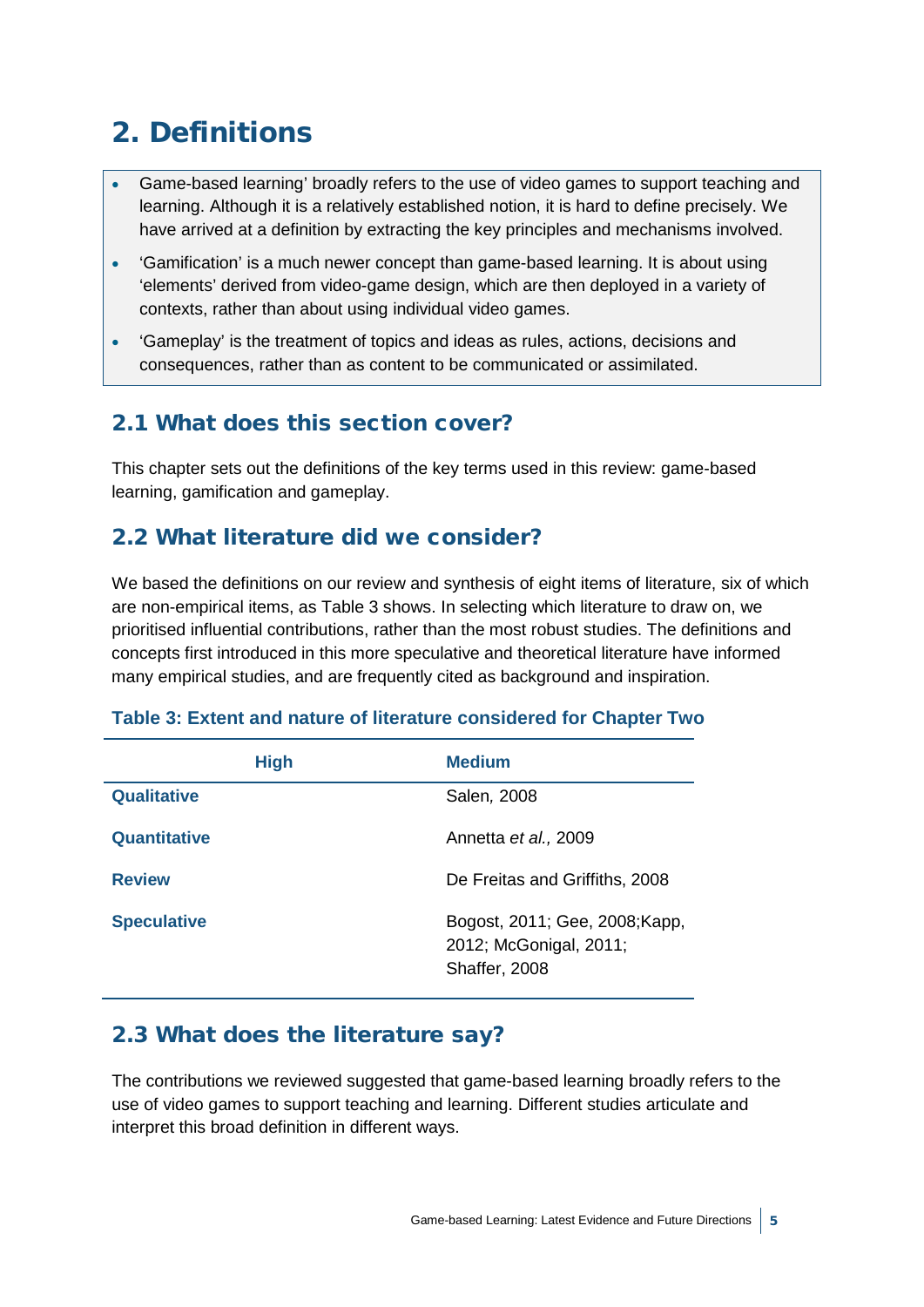All the items reviewed in this chapter share the view that game-based learning is less about the computer game as a specific entity and more about the complex social dynamics that surround it. Game-based learning may or may not involve 'educational' video games (those with an explicit focus on learning and improving attainment) rather than 'leisure-use' video games. According to some authors, game-based learning encompasses technological developments that are blurring the lines between formats, spaces, languages and practices associated with video games, leading to 'blended' experiences, which are not just confined to the video game itself (De Freitas and Griffiths, 2008).

In terms of the social dynamics of game-based learning, a common theme is that through video games young people cultivate interests and join 'affinity groups' that operate across contexts, as part of their projects of personal development. In these groups, players engage in sophisticated forms of learning fuelled by the shared passion for gaming. They include forums where players share 'cheats'; wikis<sup>[1](#page-13-0)</sup> that clarify elements of the game universe; and 'modding' groups who use game development skills to modify how games are played and experienced (Gee, 2008). A similar, and equally popular, theme is that video games provide virtual worlds which are effective contexts for learning, because acting in such worlds allows learners to develop social practices and take on the identities of actual professional communities. These soft learning outcomes are seen by many commentators as more useful and worthy than the 'outdated' forms of knowledge acquired through traditional schooling (Shaffer, 2008).

We also found the work of Bogost (2011) particularly useful to explore a definition of gamebased learning. Bogost is concerned with understanding the distinctive properties of video games as a medium, in order to examine the implications in a range of social contexts, including education and learning. He stresses that games are first and foremost representations that simulate certain behavious and experiences, and use rulesets, role playing and reward mechanisms to motivate and engage. They offer learners a way to more fully engage with topics or ideas than they might be able to in the 'real' world. They can exercise choice and control over (virtual) reality, without incurring any real consequences. This means that a video game allows, at least in theory, learners to experience a certain school subject through interaction and simulation, rather than through the conventional materials and formats of schooling: textbooks, lessons, assignments and so forth. Bogost contends that video games treat topics and ideas not as content to be communicated or assimilated, but as rules, actions, decisions and consequences – that is, **gameplay**.

One item focused instead on '**gamification**'. Kapp describes gamification as 'the careful and considered application of game thinking to solving problems and encouraging learning using all the elements of games that are appropriate' (Kapp, 2012, p.12).

This notion seems to move away from much of the literature on game-based learning as described in this review, where there is a clear distinction between video-games on the one hand, and the learning dynamics that they may or may not enable on the other. As the word

-

<span id="page-13-0"></span><sup>&</sup>lt;sup>1</sup>Collaboratively developed repositories of knowledge, the most popular of which is Wikipedia [\(www.wikipedia.org\)](http://www.wikipedia.org/).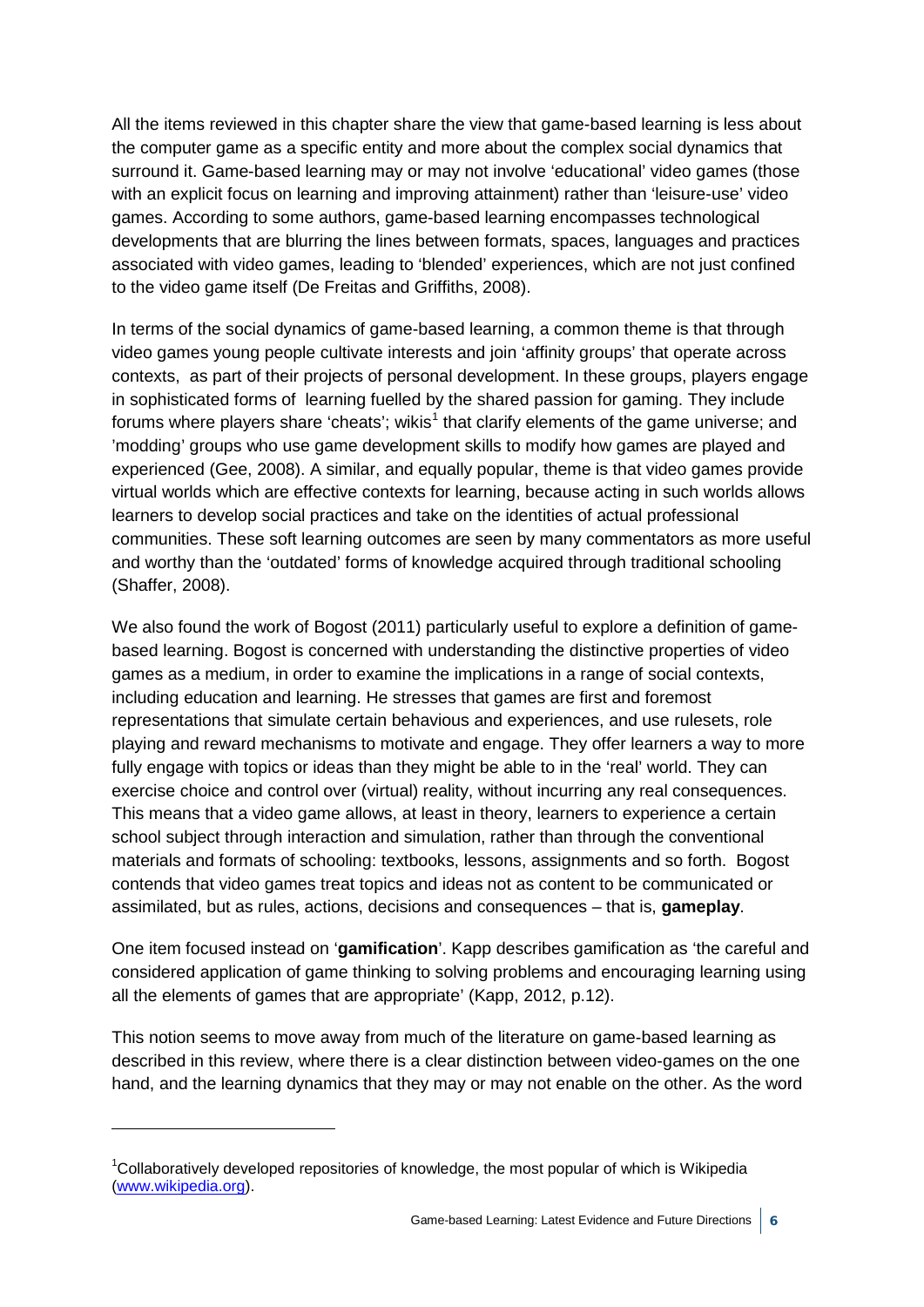suggests, gamification is more concerned with how certain situations or processes (including learning) can be turned into playful experiences that, indeed, resemble video games.

Gamification is therefore interested in 'gaming' as a set of principles, tools and techniques, which are born in video games but spill over into several other contexts, including education. This spill-over has also been described as 'adding a game layer on top of the world'<sup>[2](#page-14-0)</sup>, thus suggesting that a range of human endeavours could benefit from being viewed as games. In this 'gamified' reality, rules and principles like those used by successful game designers could make children and young people eager to engage in educational activities they used to find boring, unrewarding or too difficult. For teachers, this raises the possibility of using 'gamification' as a strategy to improve teaching, learning and assessment. At its simplest, this could mean using game-based techniques to encourage competition and selfimprovement in the classroom: badges, high scores, leaderboards and so forth. Similarly, it could mean employing video game language to reframe traditional school activities – for instance, assignments could become 'missions' or 'quests'.

## 2.4 Moving towards a definition

Taking into account all of the reviewed literature, we could further describe game-based learning as a form of experiential engagement in which people learn by trial and error, by role-playing and by treating a certain topic not as 'content' but as a a set of rules, or a system of choices and consequences.

In curricular terms, this means translating an element of a subject (such as a law of physics or the law of supply and demand) into the mechanics of a game, which operates within a self-contained system based on choices and consequences. For instance, in the popular series of simulation games SimCity<sup>[3](#page-14-1)</sup>, players are tasked with running a virtual city, managing a number of concurrent activities and priorities to keep the population happy. According to the creator of the series (Pearce, 2002), the gameplay in SimCity reflects a specific logic (a 'model') of city-wide management. This could be likened to gardening.

*'if you really think about playing the game, it's more like gardening. So you're kind of tilling the soil, and fertilizing it, and then things pop up and they surprise you, and occasionally you have to go in and weed the garden, and then you maybe think about expanding it, and so on'* (OP. CIT).

In SimCity, players act according to the rules determined by this internal logic, which means that each choice you make in the game has a specific effect. As such, 'learning through gameplay' in SimCity means exploring the possibilities and the limits that are offered by the underlying model: if the population is starved, then chaos and riots will ensue; if the city is to be expanded, then sources of income are needed; and so forth. All this is performed in a safe environment where failure is not only contemplated but actively encouraged. In fact,

-

<span id="page-14-0"></span> $2$ This is the title of a talk filmed for the website TED:

<span id="page-14-1"></span>[http://www.ted.com/talks/seth\\_priebatsch\\_the\\_game\\_layer\\_on\\_top\\_of\\_the\\_world.html](http://www.ted.com/talks/seth_priebatsch_the_game_layer_on_top_of_the_world.html)  $3A$  SimCity 'EDU' version hasjust beenannounced. The result of a partnership between the video games company Electronic Arts and the Glass lab. See<http://signup.simcityedu.org/>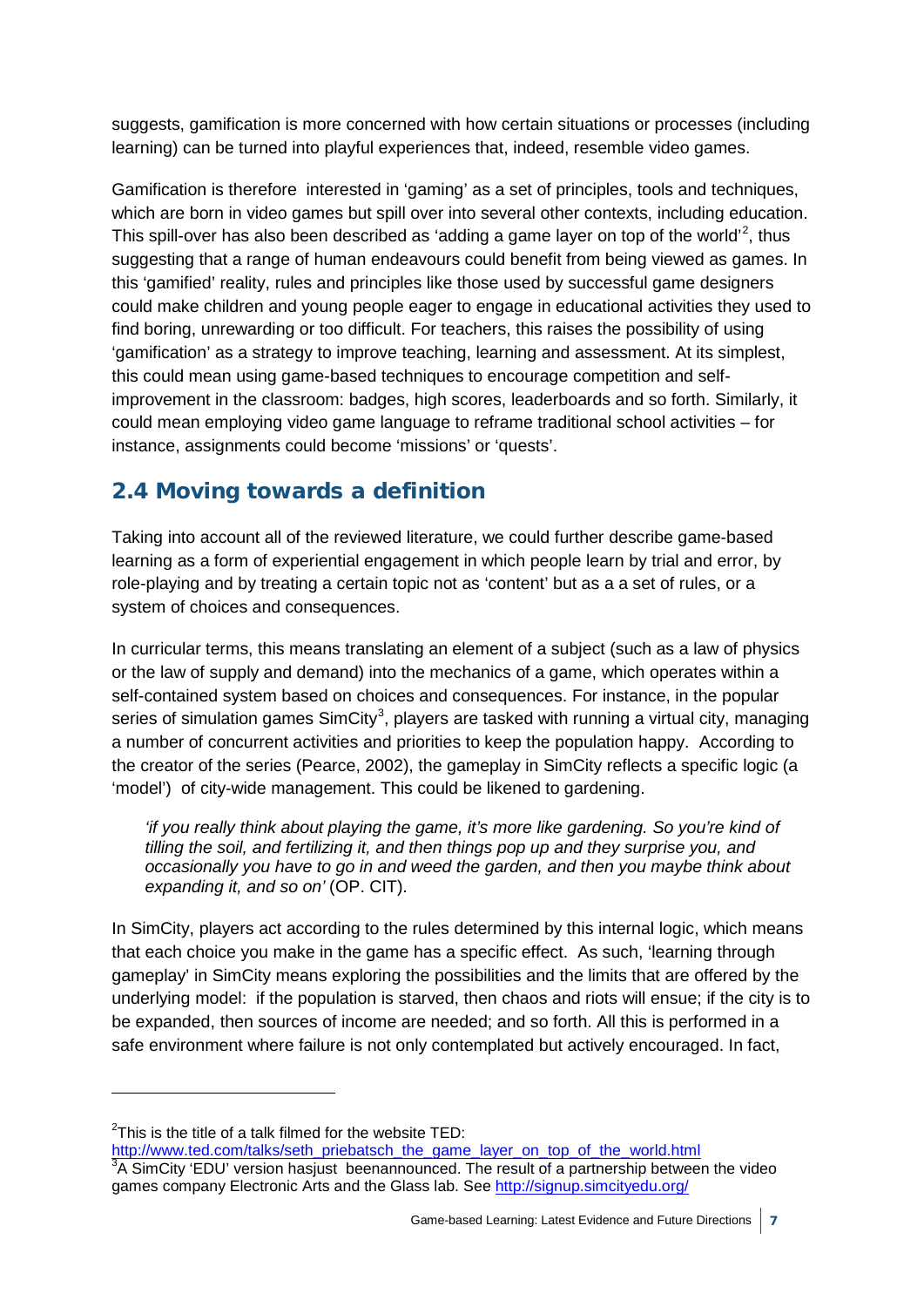part of the fun is the awareness that mistakes have no lasting or real consequences, but are simply necessary to improve performance.

Complementing the definition proposed above, we suggest a number of principles and mechanisms that we have inferred from the literature considered for this chapter. These are shown in Figure 1 (below). By 'principles' we mean underlying assumptions and concepts; by 'mechanisms' we mean processes and dynamics that help us understand how video games can, in theory, assist the pursuit of educational goals. The principles and mechanisms involved in game-based learning are interdependent.

Some readers may be struck by the commonsensical nature of some of the elements considered. Arguably, this goes some way to illustrating how innovations work best when they bring into sharper relief what we know already about education and learning.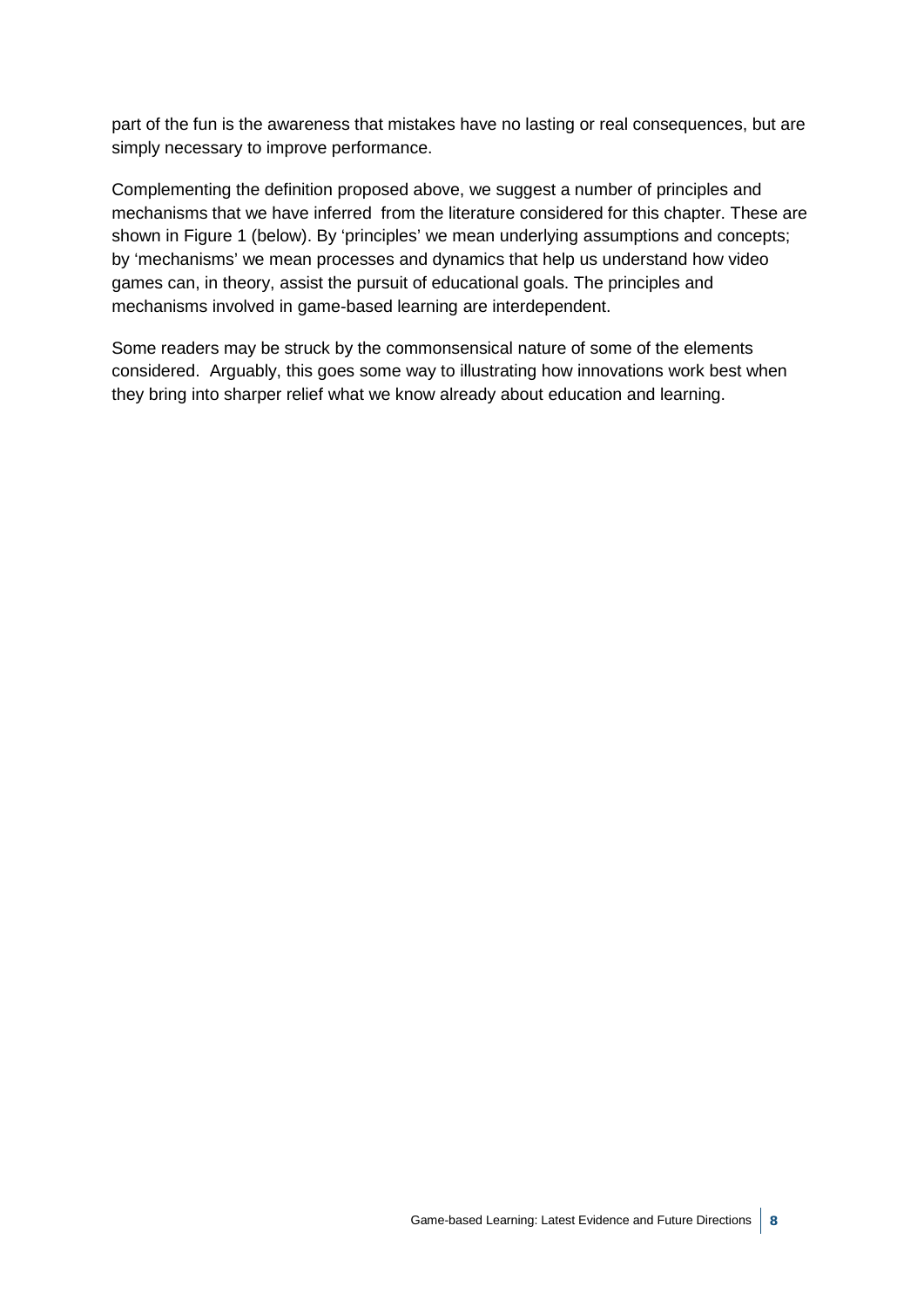#### **Figure 1: The principles and mechanisms of game-based learning**



are always grounded in specific settings and practices. These can be actual professions, but also extravagant, fantastic roles and endeavours.

4. **Self-reliance and autonomy**. Gaming encourages independent inquiry and exploration; interests and passions can branch off from the individual game, towards aspects of the "ecosystem" that surrounds it. These aspects include technical and artistic skills like programming, writing, drawing, making music; but also the desire to find out more about certain topics , e.g. about science, history or mythology.

5. **Experiential learning**. The notion of experiential learning is a very old and influential one in education, dating back to the seminal work of John Dewey. Many claim that gaming provides a cost effective alternative to learning by doing in real settings.

#### **Mechanisms**

1. **Rules**. At their most basic level, video games are sets of rules. These rules can be more or less complex depending on the choices they elicit and the related consequences. For instance, rules can be simple and binary (if/then); or multifaceted and accommodating a broad range of decision making processes.

2. **Clear but challenging goals**. The presence of clearly defined, demanding activities which, although might appear arbitrary and unnecessary, allow people to see the direct impact of their efforts.

3. **A fictional setting or "fantasy" that provides a compelling background**. This is an essential but easily misunderstood aspect of gaming. Notwithstanding the tendency to indulge in escapism and compensatory fantasies, classic studies on playing suggest that pretence can also be a deliberate and conscious strategy that assists learning. A consensual and transparent adherence to a fictional setting or role allows players to experiment with skills and identities without suffering the consequences of failure in real life.

4. **Progressive difficulty levels** , underpinned by understandable criteria for progression. Over the years game developers have devised mechanisms for progression and "levelling up" to a considerable degree of refinement. Not all of these mechanisms may be appropriate in an educational context, but they raise interesting questions for educators - not least the fact that players are allowed to tackle challenges and tests (like exams) as many times as necessary - and with no lasting consequences - in order to progress from one level to another.

5. **Interaction and high degree of student control**. This mechanism is strongly related to the notion of "agency": the feeling of being in control of one's destiny through actions and choices. Most importantly, it concerns the certainty that effort and dedication will be acknowledged and rewarded.

6. **A degree of uncertainty and unpredictability**. As long as it does not contradict point 5, a measured injection of uncertainty into tasks is consistent with many game developments tenets. For example, in the *Quest* schools students are not given assignments as such, but asked to choose between number of possible "missions". The scope and purpose of the missions become clear only when certain clues have been gathered and deciphered.

7. **Immediate and constructive feedback** . One of the most powerful mechanisms of video games is the ability to provide feedback in real time, not only as evaluation, but more often as guidance to facilitate and correct performance. This is largely in line with the idea of formative assessment in education.

8. **A social element that allows people to share experiences and build bonds**. As mentioned several times in this chapter, a game is not simply a product or tool which may or may not have a relationship with learning. The ecosystem surrounding the game is just as important. In fact, it is probably even more relevant from an education perspective, because it provides players with a range of opportunities to share, interact and pursue interests and passions.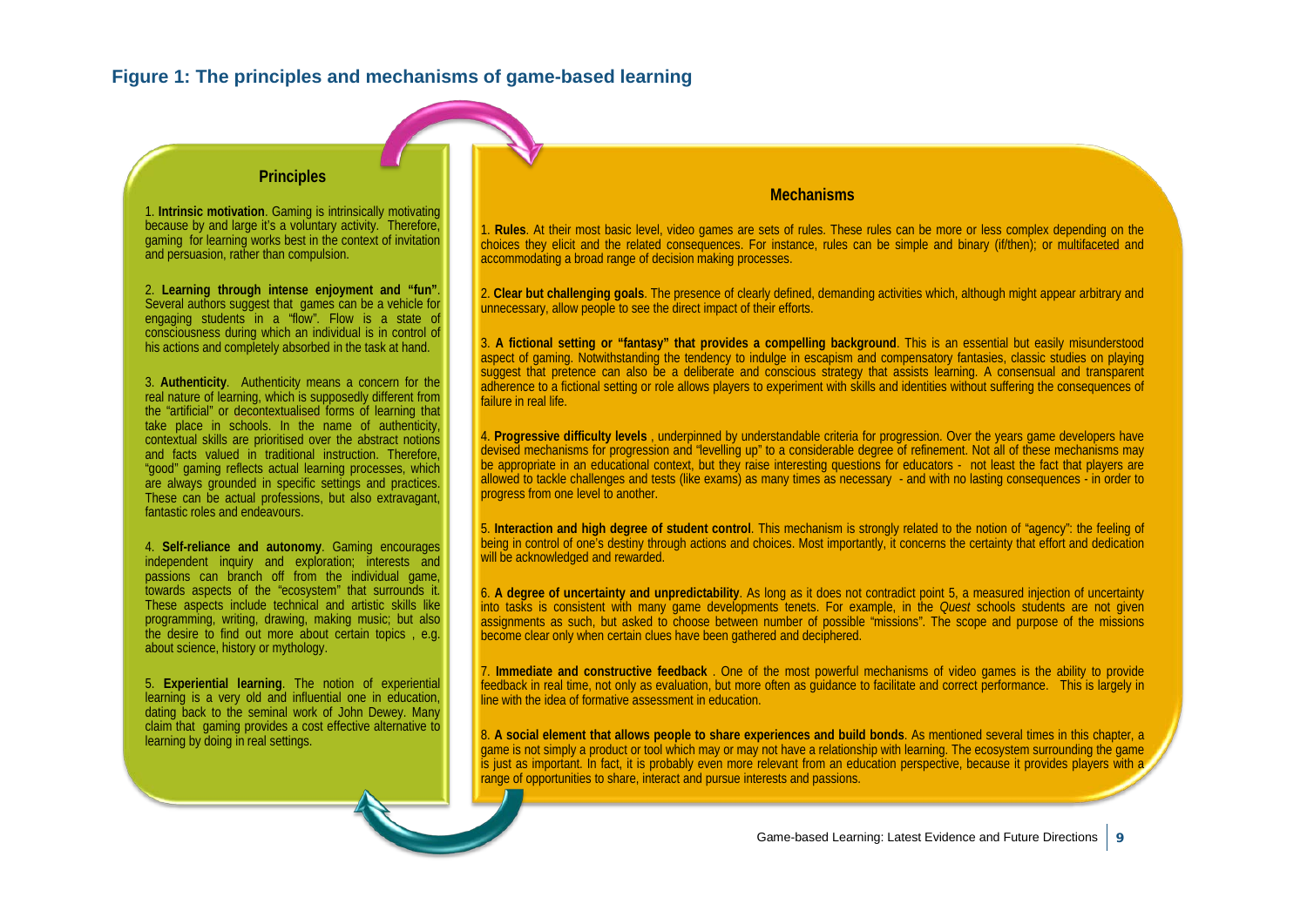# 3. Impact and potential impact of gamebased learning

#### Key findings

- The literature was split on the extent to which video games can impact upon overall academic achievement. However, the studies consistently found that video games can impact positively on problem solving skills and knowledge acquisition.
- The majority of the studies examining the impact of video games on student motivation and engagement found positive results. However, it was unclear whether this impact could be sustained over time.
- Few studies explored whether video games can affect attitudes to learning. Of those that did, including one meta-analysis, a positive relationship was found.
- Despite the presumed link between motivation, attitude to learning and learning outcomes, the current literature on the subject of video games does not evidence this or adequately advance our knowledge and understanding of the mechanisms at play.
- While teachers are generally positive about the use of video games in the classroom, they would require very strong evidence of their impact before they replaced more traditional learning styles. Until this time, they are more likely to use video games to supplement existing practice.
- We found no studies into the impact of gamification i.e. using video-game elements, rather than video-games - on learning and achievement.

## 3.1 What does this section cover?

This chapter focuses on the empirical studies included in our review list. It will draw out key methodological approaches (section 3.3), and go on to examine the type and extent of the impact of video games on learning (section 3.4) and possible independent variables on the extent and type of impact (section 3.5). In doing so, we aim to bring readers up to date on the current landscape and level of evidence available in relation to video games (section 3.6 concludes the chapter).

## 3.2 What literature did we consider?

|                     | <b>High</b>                                                                    | <b>Medium</b>                                                                                                                             |
|---------------------|--------------------------------------------------------------------------------|-------------------------------------------------------------------------------------------------------------------------------------------|
| <b>Qualitative</b>  | N/A                                                                            | N/A                                                                                                                                       |
| <b>Quantitative</b> | Chuang and Chen, 2009;<br>Delacruz, 2011; Huizenga<br>et al., 2009; Miller and | Annetta et al., 2009; Bourgonjon et<br>al., 2010; Brom et al., 2011;<br>Fengfeng, 2008a; Kenny and<br>McDaniel, 2011; Kolovou and Heuvel- |

#### **Table 4: Extent of literature considered for Chapter Three**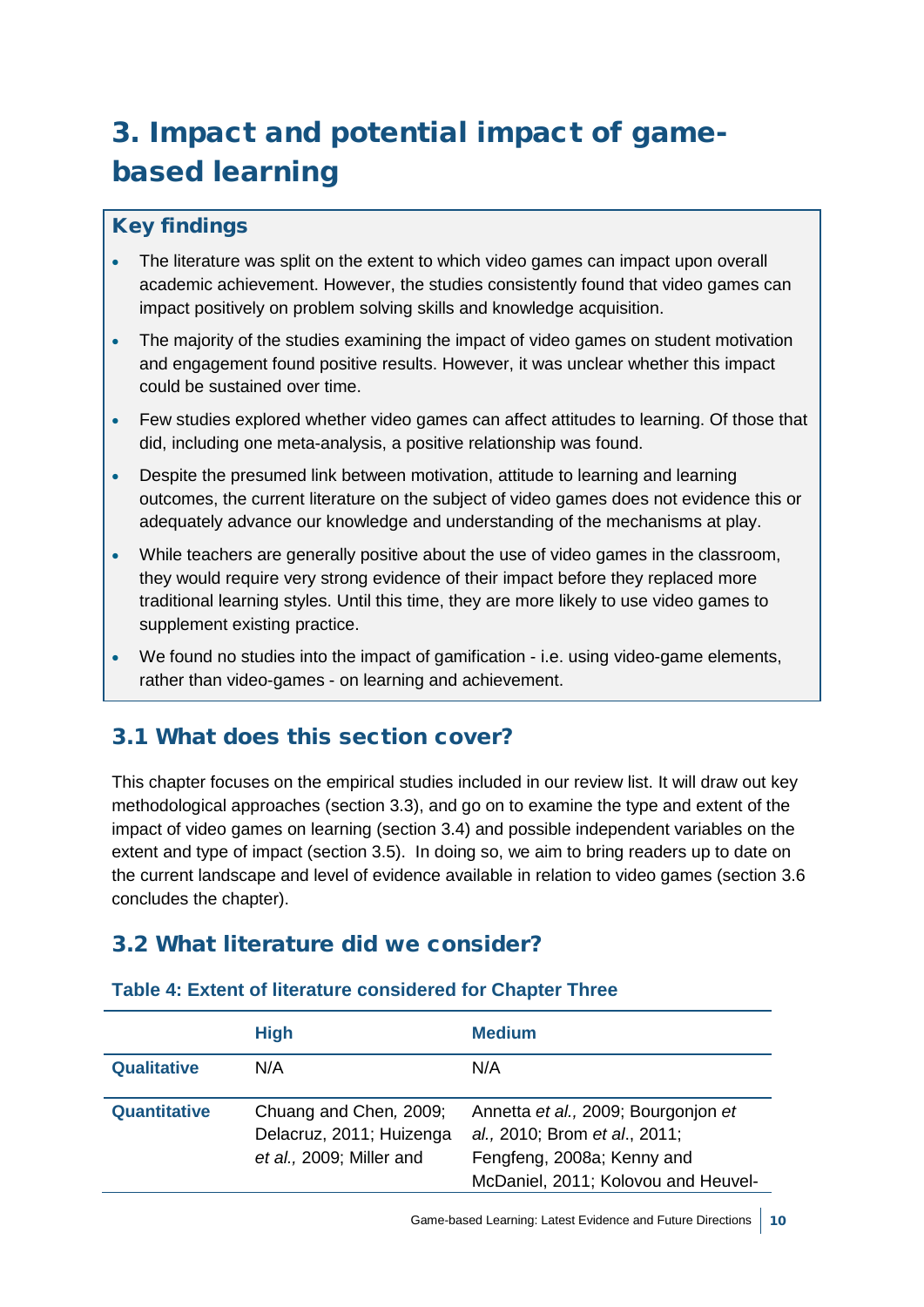|                                           | <b>High</b>                              | <b>Medium</b>                                                                                                                      |
|-------------------------------------------|------------------------------------------|------------------------------------------------------------------------------------------------------------------------------------|
|                                           | Robertson, 2011                          | Panhuizen, 2010; Liu et al., 2011;<br>Papastergiou, 2009; Schaaf, 2012;<br>Spires et al., 2011; Vos et al., 2011;<br>Ya-Ting, 2012 |
| <b>Mixed methods</b>                      | N/A                                      | Fengfeng, 2008b; Kebritchi et al.,<br>2010                                                                                         |
| <b>Review and</b><br><b>Meta-analysis</b> | Chiu et al., 2012; Vogel et<br>al., 2006 | Williamson, 2009                                                                                                                   |

As Table 4 suggests, this chapter synthesises 21 studies, mostly consisting of primary research into game-based learning or gamification in the classroom.

## 3.3 What does the most up to date review of the evidence look like?

#### 3.3.1 What was the focus of the studies?

The studies were wide ranging in their focus and aimed to test a variety of hypotheses. Many of the studies acknowledge limitations in the current evidence base and, in designing their studies, seek to plug these gaps or test assumptions implicit in the literature and gaming theory. Most commonly, however, the studies sought to test the impact of gaming on learning outcomes as measured by academic achievement, cognitive performance, knowledge gain or skills and performance, such as capacity for problem solving or critical thinking.

A number of the studies also explored the impact of gaming on motivation and engagement in classroom activity . A few studies examined the impact of gaming on student attitudes to learning (in the wider context of school life or in relation to a specific subject).

The studies also sought in many cases to test or discuss the possible impact of a range of variables that may or may not mediate the impact of gaming in the classroom. Most commonly, these included student and/or teacher attitudes to gaming, type of game and the type of learning experience promoted by the game, and gender. Only one study explored the impact of previous gaming experience (Miller and Robertson, 2011).

It is notable that we found no studies into the impact of gamification - i.e. using video-game elements, rather than video-games - on learning and achievement. This is a clear gap in the evidence base.

#### 3.3.2 How were studies designed?

Mathematics was the **most common subject domain** to feature in primary studies (six studies: Delacruz, 2011; Fengfeng, 2008a and b; Kebritchi *et al.*, 2010; Kolovou and Heuvel-Panhuizen*,* 2010; Miller and Robertson, 2011), whilst two featured science (Annetta *et al*.,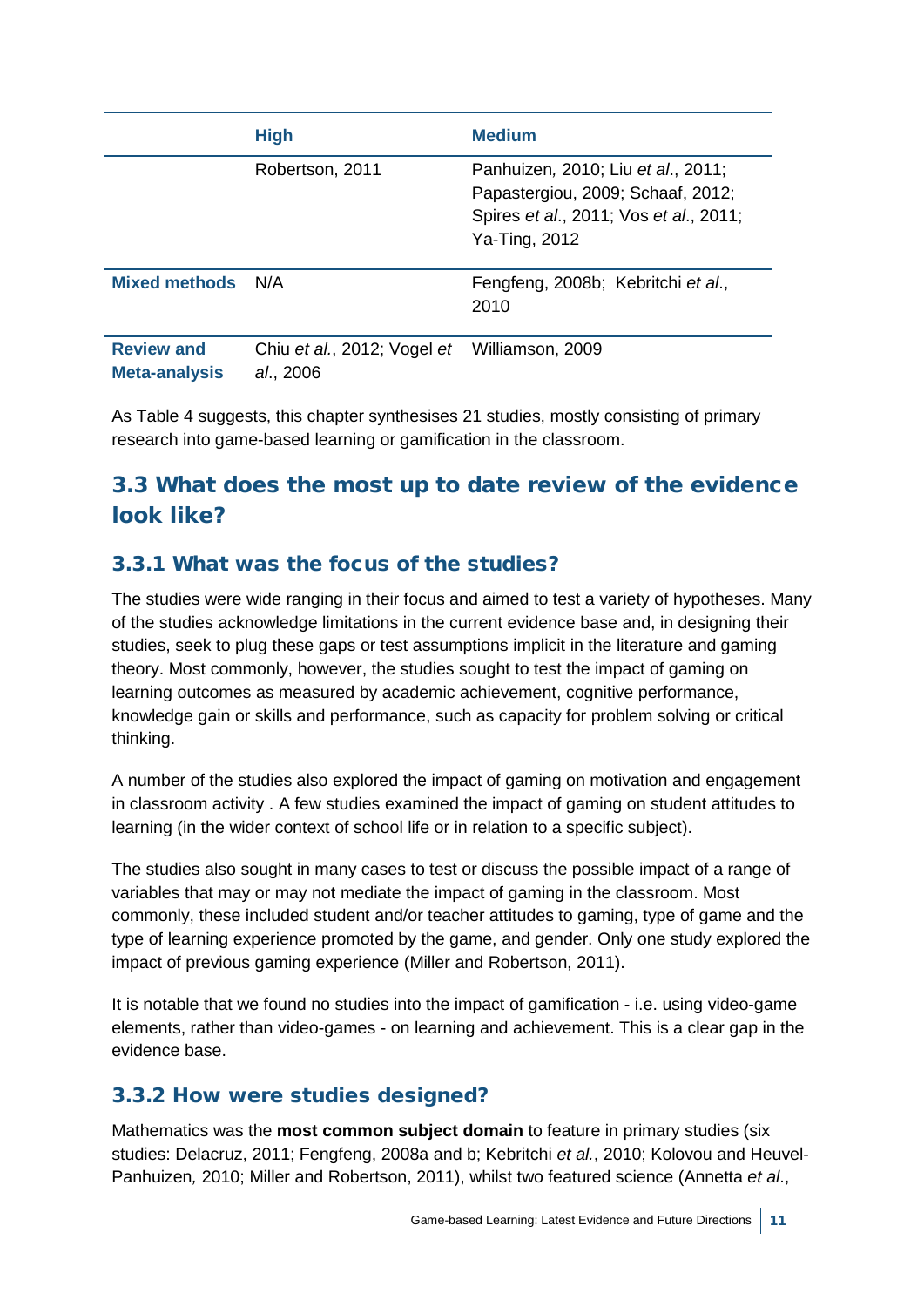2009; Spires *et al.,* 2011). The remainder individually focused on computer science (Huizenga *et al*., 2009), language (Vos *et al*., 2011) and civics and society (Ya-Ting, 2012). Three of the studies did not specify subject domain. One study (Chuang and Chen, 2009) intentionally avoided curriculum subjects and instead focused on the issue of 'fire fighting' so as to limit the impact of (and possibly avoid the need to control for) prior subject knowledge or attainment levels on the study.

It was apparent that students of **secondary school age** were most likely to have been selected for studies (although some studies did not specify the age range of students involved). One study focused on first year university students, and only one study featured pupils of primary school age (Schaaf, 2012).

It is also important to note that **not all studies compared video games to traditional classroom instruction**, but instead sought to examine video games in comparison to other 'alternative learning strategies' or other 'media rich learning materials' (Brom *et al*., 2011; Schaaf, 2012), computer based (non-game) learning tools or instruction packages (Chuang and Chen, 2009; Papastergiou, 2009) or different games played on different platforms (e.g. in Delacruz, 2011 where a game was played on the Ipod Touch as opposed to a laptop). In around four studies it was not apparent whether or not a control group had been used (Bourgonjon *et al.*, 2010*;* Fengfeng, 2008b; Kolovou and Heuvel-Panhuizen*,* 2010; Liu *et al.*, 2011).

From the information available, it was apparent that the majority of studies sought to test the impact of **games whose structure reflected one or more of the main principles of game-based learning** (for example, rules, goals, an element of fantasy, difficulty levels, and feedback; more information on the 'mechanisms' of gameplay-based learning are discussed in Chapter Two, section 2.4.1). For example, five studies (Chuang and Chen*,* 2009; Kebritchi *et al.*, 2010; Liu *et al.,* 2011; Spires *et al.,* 2011; Ya-Ting, 2012) involved games that could be defined as simulation games, therefore strongly reflecting the notion of fantasy in their design and could therefore be purported to support constructionist and experiential learning theories. These games were described variously by authors as 'supporting a narrativecentred learning environment' (Spires *et al.*, 2011), a 'microworld' (Liu *et al.*, 2011), or a '3D immersive environment'(Kebritchi *et al.,* 2010). Where named, examples include Tycoon City: New York and Sim Cities Societies (Ya-Ting, 2012), Crystal Island (built on Valve Software's Source engine, the 3D game platform for Half Life  $2<sup>4</sup>$  $2<sup>4</sup>$  $2<sup>4</sup>$ ) and Fire Department 2: Fire Captain (developed by 'Monte Cristo Games') (Chuang and Chen, 2009).

Some studies chose games which aimed to isolate one principle of gaming for specific review. For example Kolovou and Heuvel-Panhuizen (2010) used an online archery game to explore game-generated feedback to support problem solving processes, whilst Delacruz

-

<span id="page-19-0"></span> $4$  A game engine is a software framework used to design video games. The same engine can be used to create a limitless number of games. Valve Software developed Half Life 2 in 2004 using the Source engine and made the engine available to their customers so they could modify the main game or develop new ones. See [http://en.wikipedia.org/wiki/List\\_of\\_Source\\_engine\\_mods](http://en.wikipedia.org/wiki/List_of_Source_engine_mods) for a list of games created using this engine.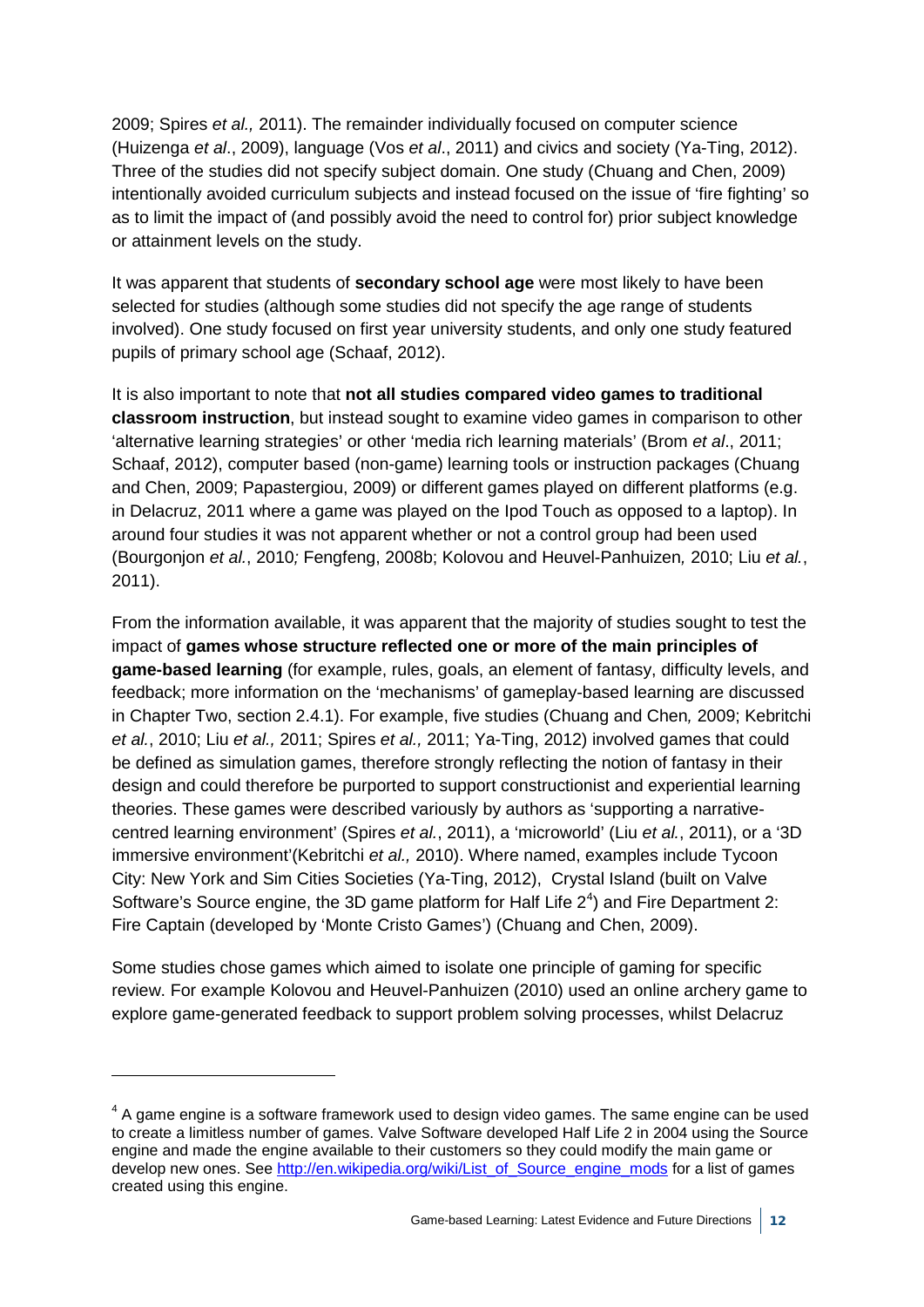(2011) used a maths focused laptop game to explore the impact of feedback as a form of 'formative assessment'.

Some studies, which sought to measure motivation and engagement, selected games which they considered to be compatible with Keller's (1987) attention, relevance, confidence, and satisfaction (ARCS) model of motivation to facilitate children's learning (Chuang and Chen, 2009; Kebritchi *et al*., 2010).

One study found that the engaging potential of video games could be slightly problematic, especially because students may be distracted by the entertainment elements of the game if these are not effectively meshed with the instructional component (Fengfeng, 2008a). For instance, a video game to support mathematics must strive to be integral rather than ancilliary to the specific nature of the subject matter. In such a game, subject-specific tasks work better when embedded in the fictional context and consistent with other game mechanics. For instance, players may be required to compute distances to help a likable game character jump over certain obstacles (e.g. Delacruz, 2011).

There were various common factors across games, but given the varying focus and conceptual frameworks that grounded studies, it is unsurprising that the games were often quite different in nature. The level of detail about the games involved in studies was variable; whilst most focused on the features of the games (such as content and design of the game). the literature often lacked detail about who developed the game or why and for whom. For example, it was often difficult to determine if the game had been built with the express intention of meeting educational outcomes, or whether researchers were appropriating existing games to test their possible educational impact. It was also difficult in some cases to understand what hardware or consoles were necessary to facilitate play and whether the game was multi- or single-player. Overall, therefore, this lack of information and acknowledgement of game features could be considered to have implications for the overall strength of evidence around gaming in the classroom.

In order to better illustrate the contrasts apparent in games and the varied aims of studies, we have included the following three vignettes which detail the variety of games and methodologies used to explore the impact of video games on the subject domain mathematics.

#### **Study 1:** *The effects of modern mathematics computer games on mathematics achievement and class motivation, (***Kebritchi** *et al***., 2010).**

In this study the research treatment group used a game called DimensionM™. This game was adopted in this study because it included a) advanced three-dimensional (3-D) graphics and interfaces, b) learner centred approach and encouragement of interaction with the environment, and c) multi-player options. The game teaches algebra by involving players in completing mathematics related missions within a 3-D immersive environment designed with advanced graphics. The teachers were provided with material to support lesson delivery using the game. Quantitative data was collected through student motivation surveys, surveys to collate student and teacher demographics and through the school-district benchmark exams. In addition, a series of qualitative interviews were conducted.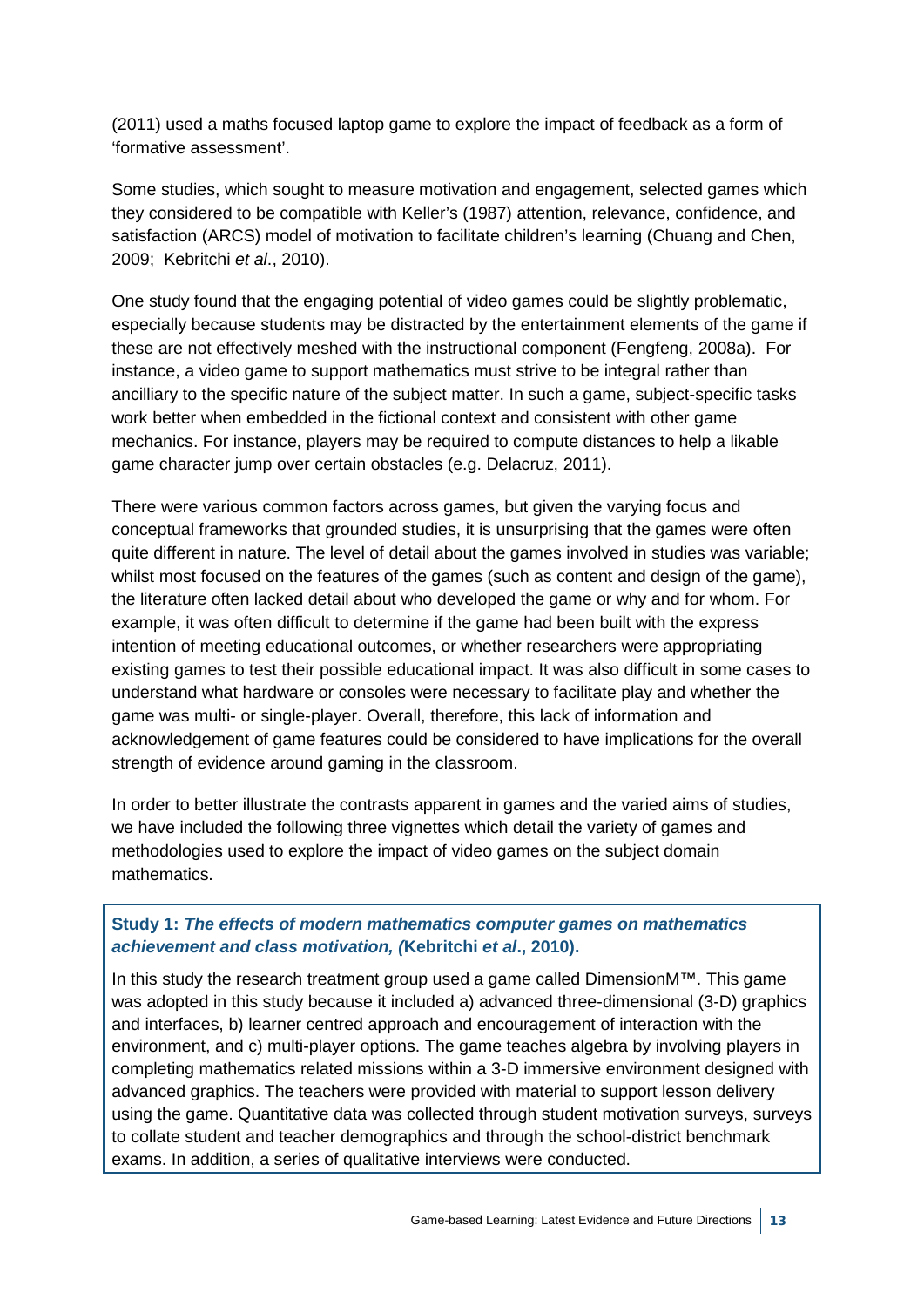#### **Study 2:** *Educational benefits of using game consoles in a primary classroom: a randomised controlled trial* **(Miller and Robertson, 2011).**

In this study an experimental class of children used a games console every day for 20 minutes: a Nintendo DS Lite, playing Dr. Kawashima's Brain Training while a control group continued with their regular classroom programme. The study was designed to test the impact of the game on students' speed and accuracy of mental computation. This was measured through a 100-item test (designed to reflect the students' current stage in the Scottish Curriculum). Questionnaires were used to measure students' 'self-perception' of their own mathematics ability and attitude to school. Previous experience of computer use at home was also recorded.

#### **Study 3:** *Online game-generated feedback as a way to support early algebraic reasoning* **(Kolovou and Heuvel-Panhuizen, 2010).**

This study tested the impact of an online game on students' problem solving processes in relation to number problems. The study featured an online archery game which directly provided students with the results of their shooting actions. No control group was used. Instead, students were given a paper and pencil test on algebra – during and after which students received no feedback. A week later students could log into an online environment and play the computer game at home (to purposely remove input from teachers). The computer game provided feedback and monitored performance. After four weeks the paper and pencil test was administered again.

## 3.4 The type and extent of impact

#### 3.4.1 To what extent did gaming impact on learning outcomes?

Given the complex nature of assessment and measuring academic achievement, it is perhaps unsurprising that there was not one, definitive measure against which the studies sought to explore impact on learner performance. Instead a range of outcomes were explored across studies. For example, some studies generally sought to measure the extent of knowledge gain amongst students (Brom *et al*., 2011; Chuang and Chen, 2009; Huizenga *et al*., 2009; Papastergiou, 2009), while others explored the impact of gaming on specific skill sets such as problem solving or critical thinking (often positing that this was predictive of student learning, but the extent to which this link was tested was variable) (Kolovou and Heuvel-Panhuizen, 2010; Liu *et al*., 2011; Spires *et al*., 2011; Ya-Ting, 2012). Academic achievement was often referenced as an outcome but generally without detailing the measures explored. Although this offers important evidence about the extent of impact, it makes it somewhat difficult to fully understand the nature of the outcomes. Similarly, the method of assessment varied widely; some studies adopting standardized tests commonly used to measure traditional teaching practice while, in other cases, the researcher had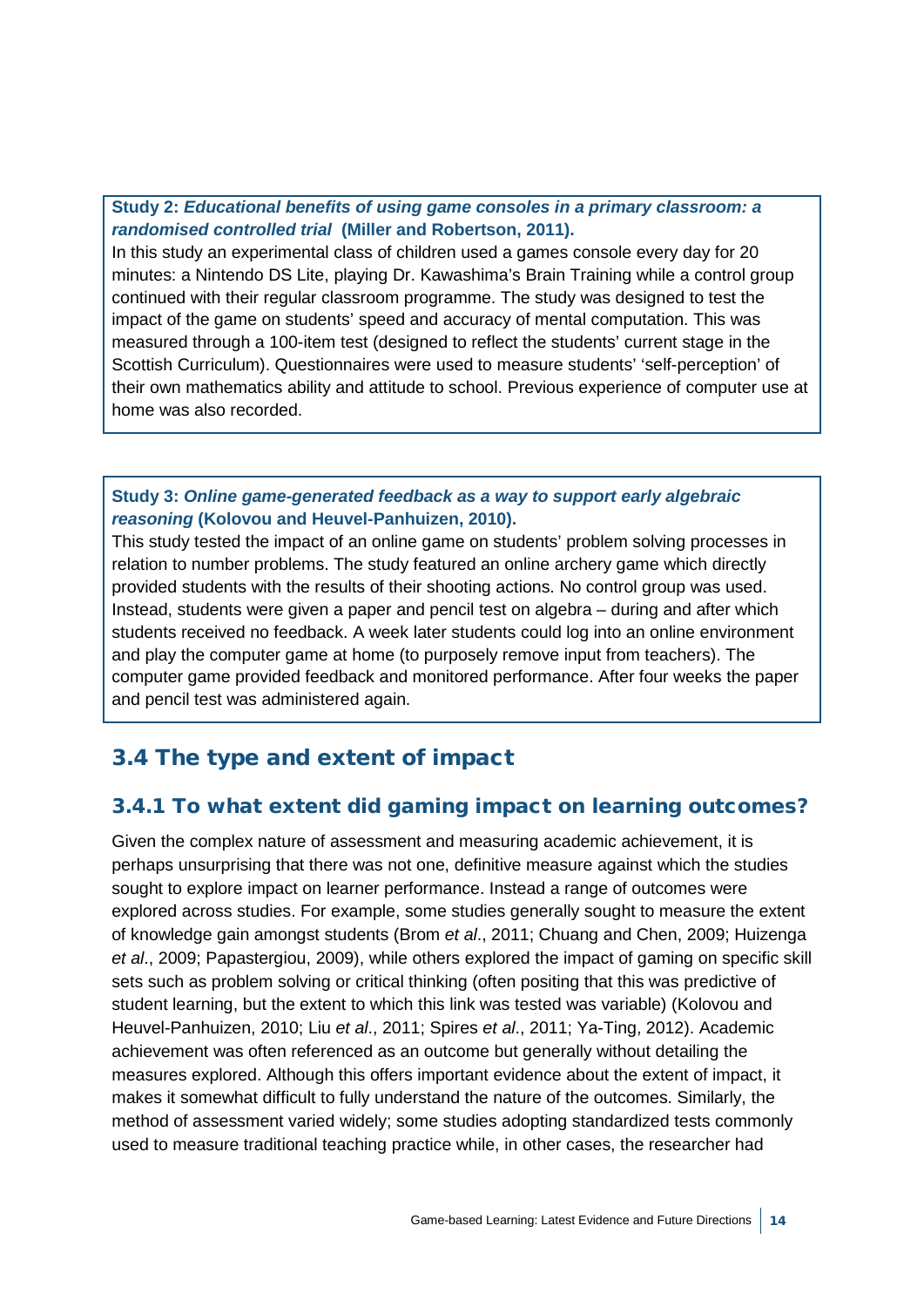employed tests developed for the purposes of academic study or tests and measures integrated into the gaming application itself.

Overall, where studies sought to measure 'academic achievement', five calculated some degree of improvement (Chuang and Chen, 2009; Delacruz, 2011; Kebritchi *et al*., 2010; Miller and Robertson, 2011). However, four studies found no impact on academic achievement (Annetta *et al*., 2009; Fengfeng, 2008b; Spires *et al*., 2011; Ya-Ting, 2012). Therefore the literature is split on the extent to which video games can impact on overall learning outcomes. One explanation for this, and perhaps some of the less positive results around academic achievement, could be a possible mismatch between traditionally measured outcomes and those (such as problem solving) facilitated by games. Furthermore, most studies were not conducted over substantial periods of time, and it could therefore be argued that learning gains were not advanced enough to be reflected in standardised achievement tests. Outcome comparisons across studies may also be aided through some level of agreement and consistency on how academic achievement should be measured in relation to video games.

Perhaps more promising were the results for problem solving and knowledge acquisition; all five studies that specifically focused on problem solving skills (Chuang and Chen, 2009; Kolovou and Heuvel-Panhuizen, 2010; Liu *et al*., 2011; Spires *et al*., 2011; Ya-Ting, 2012) found some degree of improvement. For example, Ya-Ting (2012) credits the simulation provided by a digital game with providing an 'authentic and relevant context for problem solving' (p. 17). Likewise, all four studies (Brom *et al*., 2011; Chuang and Chen, 2009; Huizenga *et al*., 2009; Papastergiou, 2009) which specifically explored knowledge acquisition also all found positive results.

#### **Secondary evidence**

In addition to the primary evidence considered above, a meta-analysis was also pertinent to our consideration of the impact of gaming on learning outcomes. (Vogel *et al.,* 2006) observed significant cognitive gains across studies utilising games versus traditional teaching methods (although it must be acknowledged that this piece of literature makes no attempt to define 'cognitive gains' or indeed how these have been measured across studies).

#### 3.4.2 To what extent did gaming impact on motivation and engagement?

Eight of the studies explored the impact of video games on student motivation and engagement (Annetta *et al*., 2009; Fengfeng, 2008a; Kebritchi *et al*., 2010; Liu *et al*., 2011; Papastergiou, 2009; Schaaf, 2012; Vos *et al*., 2011; Ya-Ting, 2012). This factor is identified as a key principle defining gaming for learning in Chapter Two. Studies often measured this factor through student surveys which collected self-efficacy measures or students' perceived level of focus on the activity, while some also incorporated student observations or measured 'time on task' as an indicator of engagement.

It is important to note that, again, the measures used across studies to explore this outcome varied widely. The results were generally positive, with six of the studies finding that video games increased student motivation or engagement (Annetta *et al*., 2009; Fengfeng, 2008a;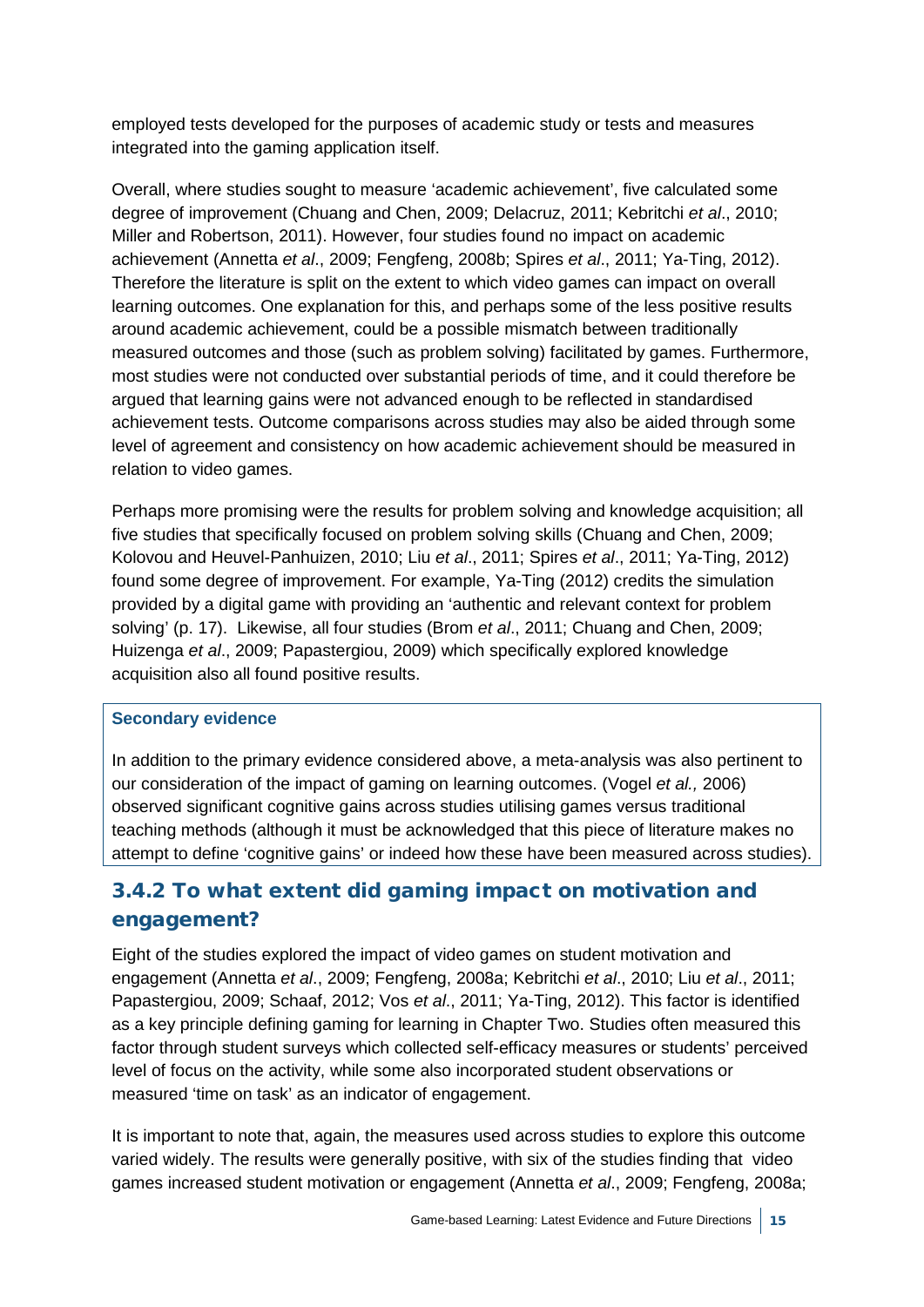Papastergiou, 2009; Liu *et al*., 2011; Schaaf, 2012; Ya-Ting, 2012). The two that did not find this relationship included important caveats; in one (Kebritchi *et al*., 2010) the authors, with hindsight, felt that the test did not adequately match the design of the experiment; while in a the second study (Vos *et al*., 2011) the authors had compared the impact of gameplay and game construction, finding that the latter did indeed have an impact on motivation and engagement, while the former actually resulted in decreased motivation. This was the only study in our review that compared 'playing games' with 'making games'. Its findings point to interesting implications which are, however, beyond the scope of the review.

A study by Huizenga *et al*. (2009) experienced technical issues with the game used by the students. They report that this issue had an impact on some students' engagement with the game, but not all. However, this does highlight the need for games to be technically sound before they are introduced into the classroom. Further, some students in this study were found to be more engaged in the game than others, with a number of students becoming distracted by other websites.

In exploring the reasons for game-based learning having an impact on student motivation, Ya-Ting (2012) suggests that by immediately providing students with praise, encouragement and reinforcement, gaming software helps students develop confidence and motivation to continue with the task. The author also perceived the game to have elicited learner curiosity. In one of the studies (Papastergiou, 2009) a student is quoted as saying, 'it [the game] is more enjoyable and active. You never get bored as in traditional teaching because you concentrate on a goal. This helps you to retain elements in your memory easily and understand concepts that are difficult in order to advance in the game. (p.10). This perception was also reflected in Kebritchi *et al*. (2010), where teacher interviews revealed that 'when students play the game, they want to learn more and pay more attention because they liked to pass the game missions. (p. 435). The same study reported that teachers perceived the game to have 'changed students' state of mind about mathematics. The students became aware of the relationship between mathematics and real life and their mathematics phobia was diminished.' (p. 435). Furthermore, the students themselves reported that the games 'took them out of class, changed their mood, and were entertaining' and that they enjoyed the aspects of the game which included adventure, exploration and challenge. Interestingly, this was one of the few studies which explored the views of students through qualitative study, as most studies were quantitative in nature. However, this data sheds important light on some of the features that students found most engaging.

In another study, (Liu *et al*., 2011), the authors explain that amongst students who learnt through video games, appeared to be a link between the observed increase in both the level of challenge posed by the task, and the level of skill and effort required to complete it. The authors have surmised therefore that a 'flow state' was reached amongst some students<sup>[5](#page-23-0)</sup>. This is believed to support student engagement in learning tasks. However, despite the assumption implicit in much of the literature that motivation and engagement created by

-

<span id="page-23-0"></span><sup>&</sup>lt;sup>5</sup>The 'flow' experience refers to an intense, sustained and focused engagement in an activity that leads to rewarding feelings of outstanding productivity. The concept was first introduced in the context of 'positive psychology' (Csíkszentmihályi,1996).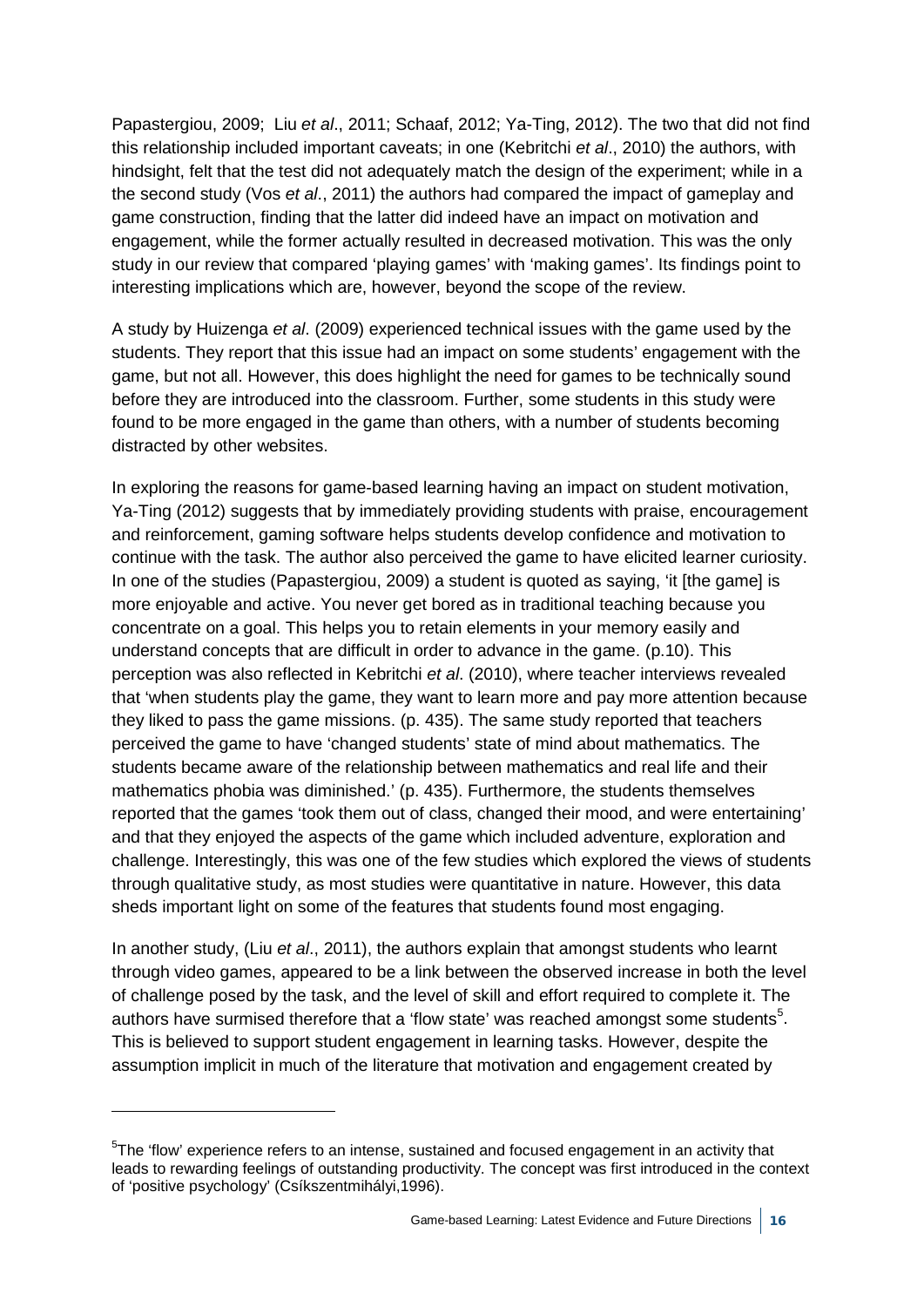gaming directly impacts on learning outcomes, this was one of very few studies that actually examined both factors. Only this and two other studies (Papastergiou, 2009; Ya-Ting, 2012) reported both an overall improvement in motivation or engagement and skills acquisition (such as problem solving), while two other studies that measured improved motivation or engagement found no overall improvement in academic achievement measures (Annetta *et al*., 2009; Fengfeng, 2008b). This could add further weight to the suggestion that academic achievement measures do not adequately measure the learning outcomes supported by gaming and that the intervention may need to run for longer lengths of time in order to impact on overall academic outcomes. However, further study of the motivation and learning outcomes is necessary to make more solid conclusions and to better understand the dynamic between both factors.

Despite the positive findings regarding motivation and engagement, however, the concern that motivation associated with digital gaming may be short lived and due to a 'novelty effect' also remains largely untested. Although one study (Ya-Ting, 2012) asserts that motivation was found to have been sustained, this outcome was measured over the course of a semester, and it is questionable whether this is a long enough period to be confident of continued impact.

### 3.4.3 To what extent did gaming impact on students' attitude to learning?

Relatively few studies explored this possible outcome. For example, Fengfeng (2008a and ; b) found that games promoted a more positive attitude to mathematics learning. Further, Fengfeng (2008b) also found that a cooperative structure (where learners worked together in the gamespace) was better than an individualistic or competitive structure at facilitating attitudes towards mathematics learning. Miller and Robertson (2011) took a slightly different focus and explored mathematics or academic self-concept, defined as the set of beliefs an individual holds about themselves as a mathematician, finding no improvement.

#### **Secondary evidence**

However, Vogel *et al's* (2006) meta-analysis found that significantly better attitudes towards learning were yielded for subjects utilising interactive games or simulations compared to those using traditional methods for instruction. This meta-analysis is also widely cited because it observed higher cognitive gains in the interactive games scenario. Given this finding was based on a number of studies, the authors conclude that this makes the finding unlikely to be due to chance. It also suggests a possible correlation between both attitudes to learning and learning outcomes. We should, however, reiterate that Vogel *et al.* make no attempt to define 'cognitive gains' or how this measure has been measured across the studies they included in their meta-analysis.

## 3.5 The role of independent variables

It appears possible that the impact of gaming can be mediated by the prior experience or skill levels of students, student and teacher attitude to gaming in the classroom and the type of game or learning experience promoted by the game. A few studies explored student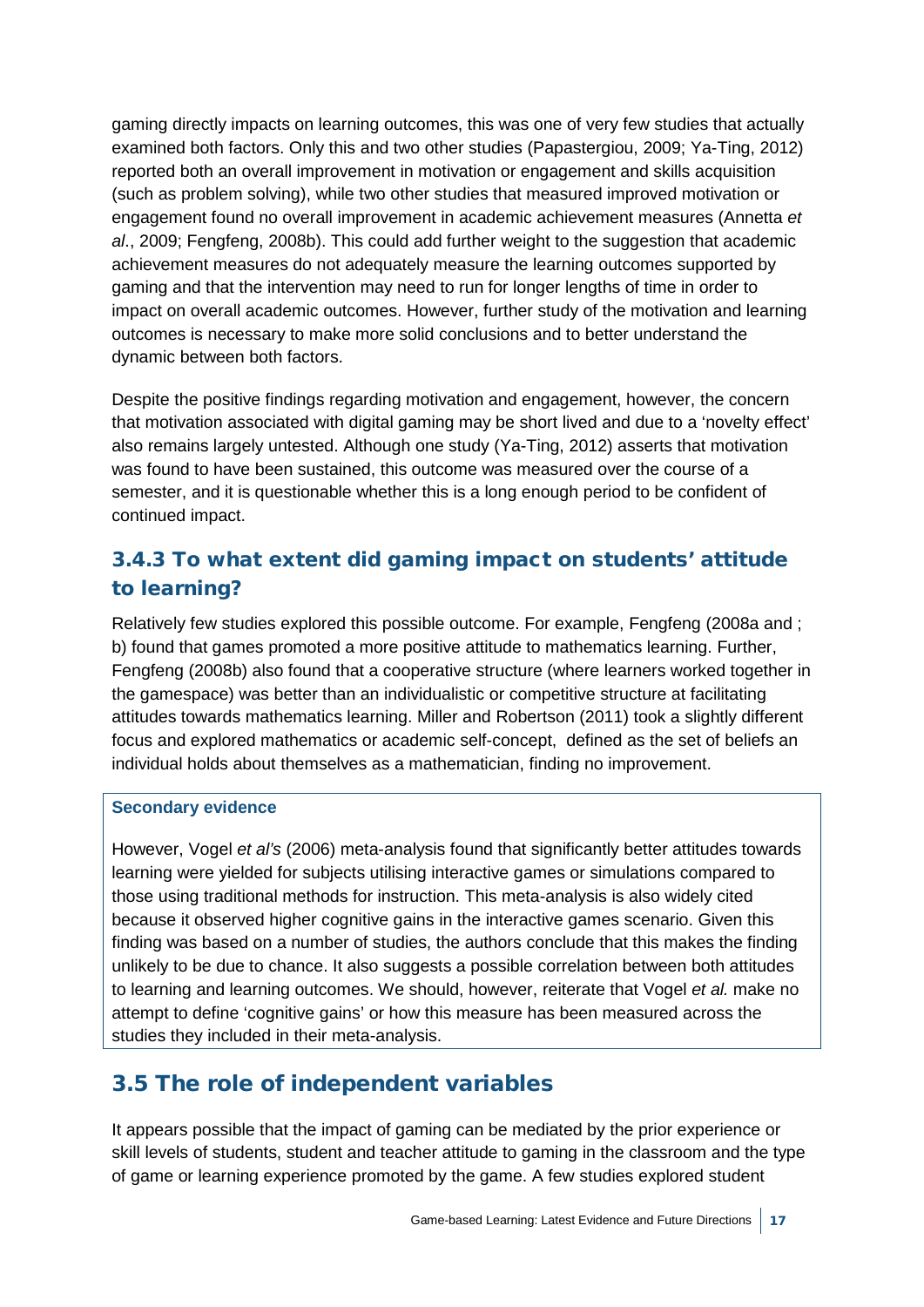and/or teacher attitudes to gaming. In exploring student 'acceptance' of videogames for learning through a survey (although not the possible relationship between this and learning outcomes), Bourgonjon *et al*. (2010) reported that students' preference for using video games in the classroom was affected by their perception of: how useful the game would be in relation to learning outcomes; its ease of use; the opportunities it presents for learning; and their own personal experience of gaming outside of the classroom. Therefore, the authors argue that it cannot be assumed that outcomes for students will be consistent, given that they may commence a game-based lesson with very difference attitudes and starting points. Further to this, Williamson (2009) found that not all students automatically see the social and developmental value of the skills associated with computer games and this may subsequently impact on the extent to which they are willing to engage with the game.

Although Bourgonjon *et al*. (2010) found that male students have a more positive attitude to gaming than female students, only one study found a more positive effect of video games on outcomes for males (Brom *et al*., 2011), while the remaining four studies which explored impact by gender (Fengfeng, 2008b; Miller and Robertson, 2011; Papastergiou, 2009; Vos *et al*., 2011) found no difference in outcomes for males and females.

#### **Secondary evidence**

-

The meta-analysis carried out by Vogel *et al.* (2006) also found no significant difference between genders, suggesting that the effects of games and interactive simulations sustained across male and female participants, but also across situations (in terms of learner control, level of realism, and individual/group usage).

In terms of teacher attitudes to gaming, Kenny and McDaniel (2011) found that there is a relationship between what teachers believe and their behavioural patterns in the classroom. The study argues that teachers can be reluctant to spend efforts learning the gaming medium when they are not convinced of its impact. The authors believe that a more convincing argument needs to be constructed before teachers will change their views towards video games and integrate them into existing classroom practice. An exploratory study by Williamson (2009), found that 35 per cent of teachers (in English state primary and secondary schools) had already used computer games in their teaching and 60 per cent would consider using games in the future. The most commonly cited reason was to enhance motivation and engagement. The majority of teachers also believed that gaming could help support children's cognitive development, their ICT development, and their higher-order thinking skills. However, the results also suggested that teachers are more interested in the 'pragmatic' benefits of gaming, for example, to assist teachers in relating formal schooling to everyday lives and creating social interaction in the classroom – rather than for pursuing educational 'big ideas<sup>[6](#page-25-0)</sup>.'

There was also some evidence that the **type of game** can have an impact on outcomes. Most commonly, computer simulation games were compared to simpler drill and practice

<span id="page-25-0"></span> $\mathrm{^6}$ The author cites these 'big ideas' as being: games as a persuasive medium that can affect young people's thinking; games as a constructionist technology; games as providing environments for authentic activity; and games in the context of 'media literacy'.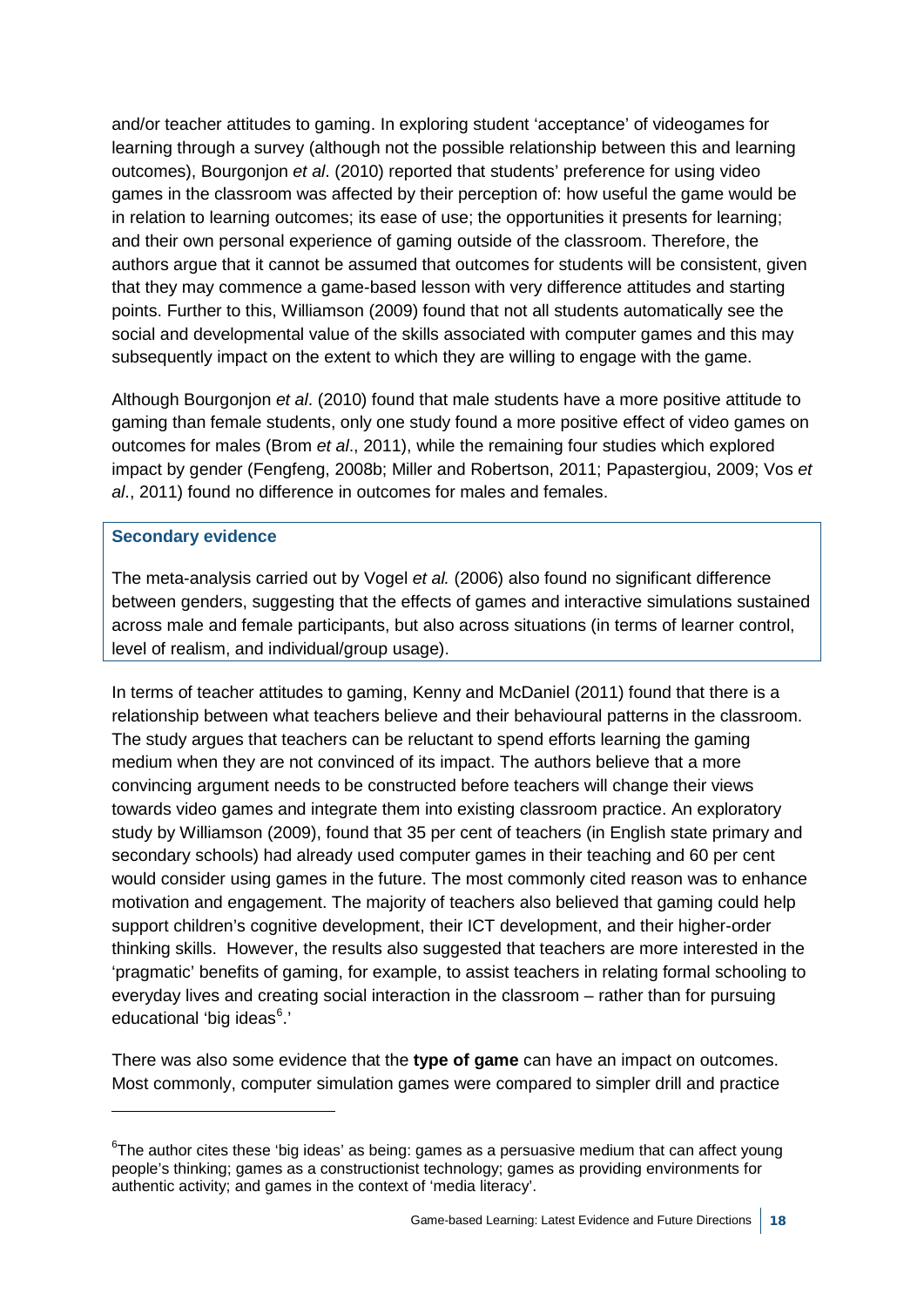games. Fengfeng (2008b) found, for instance, that games are more *motivating and engaging* than drills, albeit not more *effective*.

#### **Secondary evidence**

A meta-analysis by Chiu *et al.* (2012) found that the type of game used has an impact on learning as far as language learning is considered. Meaningful and engaging games, in which learners are given opportunities to explore, interact and engage with a complex game world, are more *effective* than simpler games that rely on drill and practice. The metaanalysis by Vogel *et al.* (2006) found no alteration in results when controlling for the level of 'realism' in the presentation of the game.

As already mentioned, Fengfeng (2008b) found that regardless of application (gaming or drills), individualistic goal structures facilitate mathematics performance more than other goal structures (competitive and cooperative), whereas a cooperative structure was better than the other two at facilitating more positive attitudes towards mathematics learning. Similarly, Ya-Ting (2012) felt that computer games often emphasise collaborative and active learning, as their design is largely based on social constructivist principles.

As stated, studies were focused on **individual subject domains** and so it would be impossible to determine the extent to which the outcomes could be replicated in different subject domains without understanding the mechanisms behind the impact. There is little explanation in the studies as to why one subject domain has been selected for study over any other. One could assume that researchers have most commonly selected maths as the subject domain because, arguably, it is more straightforward to collect hard, measurable data about achievement for this subject when compared to, for example, humanities subjects. Alternatively, games developers or researchers may consider gaming in the classroom to better lend itself to certain subjects. Whatever the reason, it will be important that future studies take this area of inquiry a step further to explore what replicable factors, if any, exist across subject domains.

Few studies examined the possible mediating role of **previous gaming experience** on impacts in the classroom. Only two formally explored this variable (Kebritchi *et al.* 2010; Miller and Robertson, 2011) and found no difference in outcomes dependent on prior level of computer skill. This may seem surprising as, with anything, we might expect to see some advantage of having prior experience and this may be an area for further exploration in the future.

#### 3.6 The new landscape

Overall, the results of the studies included in this review appear to demonstrate a positive relationship between gaming in the classroom, learning outcomes and motivation and engagement. However, the overall strength of the evidence has been affected by the research design or lack of information about the research design. For example, the origin and design of the game was not always clear and it was sometimes difficult to know whether or not a control group had been used. There was also some detail lacking overall about how various outcomes or variables had been measured. The findings around motivation and engagement are further called into question when we consider that only one study (Ya-Ting,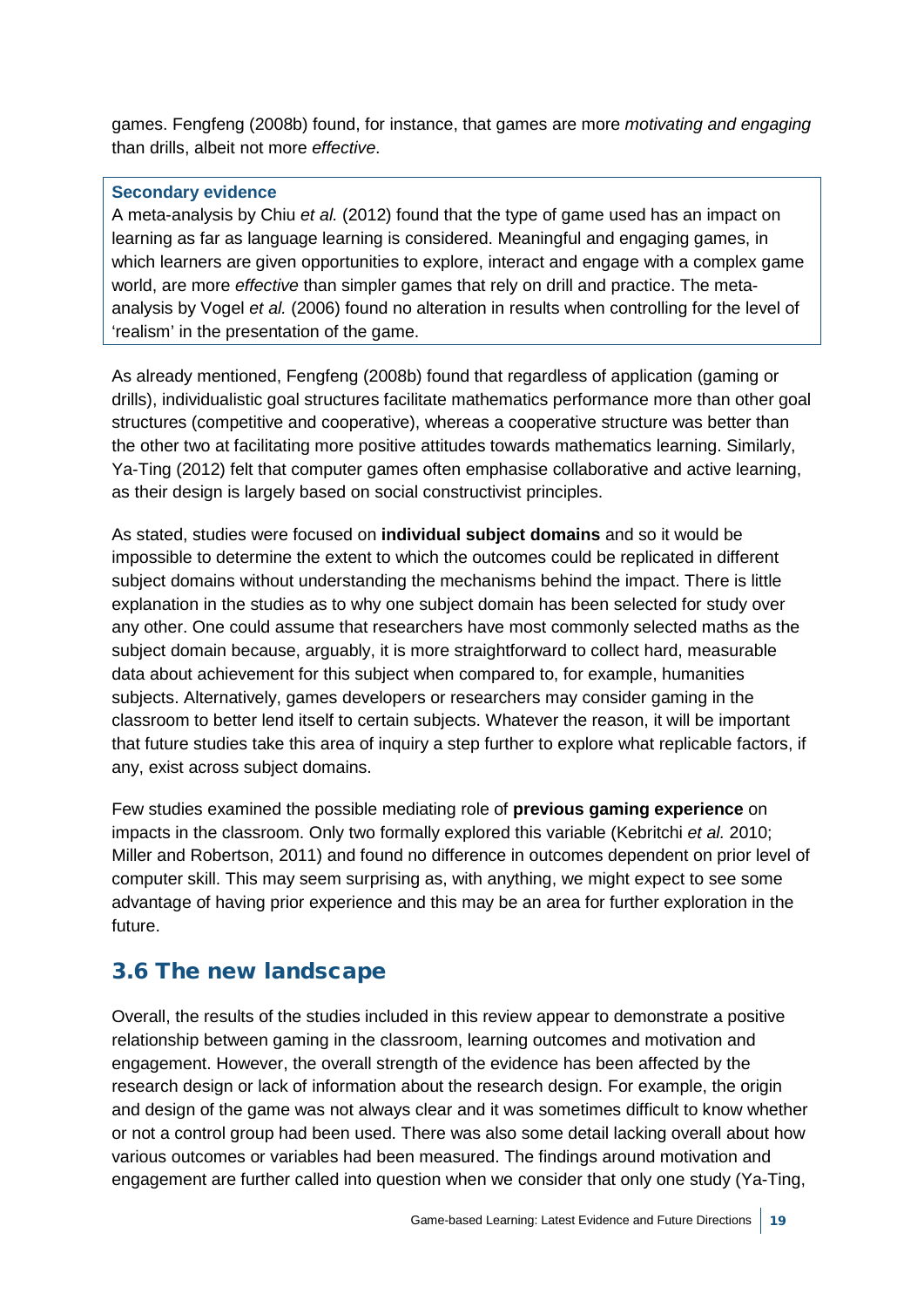2012) sought to explicitly test the 'sustainability' of outcomes. Because the majority of studies were based on a small sample from one school or age group, there was also little scope for testing how replicable the outcomes would be in different contexts.

A number of the studies tested elements of learning theory or the impact of independent variables in isolation, which provides some interesting evidence of correlating factors and a basis for further exploration. However, the studies do not give much clarity as to whether or not it is the technology on which the game is played that adds value, or if the same results might be achieved through a lesson which is 'gamified' using more traditional resources (such as pen and paper). It may be argued that authors would have better plugged the gaps in the pre-existing literature had they further examined the mechanisms at play supporting the positive relationship that so many of the studies found.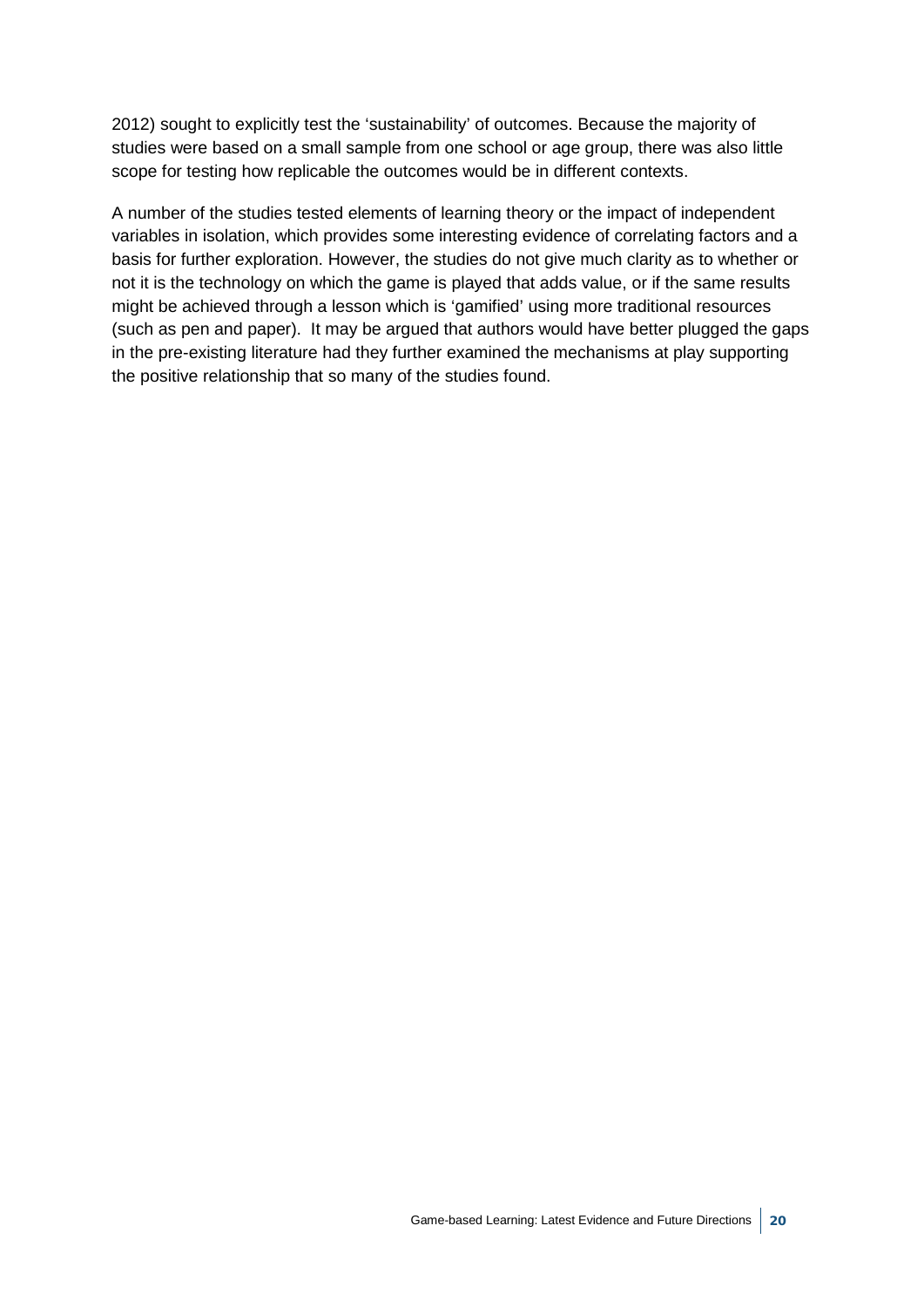## 4. Implications for future research

#### Key points

- It is important we develop a more analytic approach that considers how the different elements that operate within video games impact in an educational setting.
- Opening up the 'black box' of video games would enable us to focus on specific principles or mechanisms. This finer grained approach could unlock a more rewarding research agenda.
- Three research challenges have been identified:
	- 1. Working towards a consensus about the relationship between academic achievement and game-based learning. Efforts are needed to articulate clear relations between game elements and a range of outcomes, from a broad level (e.g. platform on which the game runs, single player, multiplayer, and so forth), gradually narrowing down to specific gameplay mechanics.
	- 2. Unpacking further the relationship between gaming and academic achievement in the context of educational assessment. Games seem to allow more powerful and 'always-on' forms of assessment in which all actions, interactions, successes and failures can be constantly tracked and logged. This raises a number of empirical and ethical issues.
	- 3. Developing research into the potential of video games that accounts for the realities of schools. In particular, more research is needed into the social, cultural and economic factors that influence attitudes towards the use of game-based learning in our increasingly diverse and multicultural schools

#### 4.1 What does this section cover?

This chapter is a more 'future facing' section that looks at the patterns identified thus far and identifies research areas to tackle. The chapter summarises the issues noted in the review of empirical studies (section 4.3), and uses it as background to define three research challenges to inform future research (sections 4.3.1; 4.3.2; 4.3.3).

#### 4.2 What literature did we consider?

We looked across all the literature included in our review. This section will try to interrogate the literature more thoughtfully, in order to hone in on areas that warrant further exploration. Firstly we identified the issues with the evidence base, both in terms of the quality of the evidence and gaps in its coverage.

#### 4.3 Limitations of the reviewed evidence

• A lack of clarity about the types of games investigated, in terms of design features, scope and purposes. A game expressly built for education is likely to have some distinctive features that sets it apart from games created for entertainment purposes. Other aspects liable to influence the research process are the platform needed to run the video game for example a console or a portable device?, and the specific nature of gameplay, such as single player or multiplayer.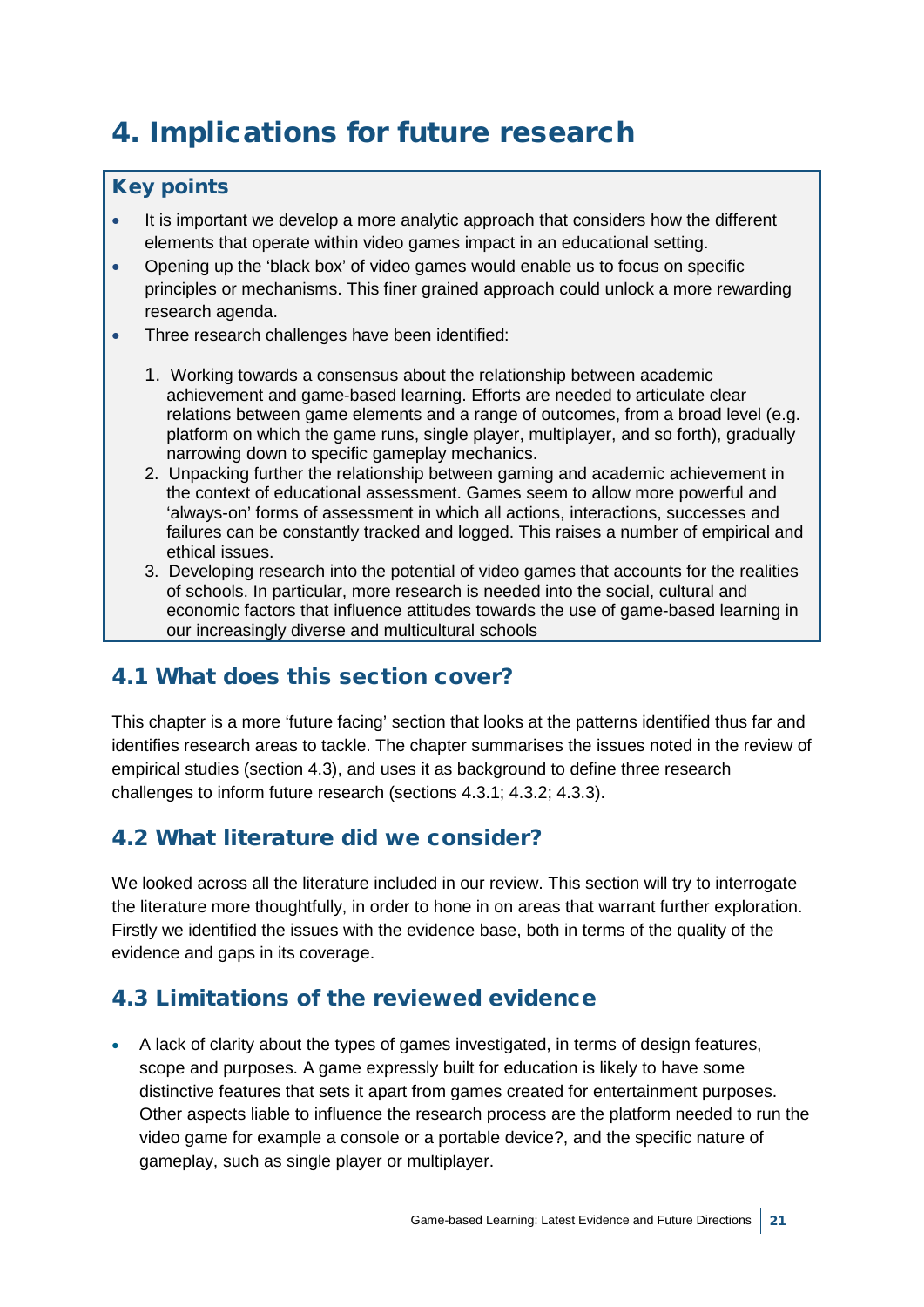- The limited timescale of most studies, which might explain some of the uneven results obtained. We cannot rule out the possibility that changes in performance may require a longer and more sustained engagement with video games, or game-based design elements, than what we observed in most studies.
- One of the key assumptions we noted in the more 'speculative' literature in Chapter Two was concerned with the relationship between motivation, attitudes and learning outcomes. In this respect, the empirical studies provided some promising findings, but nothing conclusive. The main issue, which mirrors the timescale problem noted above, is that we cannot rule out the possibility that increases in motivation and engagement, with a knock-on effect on outcomes, are caused by a 'novelty effect'.
- A lack of insight about the role of individual and social characteristics. While gender was sometimes considered, and found of little significance, several equally important aspects were missing or only fleetingly accounted for. These include personality profiles, cognitive styles and previous gaming experience.
- A lack of insights about the role of subject domains other than mathematics. As noted in Chapter Three, mathematics was often the subject of choice because it lends itself to easy measurement and comparisons. We do not know whether different subject domains may require different forms of 'gameplay', thus leading to different types of learning outcomes.
- As suggested in Chapter Two, the 'gamification' trend is mostly concerned with the use of elements and mechanics *derived from* video games, rather then with actual games. However, we noted in the literature a complete lack of evidence - and a more general lack of clarity - about the impact of gamification on learning outcomes and relations between technology and video game design elements. Can such elements be detached from the technology without losing their meaning or potency? Can they be used effectively to add value to traditional teaching and learning?

Rather than addressing each evidence gap or issue individually, we used the whole list as background. We then extrapolated three specific research challenges that might inform future research efforts in game-based learning. Exploring these challenges will contribute to a more realistic, evidence-based and ultimately more effective, integration of game-based learning in education. This will be beneficial to all those interested in unlocking the educational potential of video-games: teachers, learners and the video-games industry.

## 4.3.1 Research challenge 1: working towards a consensus about the relationship between academic achievement and video games

It appears that empirical research may have to move beyond the search for linear relationships between video games and academic achievement. Instead, opening up the black box of video games would enable us to focus on specific principles or mechanisms that operate within them. This finer grained approach could unlock a more rewarding research agenda.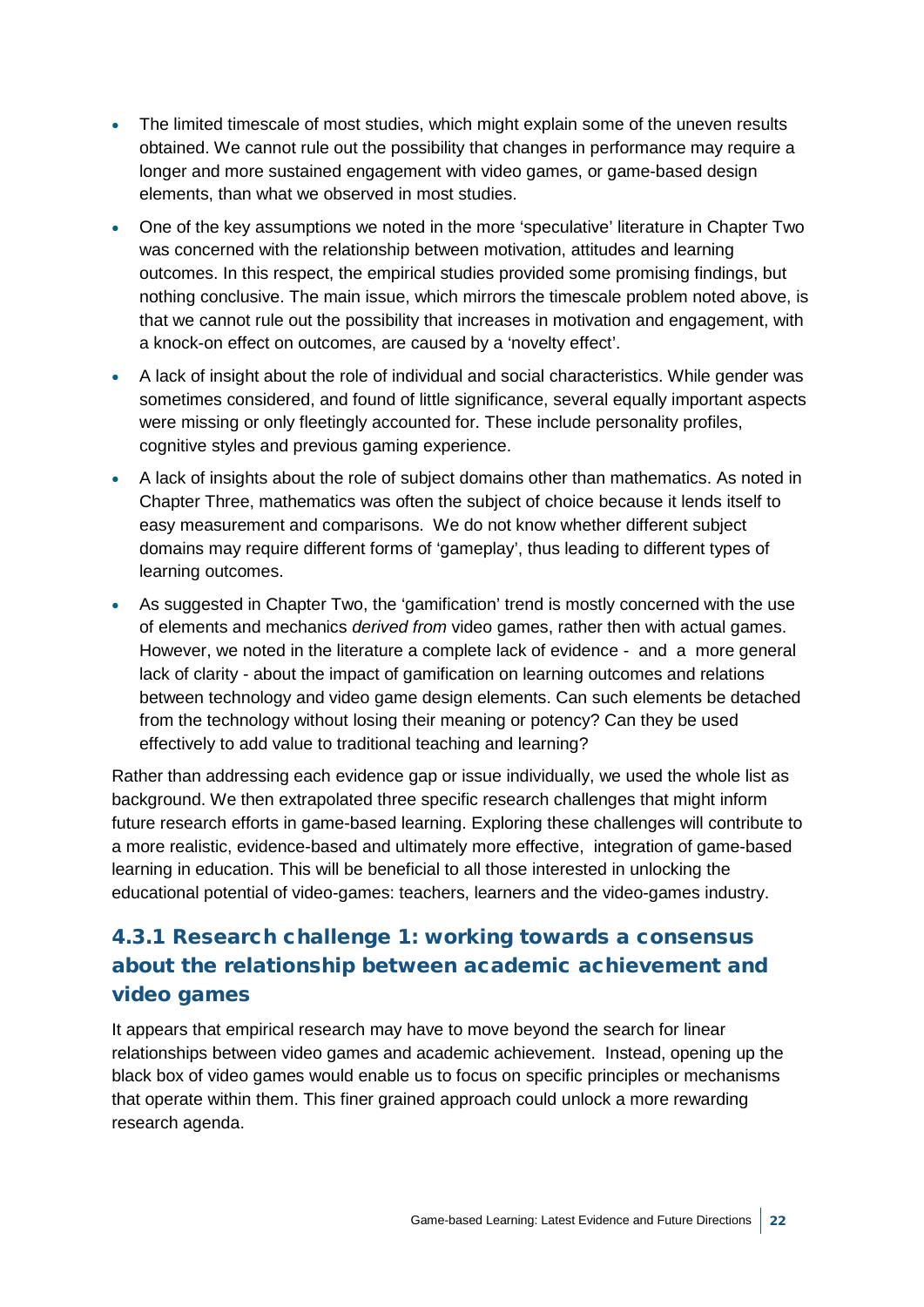The long term objective of this agenda would be to create a taxonomy of game-based learning; an evolving and collaborative effort that will clarify relations between game elements and a range of outcomes. This taxonomy would begin from a broad level (e.g. equipment required to run the game, single player, multiplayer, and so forth), gradually narrowing down to specific gameplay mechanics.

A research question might be: what outcome measures or criteria best reflect (or correlate with) proficiency in the 'gameplay' that underpins simulation games like SimCity, in which goal-oriented actions lead to expected and unexpected consequences.

To an extent, this is what Gentile *et al.* (2009) did in order to study the relationship between video games and human behaviour; although they were focused on aggression and prosocial tendencies and not on learning. Gentile and his co-authors provided robust evidence that exposure to specific forms of content in video games has short-term, as well as long-term influences. They looked at the effects of video game content under very specific circumstances, clearly distinguishing between violent content (shooting, killing, etc.) and pro-social content in which 'players and game characters help and support each other in nonviolent ways' (p. 752). As such, the study's results point to a relationship between *specific actions* performed during gameplay and a range of psychological constructs ('priming scripts') that regulate attitudes and behaviours.

Research on the educational potential of video games could indeed learn from these efforts, and begin to analyse specific gameplay actions: what people actually do when they play video games. An important distinction will be between in-game actions, and actions performed in the social contexts that surround gameplay. Through a mix of quantitative and qualitative methods, an observer would focus on the relationships between content and design elements embedded during the development process - the 'intended' game – and the actual behaviours and interactions that unfold at specific moments and over time. The aim would be to explore whether those actions may be related to a range of benefits or outcomes. Some of these benefits and outcomes may easily overlap with official measures of formal schooling, while others will require additional efforts to be defined.

### 4.3.2 Research challenge 2: unpacking further the relationship between video games and academic achievement in the context of educational assessment

This research challenge follows on directly from the previous one, but is directly concerned with the complex issue of educational assessment.

Video games seem to allow more powerful and 'always-on' forms of assessment in which all actions, interactions, successes and failures can be constantly tracked and logged. This generates large amounts of data that, if correctly analysed, would allow educators to make important inferences about learners' capabilities, needs and potentials.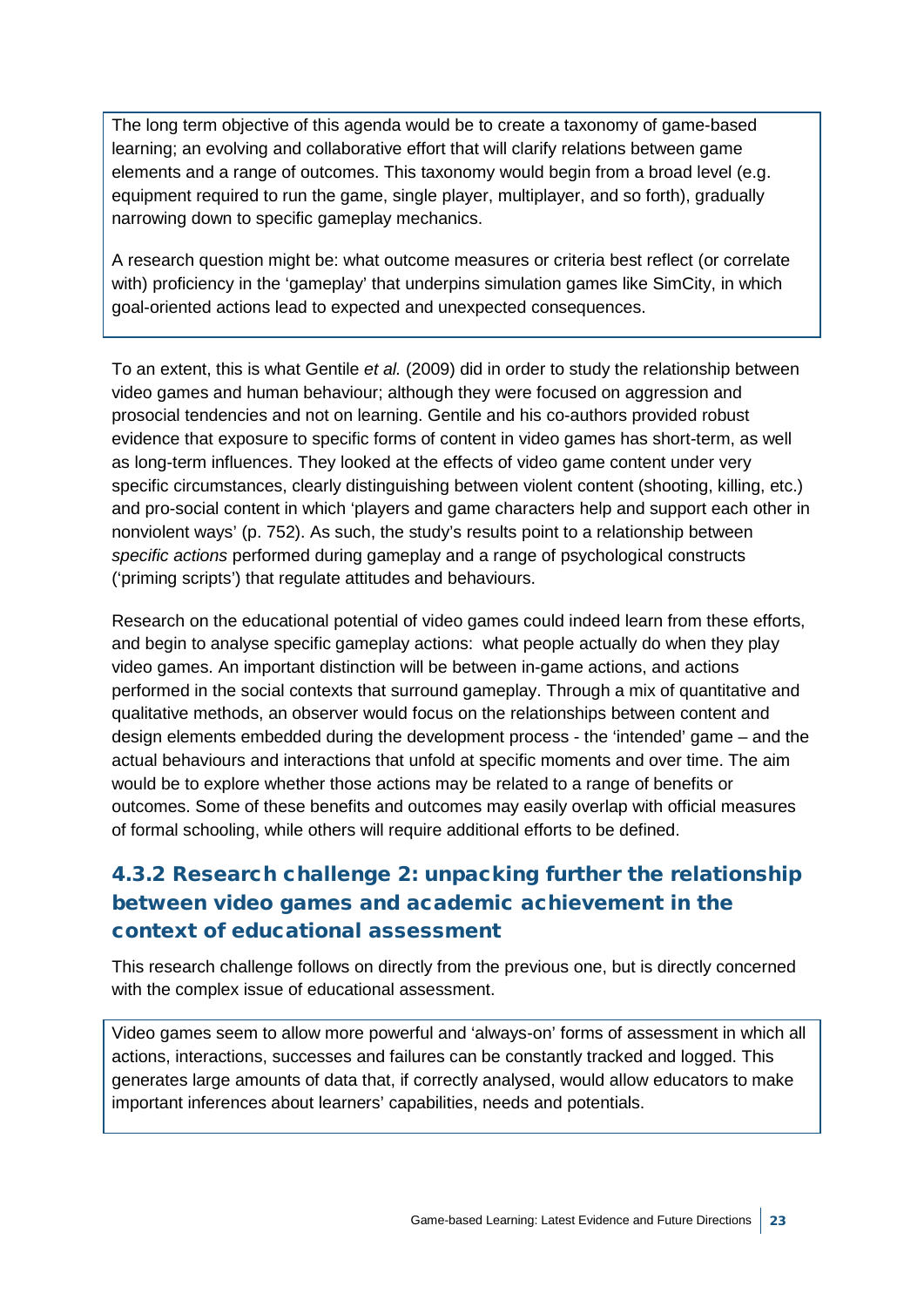On the one hand, this is part of a 'data trend' in educational assessment. There is, in fact, a growing interest in the use of automated techniques to make sense of large datasets about different aspects of measurable performance. It is also safe to assume that students may benefit from a more adaptive and fast remedial action, which can be facilitated by the computer-assisted analysis of achievement and behavioural data.

Game-based learning offers the possibility of moving beyond traditional forms of standardsbased assessment, to consider alternative dimensions of performance and achievement. For example, the nature of gameplay described in Chapter Two, section 2.4 highlights an important aspect: the priority of process over content. In most video games mastery is not achieved through knowledge of textbooks or manuals. Instead, what counts is the increasing familiarity with a 'proceduralised' system of choices and consequences. Some authors argue that focusing on how learners negotiate such choices could lead to fairer and more accurate forms of assessment (Schwartz and Arena, 2013). These authors suggest that the gamebased assessment of choices would allow educators to evaluate more effectively learning strategies and identify 'malpractices'. For instance, when a student repeatedly makes the wrong choice when defining a sequence of actions to solve a problem.

Although these emerging research areas are promising, there are issues and risks as well. To begin with, powerful analyses of gameplay data are only applicable in digital settings. There are undoubtedly implications when important inferences are based on actions performed in fictional, digitalised contexts - not least the ethical ramifications of using forms of 'stealth' assessment of which learners are largely unaware. A digital-only approach is also incompatible with the idea of using game-derived elements, instead of actual games (i.e. gamification), in the context of otherwise 'traditional' teaching.

Moreover, if the 'choices' that learners make in games is used to formally assess them in schools, then we must consider whether they may be used to create quantitative social indicators for social decision making (for example, access to higher education). This raises a whole range of additional ethical issues, such as:

- types of choices may be tacitly imposed on learners as the 'right' ones;
- once social and educational value is attached to 'choices', they are no longer the byproduct of natural behaviour. We cannot rule out the emergence of more sophisticated and hard-to-track forms of cheating and 'gaming the system'. For example, people could learn how to display artificial choice patterns, whilst teachers could, paradoxically, 'teach to the choice'.

### 4.3.3 Research challenge 3: developing research into the potential of video games that accounts for the realities of schools

We noticed in Chapter Three that research endeavours might be undermined at the outset by the incompatibility between video games for learning and formal instructional practices. The reviewed evidence responds to this incompatibility in different ways. Some argue that the key issue is not 'whether or not to use computer games', but 'how to better design an educational computer game', or 'how to better apply game-based classroom instructional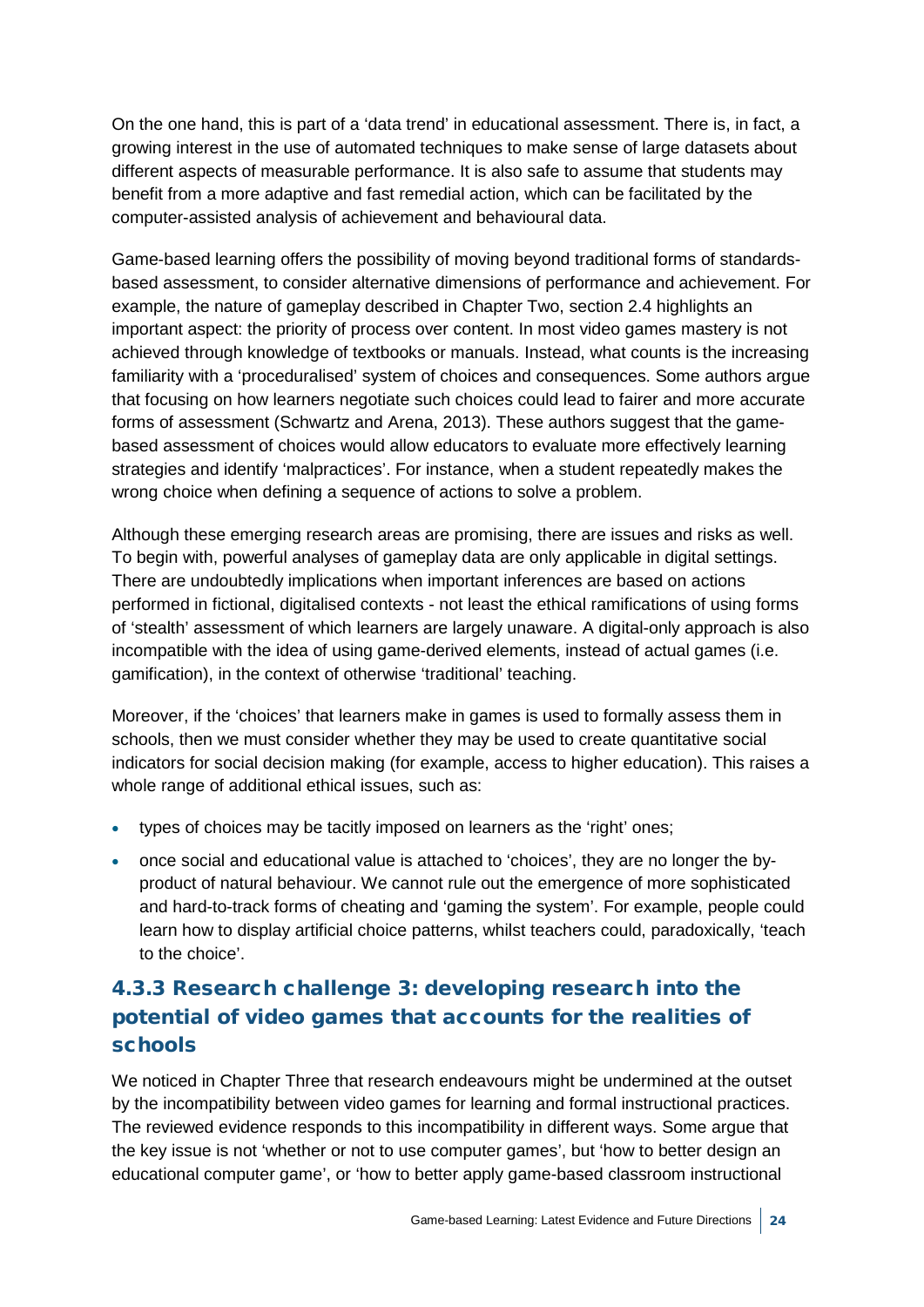strategies' (Fengfeng, 2008b, p. 554). Others see the gap between school and game-based learning contexts as hard to bridge. For instance, Gee (2007) suggests that enthusiastic gameplayers share norms, values and beliefs about what counts as worthwhile knowledge, what is good and what is not in terms of performance. This is generally in contrast with the norm of schoolwork and classroom values, which makes it impossible for teachers to fully appreciate the potential of gaming.

It could be argued that this tension should be acknowledged and explored, without falling into the 'trap' of portraying schools as being too conservative. For instance, for this review we also considered literature critical of the enthusiasm with which video games are described in many educational technology circles. In particular, Buckingham (2007) argues that bringing leisure time experiences and practices into the formal educational domain may not always be possible or even desirable. He reasons: 'we need to be wary of simply *celebrating* children's informal experiences of media and technology […] there are good reasons to be cautious about the idea of simply extending those experiences into the more 'formal' context of the school' (p. 101). Indeed, Buckingham suggests that an 'anti-school' rhetoric seems to underlie many accounts of game-based learning. Instead, he articulates a defence of the distinctive role of schools, where important forms of learning take place that cannot be replicated in interest-driven, self-selecting contexts.

While it is essential to keep in mind these more critical viewpoints, they should not discourage educators and researchers from exploring ways in which video games can be beneficial to young people. In this respect, a few authors are seeking to address this contradiction without renouncing critical reflection. For instance, Young *et al.* (2012) are aware of the hype that surrounds game-based learning and gamification, but also invite more complex research questions that move beyond linear relationships between achievement and video games use.

As noted earlier on, evidence tentatively suggests that video games are motivating and support a more positive attitude to learning and school. However, these findings are not conclusive and require, most of all, a more sustained and longitudinal research effort. From a school-based perspective, this means studying the long-term motivational impact of gameplay-based approaches, when used regularly within specific curricula. School curricula are extremely diverse, with degrees of prescription and guidance changing over time and across countries - sometimes across individual schools. However, they all share the fundamentally correct assumption that meaningful learning takes place over a reasonable amount of time, generally a full academic year. As such, school curricula underpin school life and shape routines, times and priorities. Any research effort that ignores this framework is bound to be marginal, short-term and surrounded by an aura of novelty.

Acknowledging the specificity of formal learning settings also means accepting that not all students would choose to play games in their spare time, let alone at school. Enthusiastic accounts based on informal, largely self-selecting samples may in fact feed an incorrect perception that all young people engage with video games in the same, positive way. Some of the studies we reviewed suggest that not all students (and teachers) display positive attitudes and perceptions in relation to video games in education (Bourgonjon *et al.,* 2010; Kenny and McDaniel, 2011; Williamson, 2009). While resistance to using video games in the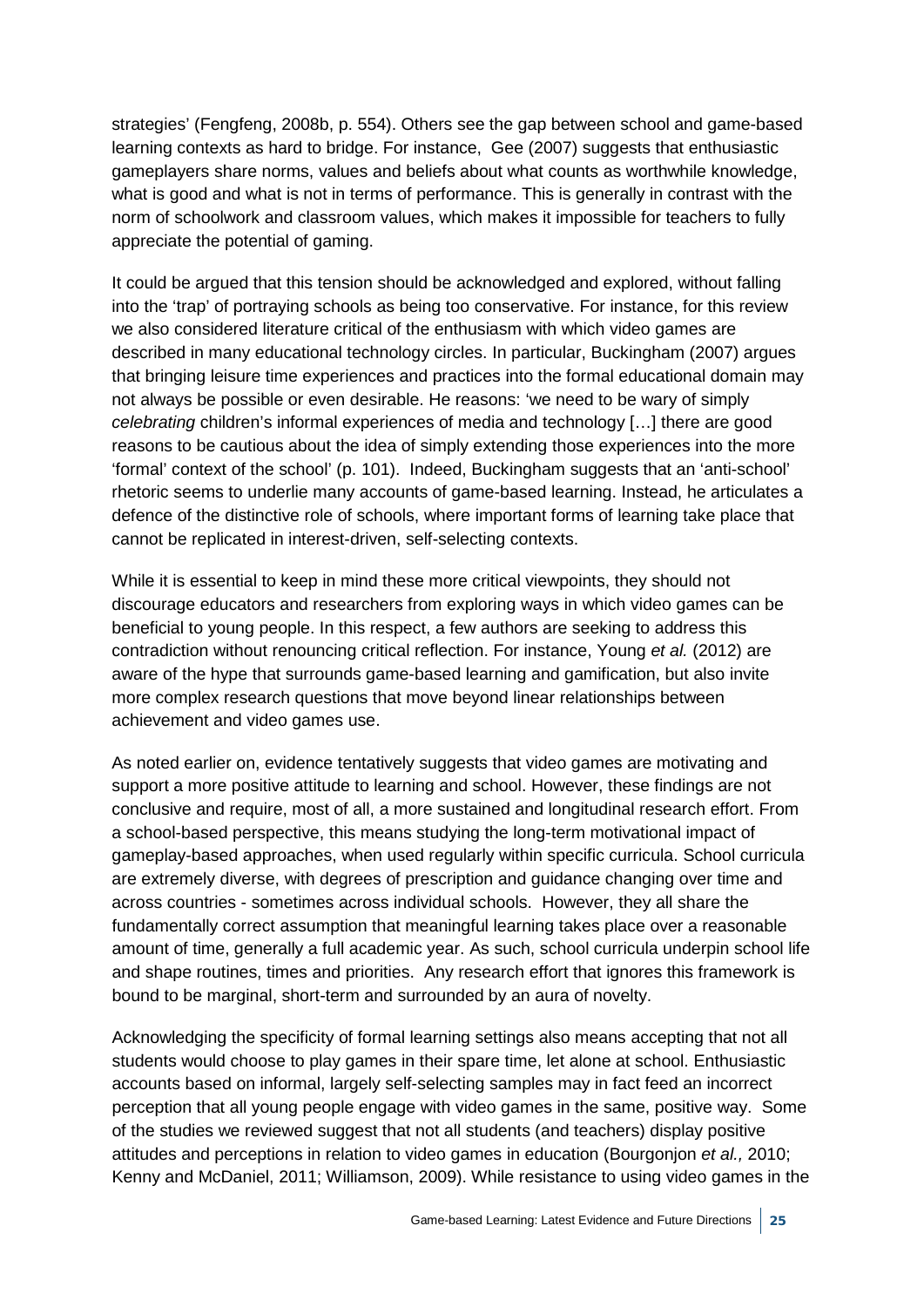classroom could be a threat to the uptake of game-based learning, it cannot be dismissed simply as a barrier to overcome.

More research is needed into the social, cultural and economic factors that influence attitudes towards the use of video games and 'gameplay' in our increasingly diverse and multicultural schools. A possible hypothesis to guide future research is that such factors make some individuals and groups better positioned than others to reap the benefits of technological innovations. Therefore, attention might need to shift from the search for effects of video games on learning, to how the social and economic contexts in which people live can support or undermine a positive use of technological innovations for personal or social development.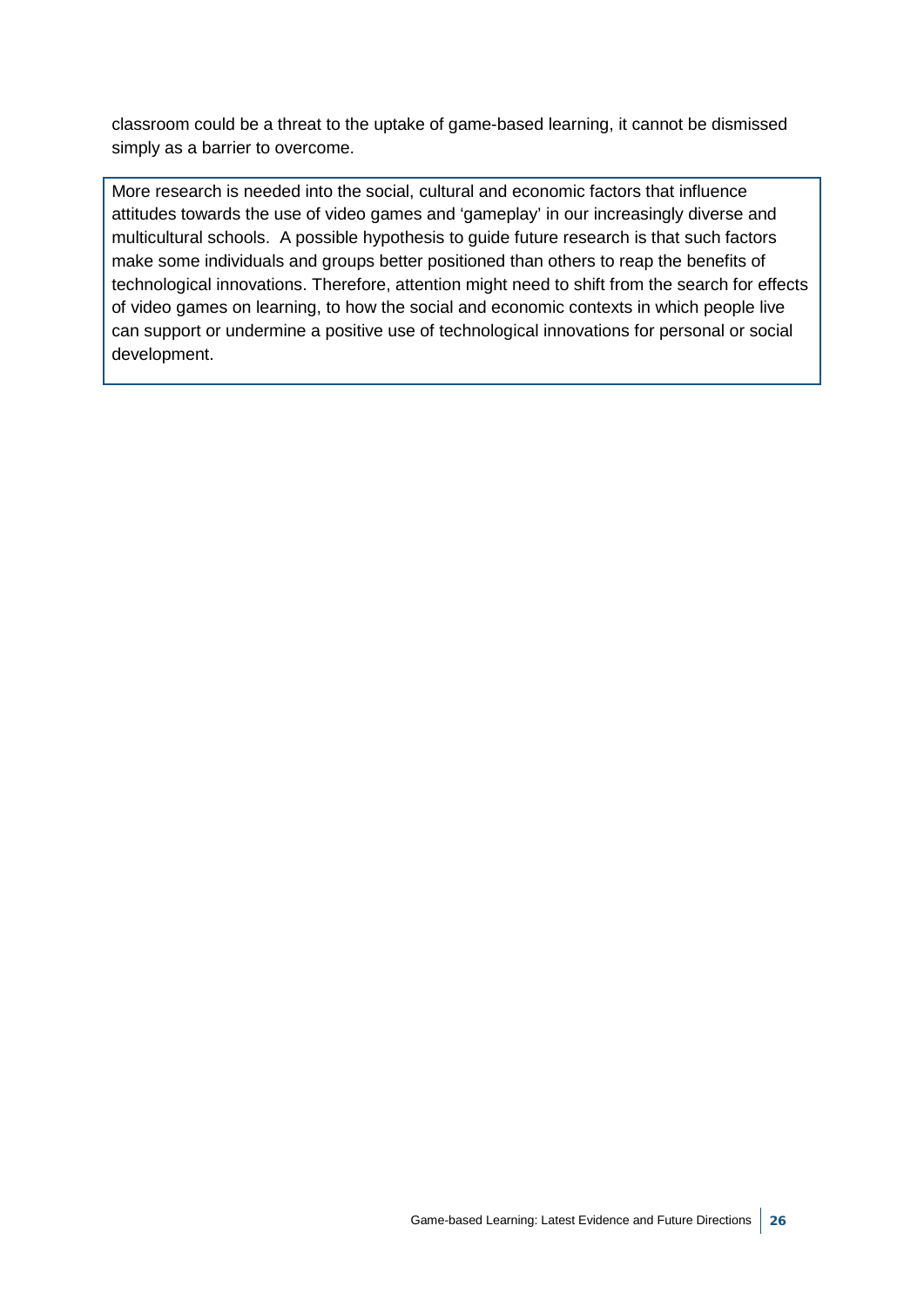## 5. Implications for teachers and schools

### 5.1 What can teachers safely 'take home'?

This section lists the main 'messages from the review for 'teachers and other educators.

- The evidence suggests that game-based learning can improve engagement and motivation, but don't rely on games to improve attainment - there is still a lot we don't know about the impact of video games on learning.
- The best way of integrating gaming into teaching is by using it within a clear pedagogic process. In particular:
	- Place learning activities and academic content within the video game's fictional and entertainment context, maintaining a balance between 'fun' and 'learning'.
	- Make the academic content integral to the game rather than an add-on. Contentspecific tasks work better when embedded in the fictional context and rules ('mechanics') of the game. For example, in a maths game, asking learners to compute distances to help a likable game character jump over obstacles will be more engaging than asking them to complete traditional maths tests in order to make a story advance.
	- Carefully plan the roles that you and your learners will take on in the game. Teachers should play roles that allow them to mediate the experience for learners: providing guidance when needed; ensuring that rules are followed; and maintaining a respectful atmosphere.
- Don't try to divorce decontextualized components of a game (such as badges, scores or leaderboards) from the fictional context and rules of the game (the 'mechanics'). Using badges and medals can work for certain simple tasks, but actual game-based learning will require using those techniques in the context of rule-sets and role-playing.

## 5.2 Additional points for senior leaders who wish to support the use of game-based learning in their schools

- Ensure that teachers are not left on their own when trying to enable game-based learning. Beyond the video game itself, teachers should have the time and the resources for offline activities to support learning. These include time to organise collaborative tasks, and the ability and the skills to provide timely guidance while students play the game.
- If you are trying to bring game-based learning into your school, 'buy in' from teachers is needed to ensure that video games are fully integrated. To achieve integration, you'll probably need to invest in in-depth and sustained professional development.
- Acknowledge and, if possible, address the barriers that may stop your teachers from engaging with game-based learning. These include lack of preparation time, poor technical support, outdated technologies and lack of opportunities for collaboration due to the rigid structure and time constraints of formal instruction.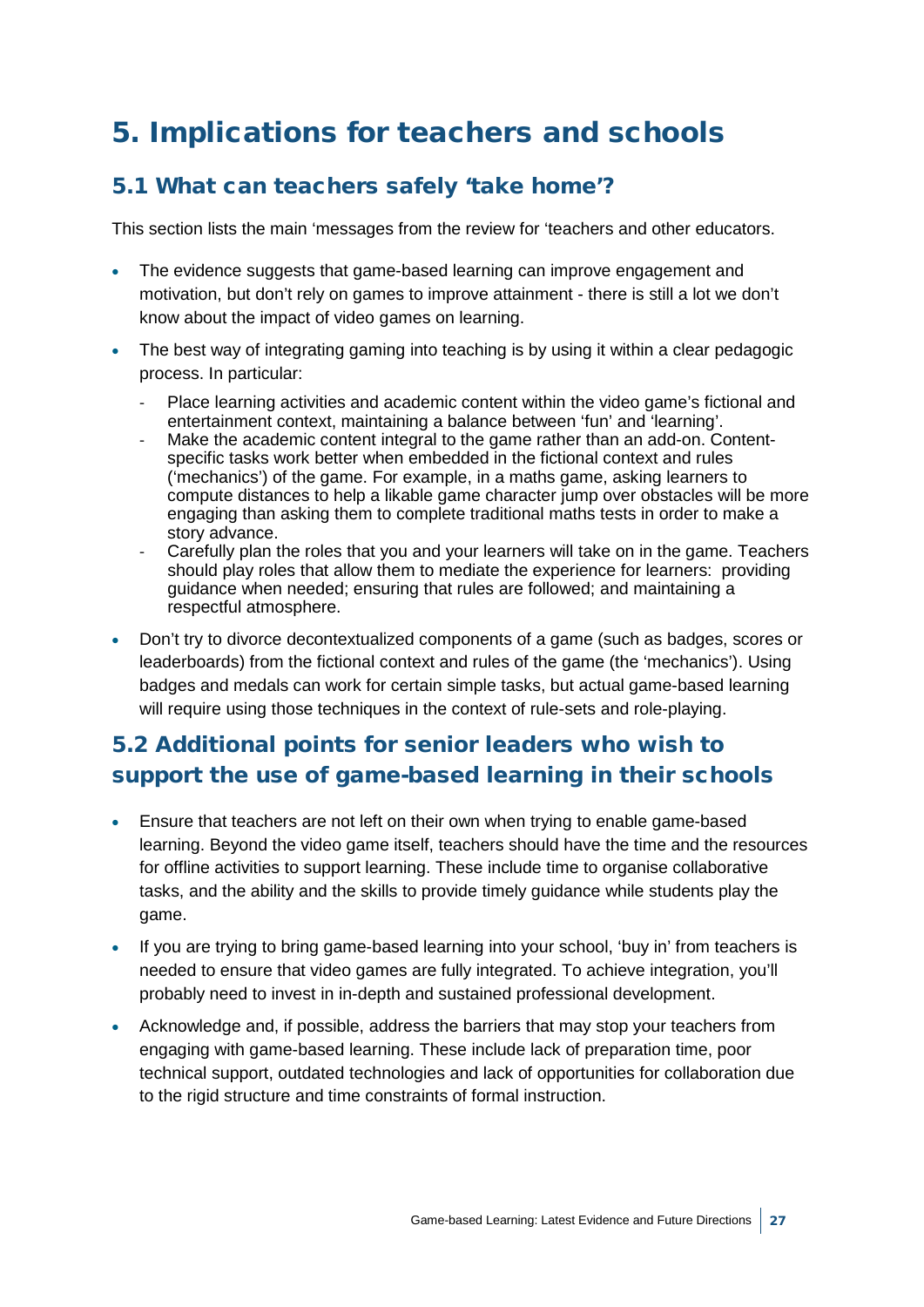## References

Annetta, L. A., Minogue, J., Holmes, S. Y., and Cheng, M.T. (2009). 'Investigating the impact of video games on high school students' engagement and learning about genetics', *Computers and Education*, **53**, 1, 74–85.

Bogost, I. (2011). *How to Do Things with Video Games.* Minneapolis, MN: University of Minnesota Press.

Bourgonjon, J., Valcke, M., Soetaert, R., and Schellens, T. (2010). 'Students' perceptions about the use of video games in the classroom', *Computers and Education*, **54**, 4, 1145– 1156.

Brom, C., Preuss, M., and Klement, D. (2011). 'Are educational computer micro-games engaging and effective for knowledge acquisition at high-schools? A quasi-experimental study', *Computers and Education*, **57**, 3, 1971–1988.

Buckingham, D. (2007). 'Playing to learn? Rethinking the educational potential of computer games.' In: Buckingham, D. *Beyond Technology: Children's Learning in the Age of Digital Culture.* Cambridge: Polity Press.

Chiu, Y.H., Kao, C.W. and Reynolds, B.L. (2012). 'The relative effectiveness of digital game‐based learning types in English as a foreign language setting: A meta‐analysis', *British Journal of Educational Technology*, **43,** 4, 104–107.

Chuang, T.Y. and Chen W.F. (2009). 'Effect of computer-based video games on children: an experimental study', *Educational Technology and Society*, **12**, 2, 1–10.

Csíkszentmihályi, M. (1996), *Creativity: Flow and the Psychology of Discovery and Invention*, New York, NY: Harper Perennial.

De Freitas, S. and Griffiths, M. (2008). 'The convergence of gaming practices with other media forms: what potential for learning? A review of the literature', *Learning, Media and Technology*, **33**, 1, 11–20.

Delacruz, G.C. (2011). *Games as Formative Assessment Environments: Examining the Impact of Explanations of Scoring and Incentives on Math Learning, Game Performance, and Help Seeking* (CRESST Report 796). Los Angeles, CA: University of California, National Center for Research on Evaluation, Standards, and Student Testing.

Fengfeng, K. (2008a). 'A case study of computer gaming for math: engaged learning from gameplay?' *Computers and Education*, **51**, 4, 1609–1620.

Fengfeng, K. (2008b). 'Computer games application within alternative classroom goal structures: cognitive, metacognitive, and affective evaluation', *Educational Technology Research and Development*, **56**, 5–6, 539–556.

Fling, S., Smith, L., Rodriguez, T., Thornton, D., Atkins, E. and Nixon, K. (1992). 'Videogames, aggression and self-esteem', *Social Behavior and Personality: an International Journal*, **20,** 1, 39–45.

Gee, J.P. (2007). *What Video Games Have to Teach Us About Learning and Literacy*. New York, NY: Palgrave Macmillan.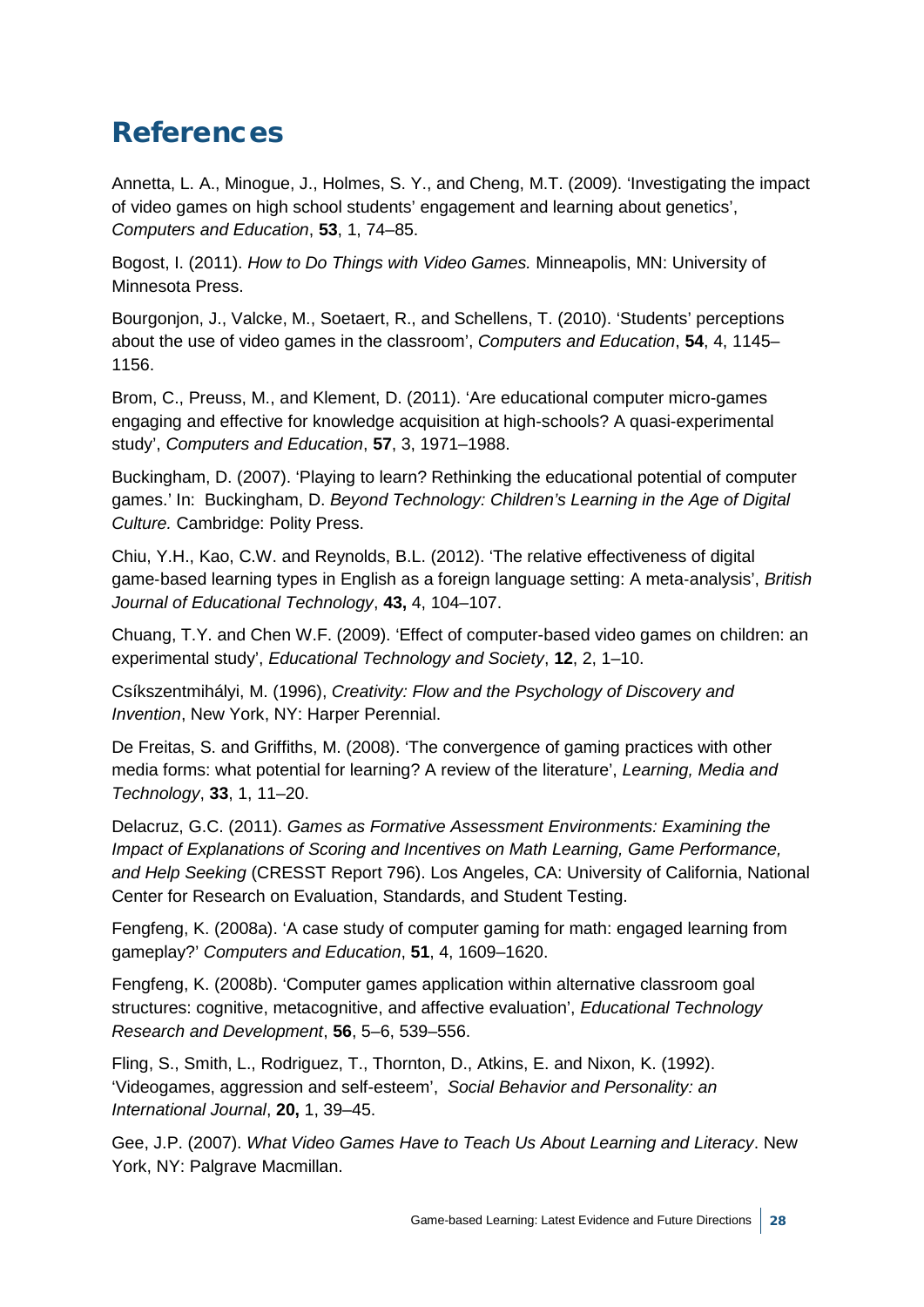Gee, J.P. (2008). 'Learning and games.' In: Salen, K. (Ed) *The Ecology of Games: Connecting Youth, Games, and Learning* (The John D. and Catherine T. MacArthur Foundation Series on Digital Media and Learning). Cambridge, MA: The MIT Press.

Gentile, D.A., Anderson, C., Yukawa, S., Ihori, N., Saleem, M., Ming, L.K. and Sakamoto, A. (2009). 'The effects of prosocial video games on prosocialbehaviors: International evidence from correlational, experimental, and longitudinal studies', *Personality and Social Psychology Bulletin*, **35**, 752–763.

Huizenga, J., Admiraal, W., Akkerman, S. and Dam, G.T. (2009). 'Mobile game‐based learning in secondary education: engagement, motivation and learning in a mobile city game', *Journal of Computer Assisted Learning*, **25**, 4, 332–344

Kapp, K.M. (2012). *The Gamification of Learning and Instruction: Game-based Methods and Strategies for Training and Education*, San Francisco, CA: Pfeiffer.

Kebritchi, M., Hirumi, A. and Bai, H. (2010). 'The effects of modern mathematics computer games on mathematics achievement and class motivation', *Computers and Education*, **55**, 2, 427–443.

Keller, J.M. (1987). 'Development and use of the ARCS model of motivational design', *Journal of Instructional Development*, **10**, 3, 2–10.

Kenny, R.F.K. and McDaniel, R. (2011). 'The role teachers' expectations and value assessments of video games play in their adopting and integrating them into their classrooms', *British Journal of Educational Technology*, **42**, 2, 197–213.

Kolovou, A. and Heuvel-Panhuizen, M.V.D. (2010). 'Online game-generated feedback as a way to support early algebraic reasoning', *International Journal of Continuing Engineering Education and Life Long Learning*, **20**, 2, 224–238.

Liu, C.C., Cheng, Y.B. and Huang, C.W. (2011). 'The effect of simulation games on the learning of computational problem solving', *Computers and Education*, **57**, 3, 1907–1918.

Marković, F., Petrovic, O., Kittl, C. and Edegger, B. (2007). 'Pervasive learning games: A comparative study', *New Review of Hypermedia and Multimedia*, **13**, 2, 93–116.

McGonigal, J. (2011). *Why Games Make Us Better and How They Can Change the World*. London: Jonathan Cape.

Miller, D.J. and Robertson, D.P. (2011). 'Educational benefits of using game consoles in a primary classroom: a randomised controlled trial', *British Journal of Educational Technology*, **42**, 5, 850–864.

Papastergiou, M. (2009). 'Digital game-based Learning in high school computer science education: impact on educational effectiveness and student motivation', *Computers and Education*, **52**, 1, 1–12.

Pearce, C. (2002). 'Sims, battleBots, cellular automata god and go: a conversation with Will Wright', *Game Studies*, **2**, 1 [online]. Available:<http://www.gamestudies.org/0102/pearce/>[4 March, 2013].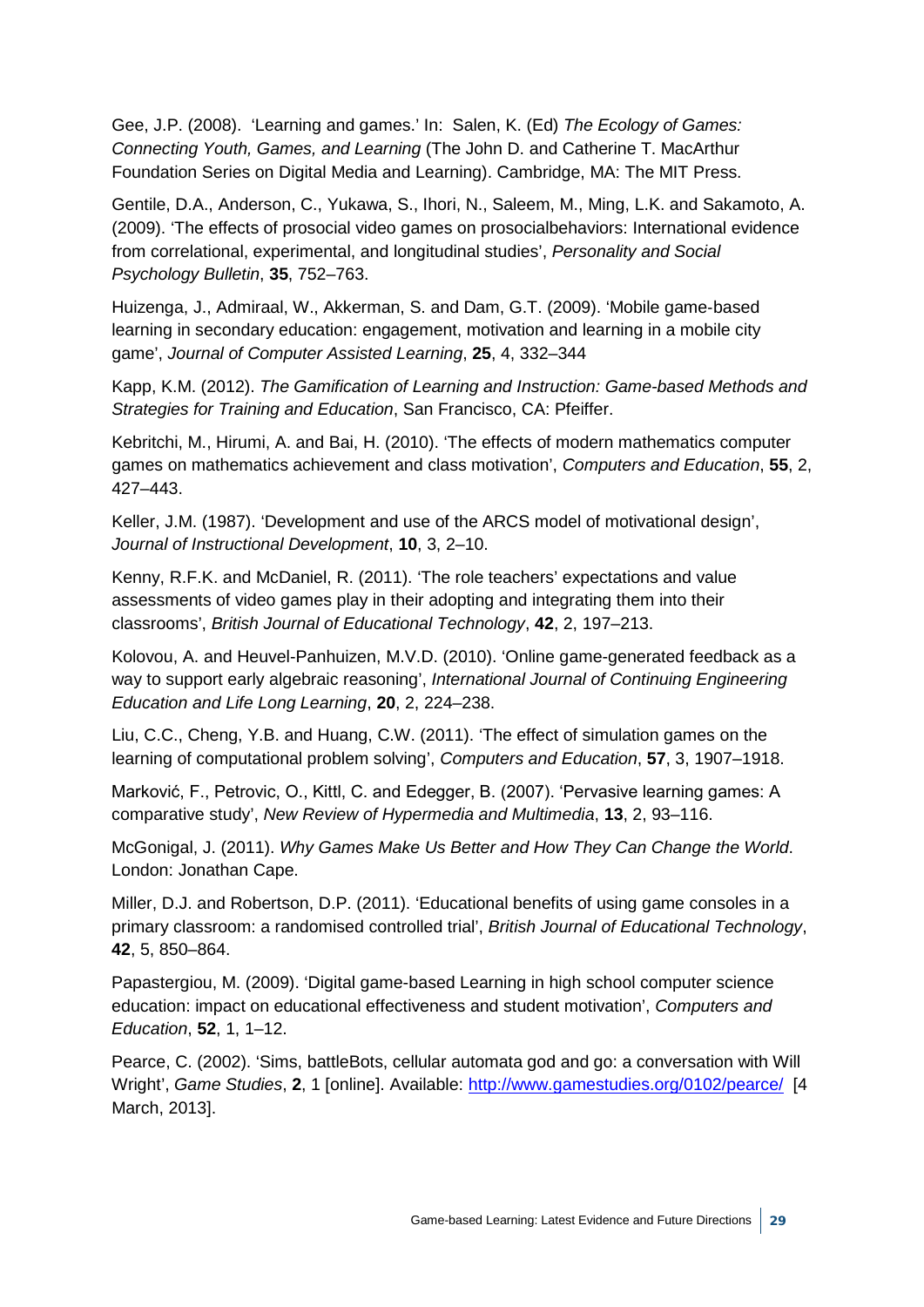Salen K. (Ed) (2008). *The Ecology of Games, Connecting Youth, Games, and Learning* (The John D. and Catherine T. MacArthur Foundation Series on Digital Media and Learning). Cambridge, MA: The MIT Press.

Salen, K. (2008). 'Towards an ecology of gaming.' In: Salen, K. (Ed) *The Ecology of Games: Connecting Youth, Games, and Learning* (The John D. and Catherine T. MacArthur Foundation Series on Digital Media and Learning). Cambridge, MA: The MIT Press.

Schaaf, R. (2012). 'Does digital game-based learning improve student time-on-task behavior and engagement in comparison to alternative instructional strategies?' *Canadian Journal of Action Research*, **13**, 1, 50–64.

Schwartz, D.L. and Arena, D. (2013). *Measuring What Matters Most. Choice-Based Assessments for the Digital Age*. Massachussets, MA: MIT Press.

Shaffer, D.W. (2008). *How Computer Games Help Children Learn*. New York, NY: Palgrave Macmillan.

Spires, H.A., Rowe, J.P., Mott, B.W., and Lester, J.C. (2011). 'Problem solving and gamebased learning: effects of middle grade students' hypothesis testing strategies on learning outcomes', *Journal of Educational Computing Research*, **44**, 4, 453–472.

Vogel, J.J., Vogel, D.S., Cannon-Bowers, J., Bowers, C.A., Muse, K. and Wright, M. (2006). 'Computer gaming and interactive simulations for learning: a meta-analysis', *Journal of Educational Computing Research*, **34**, 3, 229–243.

Vos, N., van der Meijden, H. and Denessen, E. (2011). 'Effects of constructing versus playing an educational game on student motivation and deep learning strategy use', *Computers and Education*, **56**, 1, 127–137.

Williamson, B. (2009) *Computer Games, Schools and Young People: a Report for Educators on Using Games for Learning*. Bristol: Futurelab [online]. Available: [http://archive.futurelab.org.uk/resources/documents/project\\_reports/becta/Games\\_and\\_Lear](http://archive.futurelab.org.uk/resources/documents/project_reports/becta/Games_and_Learning_educators_report.pdf) [ning\\_educators\\_report.pdf](http://archive.futurelab.org.uk/resources/documents/project_reports/becta/Games_and_Learning_educators_report.pdf) [28 February, 2013].

Ya-Ting, C.Y. (2012). 'Building virtual cities, inspiring intelligent citizens: digital games for developing students' problem solving and learning motivation', *Computers and Education*, **59**, 2, 365–377.

Young, M., Slota, S., Cutter, A.B. Jalette, G., Mullin, G., Lai, B., Simeoni, Z., Tran, M. and Yukhymenko, M. (2012). 'Our princess is in another castle : a review of trends in serious gaming for education', *Review of Educational Research*, **82**, 1, 61–89.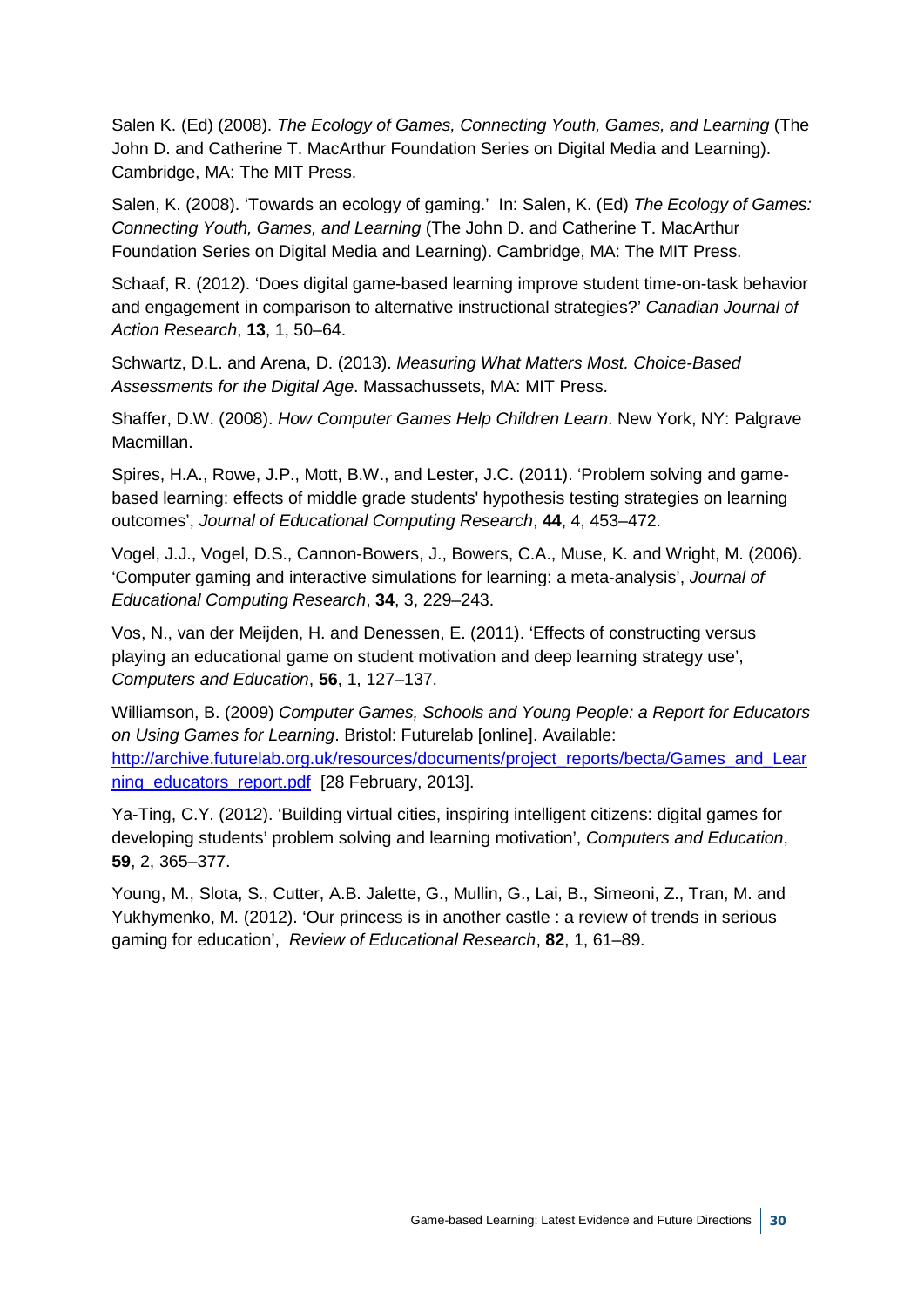## Appendix 1: Search strategy and the review process

This appendix provides information on the:

- review parameters
- search strategies used to identify the literature that the review team considered for inclusion in the review
- review process that the team used to select the literature included in the review.

## Search parameters

| <b>Publication date:</b>   | Work published from the year 2006                                                                                                        |
|----------------------------|------------------------------------------------------------------------------------------------------------------------------------------|
| <b>Geographical scope:</b> |                                                                                                                                          |
|                            | United Kingdom and international                                                                                                         |
| Language:                  | Published in English                                                                                                                     |
| <b>Study type:</b>         | Empirical research and/or evaluation; good practice examples;<br>theoretical items; published literature (peer and non-peer<br>reviewed) |

#### Inclusion criteria

- Conforms to search parameters
- Pertinence / relevance (to research questions)
- Research quality / use of 'best evidence' approach (i.e. reliance on the best evidence available to answer any of the key research questions).

In addition, we applied the following quality criteria:

- **High**: large scale quantitative study, meta-analyses or in-depth qualitative case studies covering a range of settings and stakeholders where views are triangulated; systematic reviews have also been included in this category .
- **Medium**: quantitative or qualitative studies with smaller samples; qualitative studies not covering a range of settings or stakeholders; non-systematic reviews. We also included in this category more speculative contributions that are based on existing theories and indirect evidence.

## Search strategy

This search strategy sets out the keywords used (and also their combination) with each of the bibliographic databases. All searches were limited to publication years 2006-2012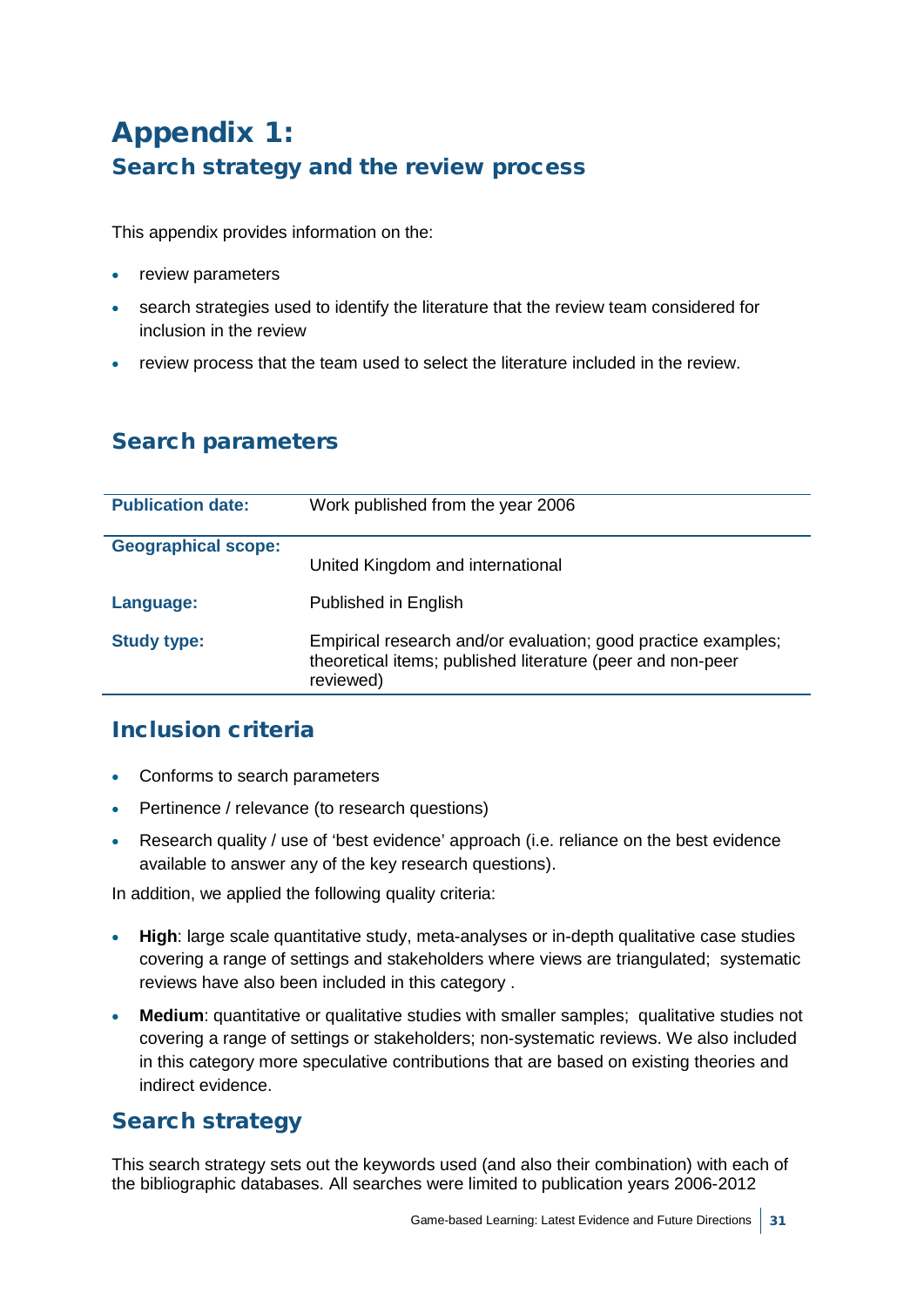### **Databases**

The following databases were searched.

| <b>Source</b>                                           | <b>Items selected</b><br>for<br>consideration |
|---------------------------------------------------------|-----------------------------------------------|
| Australian Education Index<br>(BEI)                     | 133                                           |
| <b>British Education Index (BEI)</b>                    | 88                                            |
| <b>Education Resources</b><br>Information Center (ERIC) | 264                                           |

#### **Australian Education Index (AEI)**

AEI is Australia's largest source of education information covering reports, books, journal articles, online resources, conference papers and book chapters.

#### **British Education Index (BEI)**

BEI provides information on research, policy and practice in education and training in the UK. Sources include over 300 journals, mostly published in the UK, plus other material including reports, series and conference papers.

#### **Education Resources Information Center (ERIC)**

The ERIC database is sponsored by the US Department of Education to provide extensive access to education-related literature.

These sources were queried using key words (used individually or in various combinations), which included:

Video Games, Gamification ,Gaming, Game design, Game mechanics, Game theory ,Gamebased learning, Gameplay, Educational games, Game-based technologies, Game elements, Learning, Assessment, Best practice, Educational outcomes, Attainment, Outcomes of education, Curriculum, Engagement, Motivation, Feedback, Engage, Collaborate, Roleplaying games, Online Multiplayer, Console, PC, Electronic games, Achievements.

#### **Websites**

A range of websites were also searched and included the following

| <b>List details</b>                             | <b>Number of</b> |
|-------------------------------------------------|------------------|
|                                                 | <b>sources</b>   |
| London Knowledge lab                            |                  |
| <b>OU-CRC</b>                                   |                  |
| <b>OECD Centre for Educational Research and</b> |                  |
| Innovation (CERI)                               |                  |
| Futurelab                                       | 0 (duplicates    |
|                                                 | included in      |
|                                                 | databases        |
|                                                 | search results)  |
| Becta                                           |                  |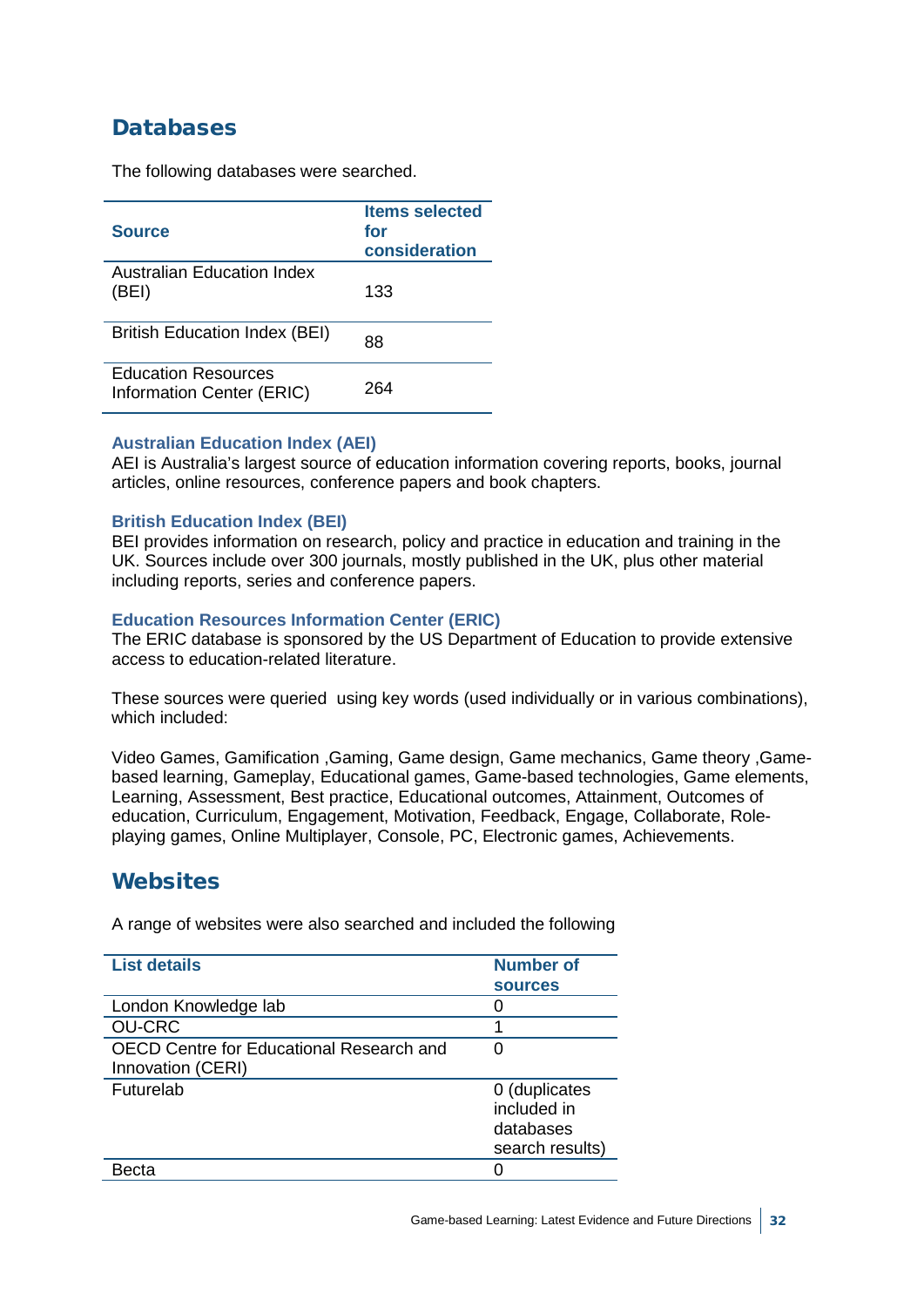| <b>List details</b>                             | <b>Number of</b>  |
|-------------------------------------------------|-------------------|
|                                                 | <b>sources</b>    |
| Department for Education                        | O                 |
| Ofsted                                          |                   |
| Institute of Education                          | 2                 |
| <b>EPPI Centre</b>                              | $\mathbf{\Omega}$ |
| <b>Digital Cultures Research Centre</b>         | $\mathbf{\Omega}$ |
| Gamification.co                                 | $\mathbf{I}$      |
| Partnership for 21 <sup>st</sup> Century Skills | O                 |
| American Educational Research Association       | 0                 |
| <b>Gamification Research Network</b>            | 4                 |
| <b>MacArthur Foundation</b>                     | 0 (duplicates     |
|                                                 | included in       |
|                                                 | databases         |
|                                                 | searches)         |
| <b>ACM</b> digital library                      | 8                 |
| Institute of Play                               | 37                |
| Google scholar                                  | 17                |

### Review process

We used a four-stage process to filter the search results, so that only the most relevant and best quality studies available were included within the review. The three stages were i) coarse-gained screening; ii) fine-grained screaning iii) appraising; and iv) synthesising. These are explained below.

#### **i) 'Coarse grained' screening of the literature**

The initial, large number of items were screened using broad criteria of relevance and quality. Items were excluded using the following broad criteria, applied to abstracts:

- wrong age group (e.g. the item focuses on post-secondary setting);
- not specific about education (e.g. the item focuses on games to develop leadership, or to support autistic children);
- about education in non-formal settings (e.g., the item focuses on game-based learning to improve performance in a nutrition course - or in a museum setting - or non-research items like practitioner guides);
- not-research based and/or too explicitly based on opinion.

This stage led to a 'Long list' of 64 items.

#### **ii) 'Fine-grained' screening of the literature**

This stage was based on a thorough analysis of the 'long list' abstracts, seeking to exclude all items that did not meet the agreed inclusion criteria. The review team then selected the most relevant and best quality items to appraise and synthesise. We selected 31 items of literature.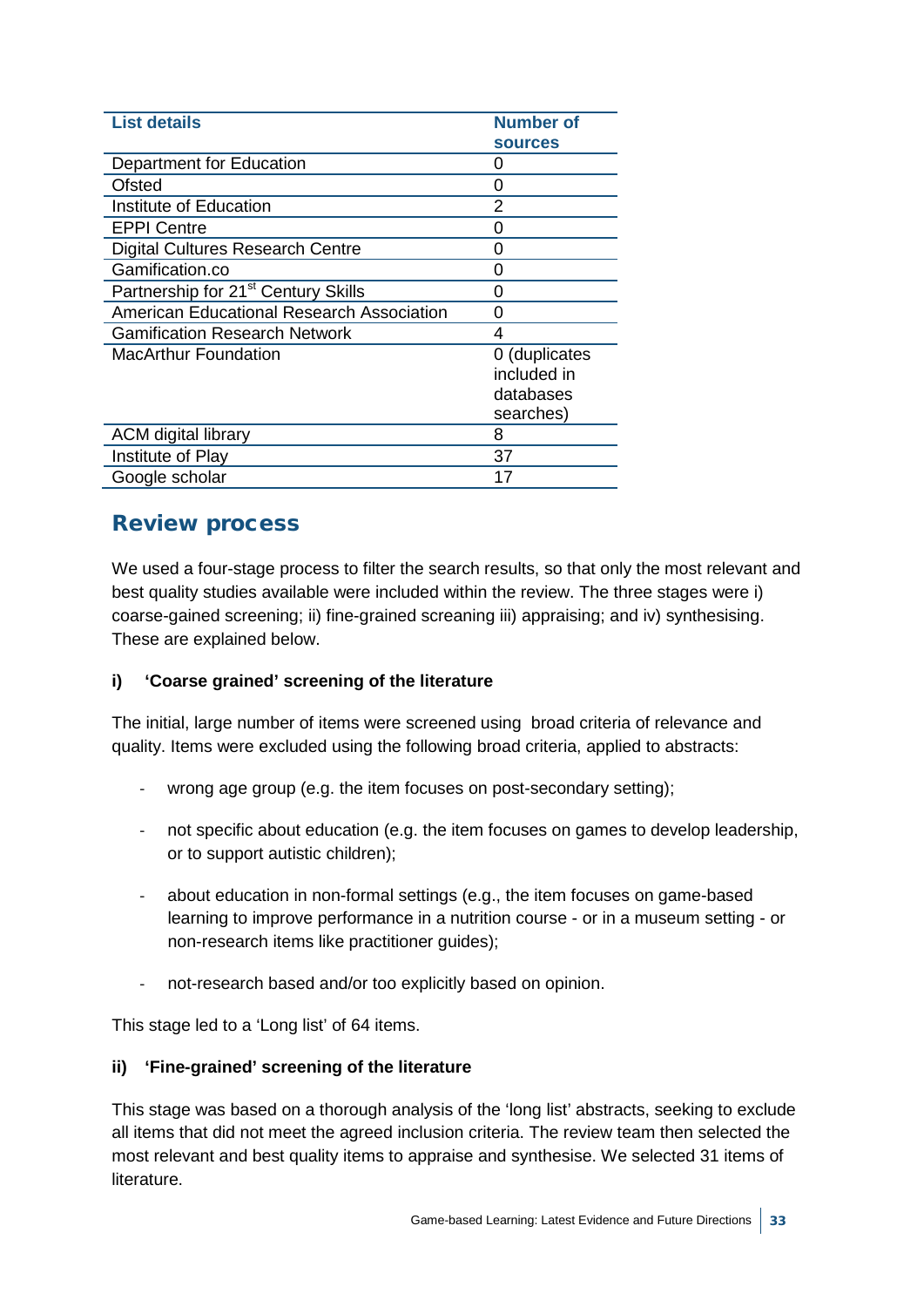#### **iii) Appraising the literature**

We then appraised the full text of each selected item, using a template, to extract the key research questions(s) and findings from each study, as well as assessing the quality and relevance of each item.

#### **iv) Synthesising the literature and making sense of patterns**

Having appraised the key literature items, we synthesised the findings. This involved analysing the reviewed evidence to draw out emerging themes and key messages.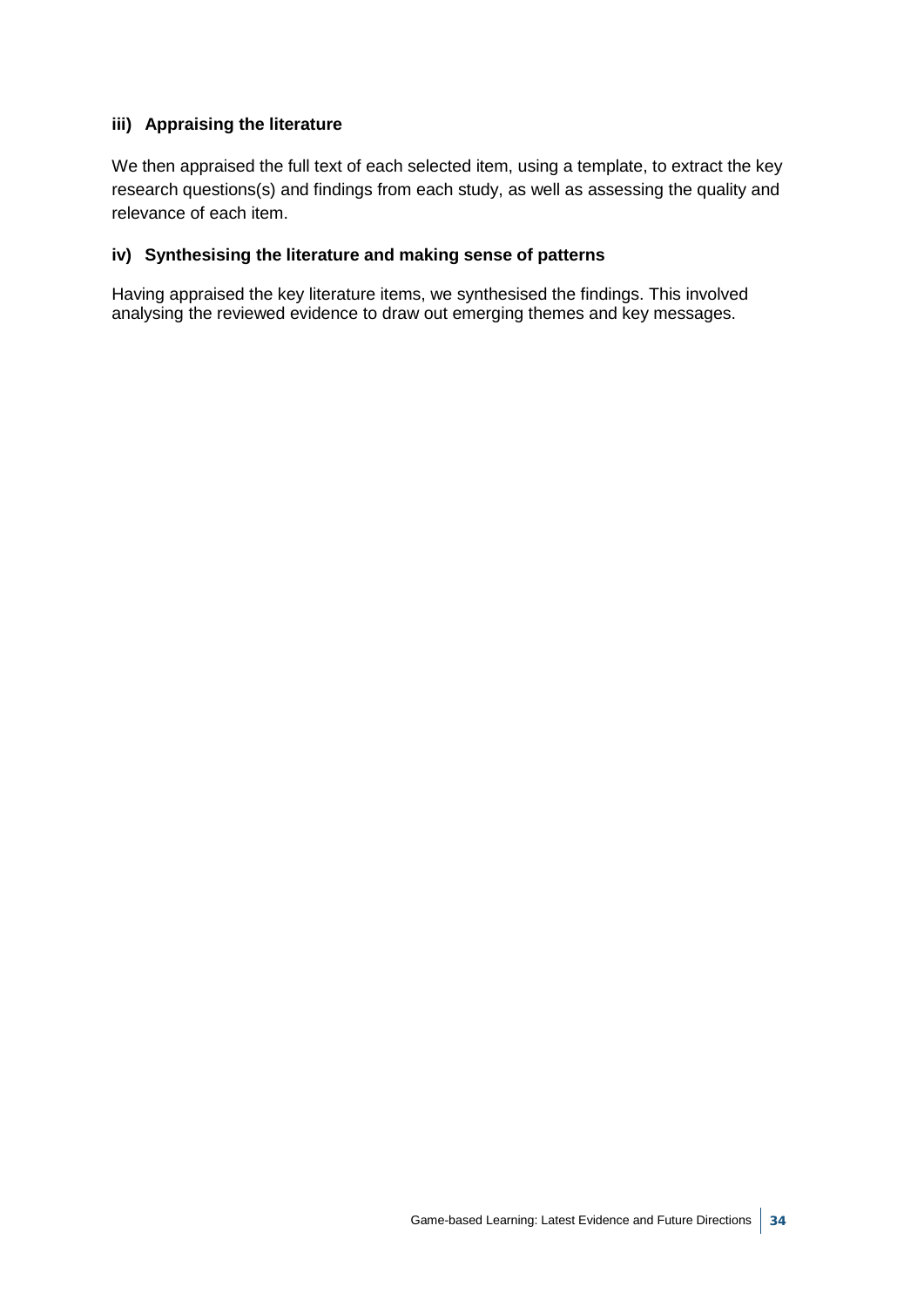## Appendix 2: the evidence base for the review

This appendix provides a brief description of all relevant items of literature included in the main body of the review, together with the table (also in Chapter One) reporting the inclusion ratings of each item.

|                                           | <b>High</b>                                                                                       | <b>Medium</b>                                                                                                                                                                                                                                                                         |
|-------------------------------------------|---------------------------------------------------------------------------------------------------|---------------------------------------------------------------------------------------------------------------------------------------------------------------------------------------------------------------------------------------------------------------------------------------|
| <b>Qualitative</b>                        |                                                                                                   | Marković et al., 2007; Salen, 2008                                                                                                                                                                                                                                                    |
| <b>Quantitative</b>                       | Chuang and Chen, 2009;<br>Delacruz, 2011; Huizenga et al.,<br>2009; Miller and Robertson,<br>2011 | Annetta et al., 2009; Bourgonjon<br>et al., 2010; Brom et al., 2011;<br>Fengfeng, 2008a; Kenny and<br>McDaniel, 2011; Kolovou and<br>Heuvel-Panhuizen, 2010; Liu et<br><i>al.,</i> 2011; Papastergiou, 2009;<br>Schaaf, 2012; Spires et al., 2011;<br>Vos et al., 2011; Ya-Ting, 2012 |
| <b>Mixed methods</b>                      |                                                                                                   | Fengfeng, 2008b; Kebritchiet<br>al.,2010                                                                                                                                                                                                                                              |
| <b>Review and</b><br><b>Meta-analysis</b> | Chiu et al., 2012; Vogel et al.,<br>2006; Young et al., 2012                                      | De Freitas and Griffiths, 2008;<br>Kapp, 2012; Williamson, 2009                                                                                                                                                                                                                       |
| <b>Speculative</b>                        | N/A                                                                                               | Bogost, 2011; Buckingham, 2008;<br>Gee, 2008; McGonigal, 2011;<br>Shaffer, 2008                                                                                                                                                                                                       |

| <b>Full references</b>                                                                                                                                                                                                            | <b>Brief description</b>                                                                                                                                                                                                                                                                                                                                                                       |
|-----------------------------------------------------------------------------------------------------------------------------------------------------------------------------------------------------------------------------------|------------------------------------------------------------------------------------------------------------------------------------------------------------------------------------------------------------------------------------------------------------------------------------------------------------------------------------------------------------------------------------------------|
| Annetta, L. A., Minogue, J., Holmes, S. Y., and<br>Cheng, M.T. (2009). 'Investigating the impact of<br>video games on high school students' engagement<br>and learning about genetics', Computers and<br>Education, 53, 1, 74–85. | This quasi-experimental study<br>evaluated a teacher created<br>videogame on genetics in terms<br>of its affective and cognitive<br>impact on student users.                                                                                                                                                                                                                                   |
| Bogost, I. (2011). How to Do Things with Video<br>Games. Minneapolis, MN: University of Minnesota<br><b>Press</b>                                                                                                                 | The book proposes some key<br>definitions and theoretical<br>assumptions of game-based<br>learning and gamification. Ian<br>Bogost is one of the most<br>prominent authors who are<br>shaping the emerging field of<br>'game studies'. He is mainly<br>interested in applying insights<br>from a range of disciplines,<br>including critical social theory,<br>politics and philosophy, to the |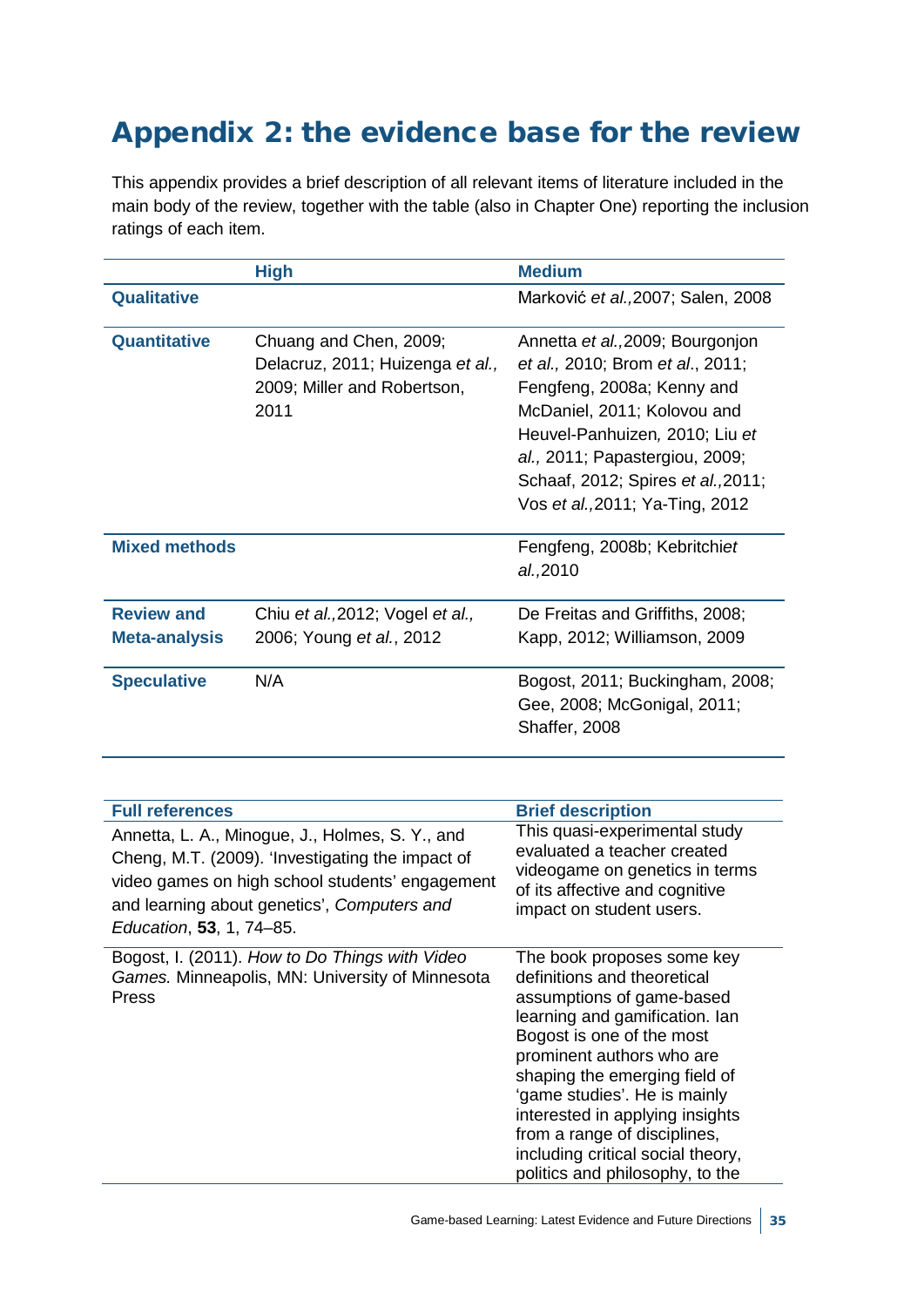| <b>Full references</b>                                                                                                                                                                                                                                | <b>Brief description</b>                                                                                                                                                                                                                                                                                                             |
|-------------------------------------------------------------------------------------------------------------------------------------------------------------------------------------------------------------------------------------------------------|--------------------------------------------------------------------------------------------------------------------------------------------------------------------------------------------------------------------------------------------------------------------------------------------------------------------------------------|
|                                                                                                                                                                                                                                                       | analysis of video games or game-<br>based experiences.                                                                                                                                                                                                                                                                               |
| Bourgonjon, J., Valcke, M., Soetaert, R.,<br>andSchellens, T. (2010). 'Students' perceptions<br>about the use of video games in the classroom',<br>Computers and Education, 54, 4, 1145-1156.                                                         | In this study, a path model to<br>examine and predict student<br>acceptance of videogames is<br>proposed, and empirically tested<br>by involving 858 secondary<br>school students.                                                                                                                                                   |
| Brom, C., Preuss, M., and Klement, D. (2011). 'Are<br>educational computer micro-games engaging and<br>effective for knowledge acquisition at high-<br>schools? A quasi-experimental study', Computers<br>and Education, 57, 3, 1971-1988.            | Curricular schooling can benefit<br>from the usage of educational<br>computer games, but it is difficult<br>to integrate them in the formal<br>schooling system. Here, the<br>authors investigate one possible<br>approach to this integration.                                                                                      |
| Buckingham, D. (2007). 'Playing to learn?<br>Rethinking the educational potential of computer<br>games.' In: Buckingham, D. Beyond Technology:<br>Children's Learning in the Age of Digital Culture.<br>Cambridge: Polity Press.                      | In the sixth chapter of Beyond<br>Technology - children's learning<br>in the age of digital culture,<br>Buckingham (2007, p.99)<br>examines the notion supported by<br>many computer games advocates<br>that more authentic kinds of<br>learning occur through children's<br>informal interactions with new<br>media and technology. |
| Chiu, Y.H., Kao, C.W., and Reynolds, B.L. (2012).<br>'The relative effectiveness of digital game-based<br>learning types in English as a foreign language<br>setting: A meta-analysis', British Journal of<br>Educational Technology, 43, 4, 104-107. | This study synthesizes relevant<br>studies which investigate overall<br>effects of digital game based<br>learning. It also refers to some<br>meta analysis                                                                                                                                                                           |
| Chuang, T.Y. and Chen W.F. (2009). 'Effect of<br>computer-based video games on children: an<br>experimental study', Educational Technology and<br>Society, 12, 2, 1-10.                                                                               | This experimental study<br>investigated whether computer-<br>based video games facilitate<br>children's cognitive learning. One<br>hundred and eight third-graders<br>from a middle/high socio-<br>economic standard school district<br>in Taiwan participated in the study                                                          |
| De Freitas, S. and Griffiths, M. (2008). 'The<br>convergence of gaming practices with other media<br>forms: what potential for learning? A review of the<br>literature', Learning, Media and Technology, 33, 1,<br>$11 - 20.$                         | This article reviews literature for<br>evidence of these trends of<br>convergent media forms as a<br>starting point for a wider debate<br>for using games technologies and<br>practices to support learning<br>practices.                                                                                                            |
| Delacruz, G.C. (2011). Games as Formative<br>Assessment Environments: Examining the Impact<br>of Explanations of Scoring and Incentives on Math<br>Learning, Game Performance, and Help Seeking                                                       | This report examines how<br>different<br>levels of detail about a game's<br>scoring rules affect math learning<br>and performance.                                                                                                                                                                                                   |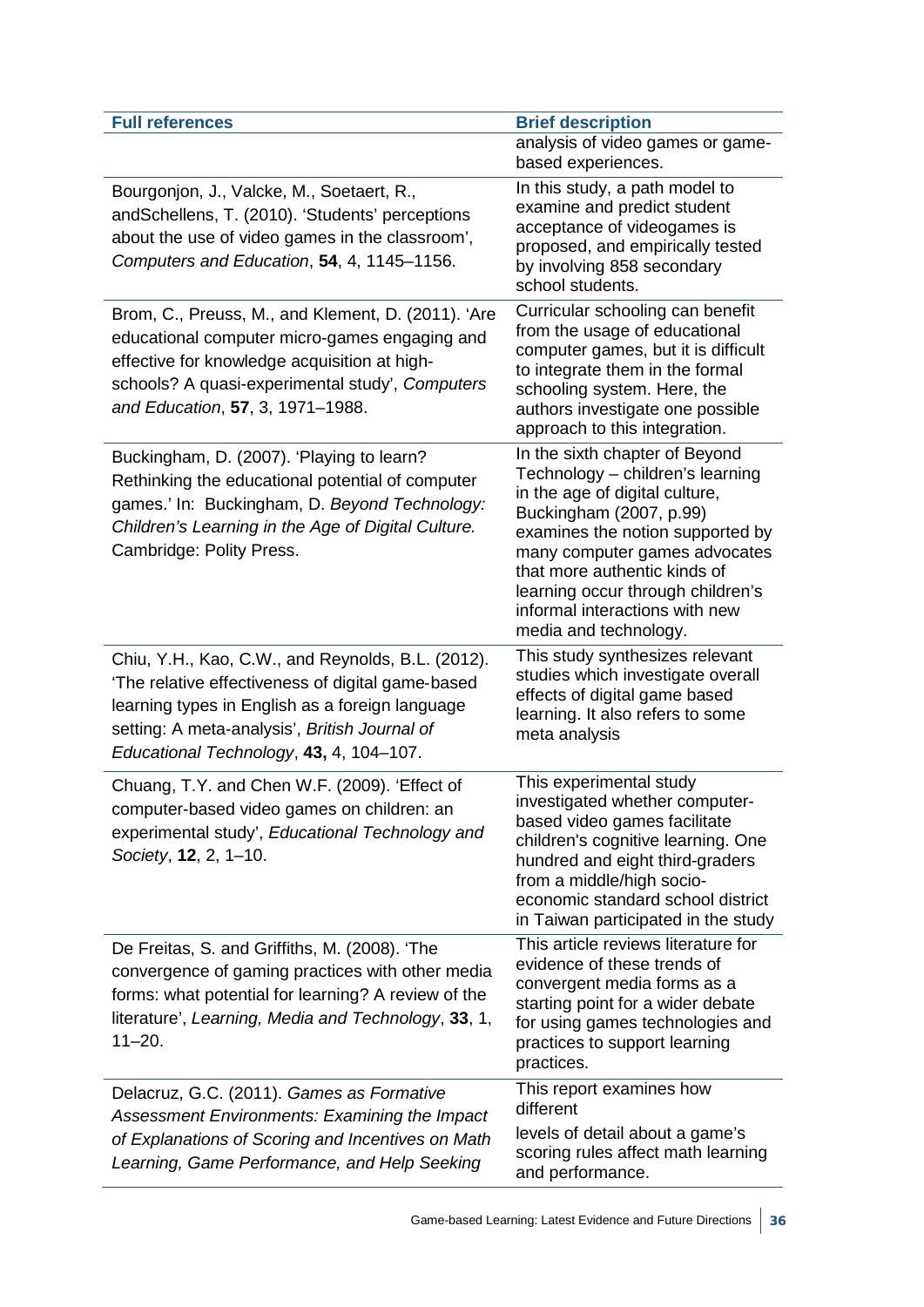| <b>Full references</b>                                                                                                                                                                                                                                  | <b>Brief description</b>                                                                                                                                                                                                                                  |
|---------------------------------------------------------------------------------------------------------------------------------------------------------------------------------------------------------------------------------------------------------|-----------------------------------------------------------------------------------------------------------------------------------------------------------------------------------------------------------------------------------------------------------|
| (CRESST Report 796). Los Angeles, CA:                                                                                                                                                                                                                   |                                                                                                                                                                                                                                                           |
| University of California, National Center for                                                                                                                                                                                                           |                                                                                                                                                                                                                                                           |
| Research on Evaluation, Standards, and Student                                                                                                                                                                                                          |                                                                                                                                                                                                                                                           |
| Testing.                                                                                                                                                                                                                                                |                                                                                                                                                                                                                                                           |
| Fengfeng, K. (2008a). 'A case study of computer<br>gaming for math: engaged learning from<br>gameplay?' Computers and Education, 51, 4,<br>1609-1620.                                                                                                   | This case study examined the in<br>situ use of educational computer<br>games in a summer math<br>program to facilitate 4th and 5th<br>graders' cognitive math<br>achievement, metacognitive<br>awareness, and positive attitudes<br>toward math learning. |
| Fengfeng, K. (2008b). 'Computer games<br>application within alternative classroom goal<br>structures: cognitive, metacognitive, and affective<br>evaluation', Educational Technology Research and<br>Development, 56, 5-6, 539-556.                     | The study found that a<br>cooperative structure (where<br>learners worked together in the<br>gamespace) was better than an<br>individualistic or competitive<br>structure at facilitating attitudes<br>towards maths learning                             |
| Gee, J.P. (2007). What Video Games Have to<br>Teach Us About Learning and Literacy. New York,<br>NY: Palgrave Macmillan.                                                                                                                                | This is a 'seminal' text about<br>game-based learning that<br>explored several theoretical and<br>empirical issues.                                                                                                                                       |
| Huizenga, J., Admiraal, W., Akkerman, S. and<br>Dam, G.T. (2009). 'Mobile game-based learning in<br>secondary education: engagement, motivation and<br>learning in a mobile city game', Journal of<br>Computer Assisted Learning, 25, 4, 332-344.       | The study investigates the effects<br>of a mobile city game .A quasi-<br>experimental design was used<br>with 458 pupils from 20 classes<br>from five schools.                                                                                            |
| Kapp, K.M. (2012). The Gamification of Learning<br>and Instruction: Game-based Methods and<br>Strategies for Training and Education, San<br>Francisco, CA: Pfeiffer.                                                                                    | This book focuses on the design<br>opportunities of 'gamification',<br>mainly in terms of increasing<br>learning, retention, and<br>productivity in the workplace.                                                                                        |
| Kebritchi, M., Hirumi, A. and Bai, H. (2010). 'The<br>effects of modern mathematics computer games<br>on mathematics achievement and class<br>motivation', Computers and Education, 55, 2, 427-<br>443.                                                 | The paper reports two studies,<br>measuring learning gains and<br>time on task in different<br>experimental conditions.                                                                                                                                   |
| Kenny, R.F.K. and McDaniel, R. (2011). 'The role<br>teachers' expectations and value assessments of<br>video games play in their adopting and integrating<br>them into their classrooms', British Journal of<br>Educational Technology, 42, 2, 197-213. | This paper presents the results of<br>a pilot study with a group of<br>preservice teachers, investigating<br>their perceptions about video<br>games.                                                                                                      |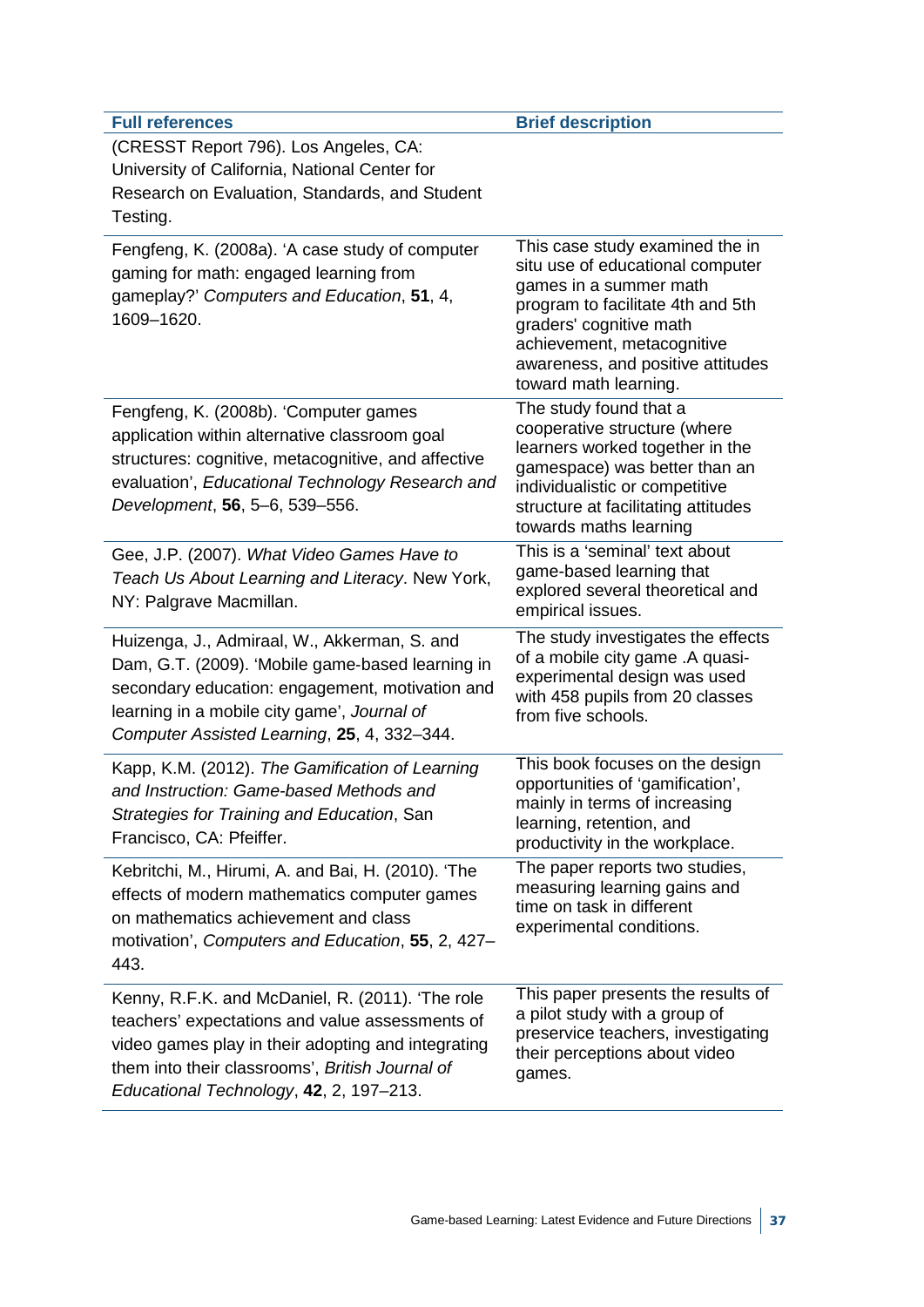| <b>Full references</b>                                                                                                                                                                                                                         | <b>Brief description</b>                                                                                                                                                                                                                                                                                                                                                                     |
|------------------------------------------------------------------------------------------------------------------------------------------------------------------------------------------------------------------------------------------------|----------------------------------------------------------------------------------------------------------------------------------------------------------------------------------------------------------------------------------------------------------------------------------------------------------------------------------------------------------------------------------------------|
| Kolovou, A. and Heuvel-Panhuizen, M.V.D. (2010).<br>'Online game-generated feedback as a way to<br>support early algebraic reasoning', International<br>Journal of Continuing Engineering Education and<br>Life Long Learning, 20, 2, 224-238. | This study explores the potential<br>of game-generated feedback to<br>support primary school students'<br>problem solving processes.                                                                                                                                                                                                                                                         |
| Liu, C.C., Cheng, Y. B. and Huang, C.W. (2011).<br>'The effect of simulation games on the learning of<br>computational problem solving', Computers and<br>Education, 57, 3, 1907-1918.                                                         | This study analyzed the feedback<br>and problem solving behaviors of<br>117 students in a simulation<br>game, designed to assist them to<br>learn computational problem<br>solving.                                                                                                                                                                                                          |
| Marković, F., Petrovic, O., Kittl, C. and Edegger, B.<br>(2007). 'Pervasive learning games: A comparative<br>study', New Review of Hypermedia and<br>Multimedia, 13, 2, 93-116.                                                                | This paper investigates how<br>pervasive games can be used for<br>an efficient transfer of knowledge<br>in learning situations. The paper<br>presents the design of a new<br>pervasive learning game, which<br>was compared with a<br>conventional case-study<br>approach in an empirical study<br>with 100 students in respect to<br>long-term learning results and<br>learning efficiency. |
| McGonigal, J. (2011). Why Games Make Us Better<br>and How They Can Change the World. London:<br>Jonathan Cape.                                                                                                                                 | This is an influential book that<br>popularised the idea of<br>'gamification': the use of game<br>design elements to aid a range of<br>individual and social enterprises.                                                                                                                                                                                                                    |
| Miller, D.J. and Robertson, D.P. (2011).<br>'Educational benefits of using game consoles in a<br>primary classroom: a randomised controlled trial',<br>British Journal of Educational Technology, 42, 5,<br>850-864.                           | Randomised Control Trial of<br>games consoles in classroom,<br>based on large scale quantitative<br>study.                                                                                                                                                                                                                                                                                   |
| Papastergiou, M. (2009). 'Digital game-based<br>Learning in high school Computer science<br>education: impact on educational effectiveness and<br>student motivation', Computers and Education, 52,<br>$1, 1 - 12.$                            | The aim of this study was to<br>assess the learning effectiveness<br>and motivational appeal of a<br>computer game for learning<br>computer memory concepts. The<br>sample was 88 students, who<br>were randomly assigned to two<br>groups.                                                                                                                                                  |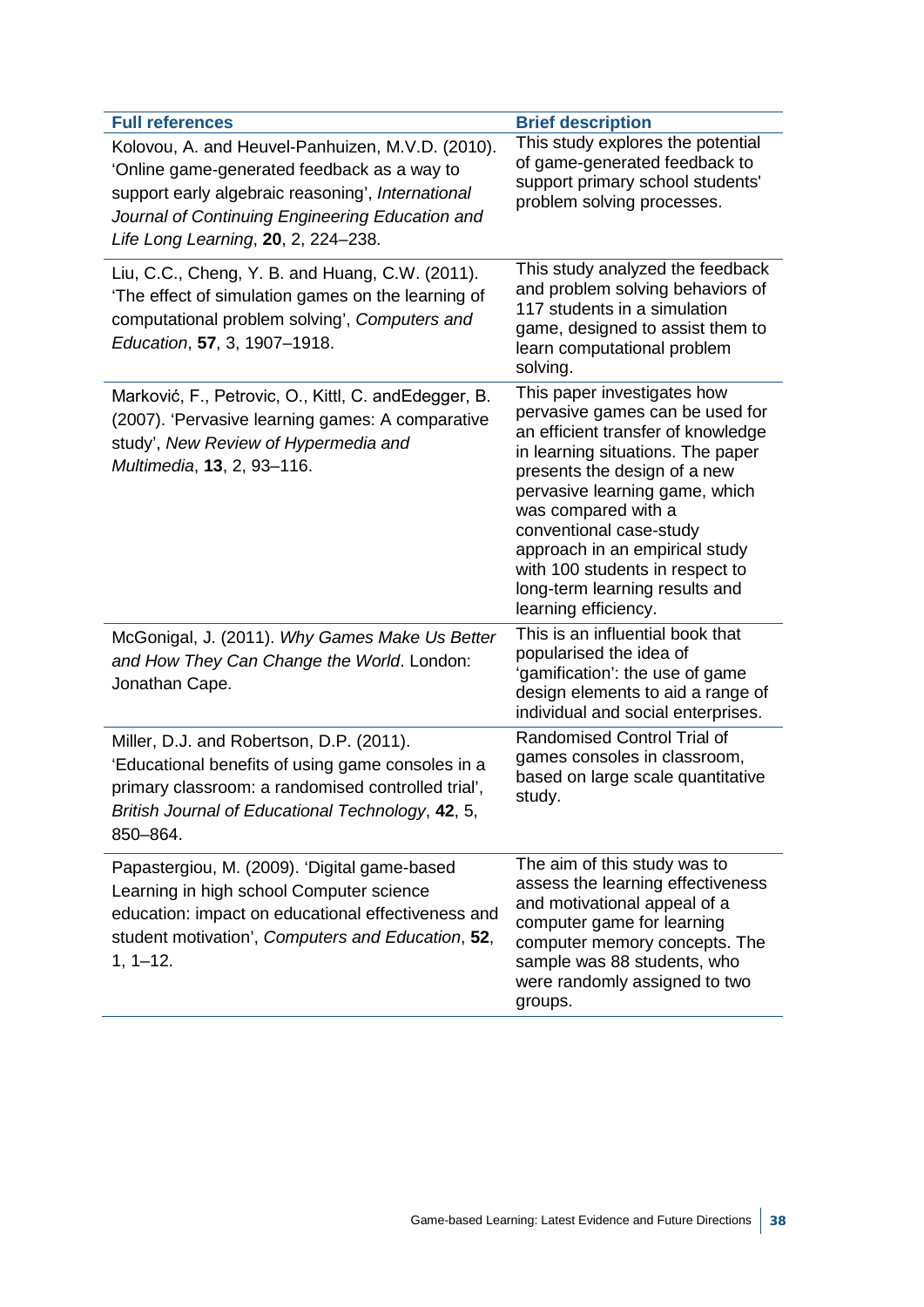| <b>Full references</b>                                                                                                                                                                                                                                                    | <b>Brief description</b>                                                                                                                                                                                                                                                                                                          |
|---------------------------------------------------------------------------------------------------------------------------------------------------------------------------------------------------------------------------------------------------------------------------|-----------------------------------------------------------------------------------------------------------------------------------------------------------------------------------------------------------------------------------------------------------------------------------------------------------------------------------|
| Salen K. (Ed.) (2008). The Ecology of Games,<br>Connecting Youth, Games, and Learning (The<br>John D. and Catherine T. MacArthur Foundation<br>Series on Digital Media and Learning). Cambridge,<br>MA: The MIT Press.                                                    | This volume looks at games as<br>systems in which young users<br>participate, as gamers, producers,<br>and learners. It's a collection of<br>influential views about 'game<br>studies' including game-based<br>learning. Specific chapters which<br>have been reviewed more in<br>detail are cited in full in the left<br>column. |
| Gee, J.P. (2008). 'Learning and games.' In:<br>Salen, K. (Ed) The Ecology of Games: Connecting<br>Youth, Games, and Learning (The John D. and<br>Catherine T. MacArthur Foundation Series on<br>Digital Media and Learning). Cambridge, MA: The<br><b>MIT Press.</b>      |                                                                                                                                                                                                                                                                                                                                   |
| Salen, K. (2008). 'Towards an ecology of gaming.'<br>In: Salen, K. (Ed) The Ecology of Games:<br>Connecting Youth, Games, and Learning (The<br>John D. and Catherine T. MacArthur Foundation<br>Series on Digital Media and Learning). Cambridge,<br>MA: The MIT Press.   |                                                                                                                                                                                                                                                                                                                                   |
| Schaaf, R. (2012). 'Does digital game-based<br>learning improve student time-on-task behavior<br>and engagement in comparison to alternative<br>instructional strategies?' Canadian Journal of<br>Action Research, 13, 1, 50-64.                                          | The study examined Digital<br><b>Game-Based Learning activities</b><br>in comparison with effective,<br>research-based learning<br>strategies to observe any<br>difference in student engagement<br>and time-on task behaviour.                                                                                                   |
| Shaffer, D.W. (2006). How Computer Games Help<br>Children Learn. New York, NY: Palgrave<br>Macmillan.                                                                                                                                                                     | Another influential book that<br>popularised the notion of 'game-<br>based learning'. In particular, the<br>idea that, through role play and<br>simulation, video games help<br>young people think and act like<br>actual professionals.                                                                                          |
| Spires, H.A., Rowe, J.P., Mott, B.W., and Lester,<br>J.C. (2011). 'Problem solving and game-based<br>learning: effects of middle grade students'<br>hypothesis testing strategies on learning<br>outcomes', Journal of Educational Computing<br>Research, 44, 4, 453-472. | In this study, middle grade<br>students achieved significant<br>learning gains from gameplay<br>interactions that required solving<br>a science mystery based on<br>microbiology content.                                                                                                                                         |
| Vogel, J.J., Vogel, D.S., Cannon-Bowers, J.,<br>Bowers, C.A., Muse, K. and Wright, M. (2006).<br>'Computer gaming and interactive simulations for<br>learning: a meta-analysis', Journal of Educational<br>Computing Research, 34, 3, 229-243.                            | A widely cited meta-analysis that<br>examines the available evidence<br>about the relationship between<br>video-games, academic<br>achievement and other learning<br>gains.                                                                                                                                                       |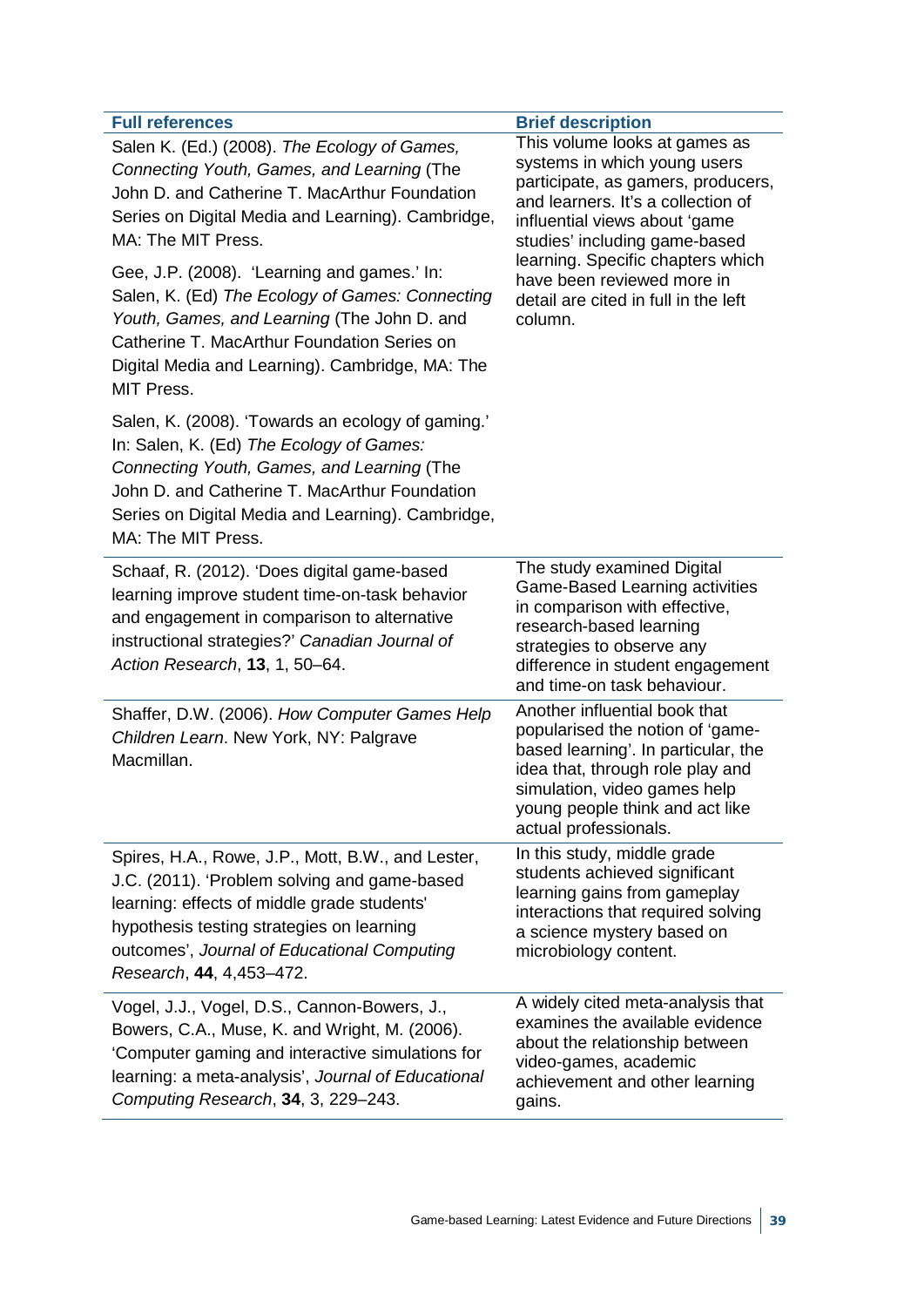| <b>Full references</b>                                                                                                                                                                                                                                                                                                 | <b>Brief description</b>                                                                                                                                                                                                                                                                                                                |
|------------------------------------------------------------------------------------------------------------------------------------------------------------------------------------------------------------------------------------------------------------------------------------------------------------------------|-----------------------------------------------------------------------------------------------------------------------------------------------------------------------------------------------------------------------------------------------------------------------------------------------------------------------------------------|
| Vos, N., van der Meijden, H. and Denessen, E.<br>(2011). 'Effects of constructing versus playing an<br>educational game on student motivation and deep<br>learning strategy use', Computers and Education,<br>56, 1, 127-137.                                                                                          | In this study the effects of two<br>different interactive learning<br>tasks, in which simple games<br>were described with respect to<br>student motivation and deep<br>strategy use.                                                                                                                                                    |
| Williamson, B. (2009) Computer Games, Schools<br>and Young People: a Report for Educators on<br>Using Games for Learning. Bristol: Futurelab<br>[online]. Available:<br>http://archive.futurelab.org.uk/resources/document<br>s/project reports/becta/Games and Learning edu<br>cators report.pdf [28 February, 2013]. | This report focuses on the use of<br>games as resources to support<br>the educational aims, objectives<br>and planned outcomes of<br>teachers who understand that<br>games are an important medium<br>in contemporary culture and<br>young people's experiences,<br>providing an assessment of<br>game-based learning in UK<br>schools. |
| Ya-Ting, C.Y. (2012). 'Building virtual cities,<br>inspiring intelligent citizens: digital games for<br>developing students' problem solving and learning<br>motivation', Computers and Education, 59, 2, 365–<br>377.                                                                                                 | This study investigates the<br>effectiveness digital game-based<br>learning (DGBL) on students'<br>problem-solving, learning<br>motivation, and academic<br>achievement.                                                                                                                                                                |
| Young, M., Slota, S., Cutter, A.B. Jalette, G.,<br>Mullin, G., Lai, B., Simeoni, Z., Tran, M. and<br>Yukhymenko, M. (2012). 'Our princess is in<br>another castle : a review of trends in serious<br>gaming for education', Review of Educational<br>Research, 82, 1, 61-89                                            | In a review of literature, where the<br>authors identified 300+ articles<br>whose descriptions related to<br>video games and academic<br>achievement.                                                                                                                                                                                   |